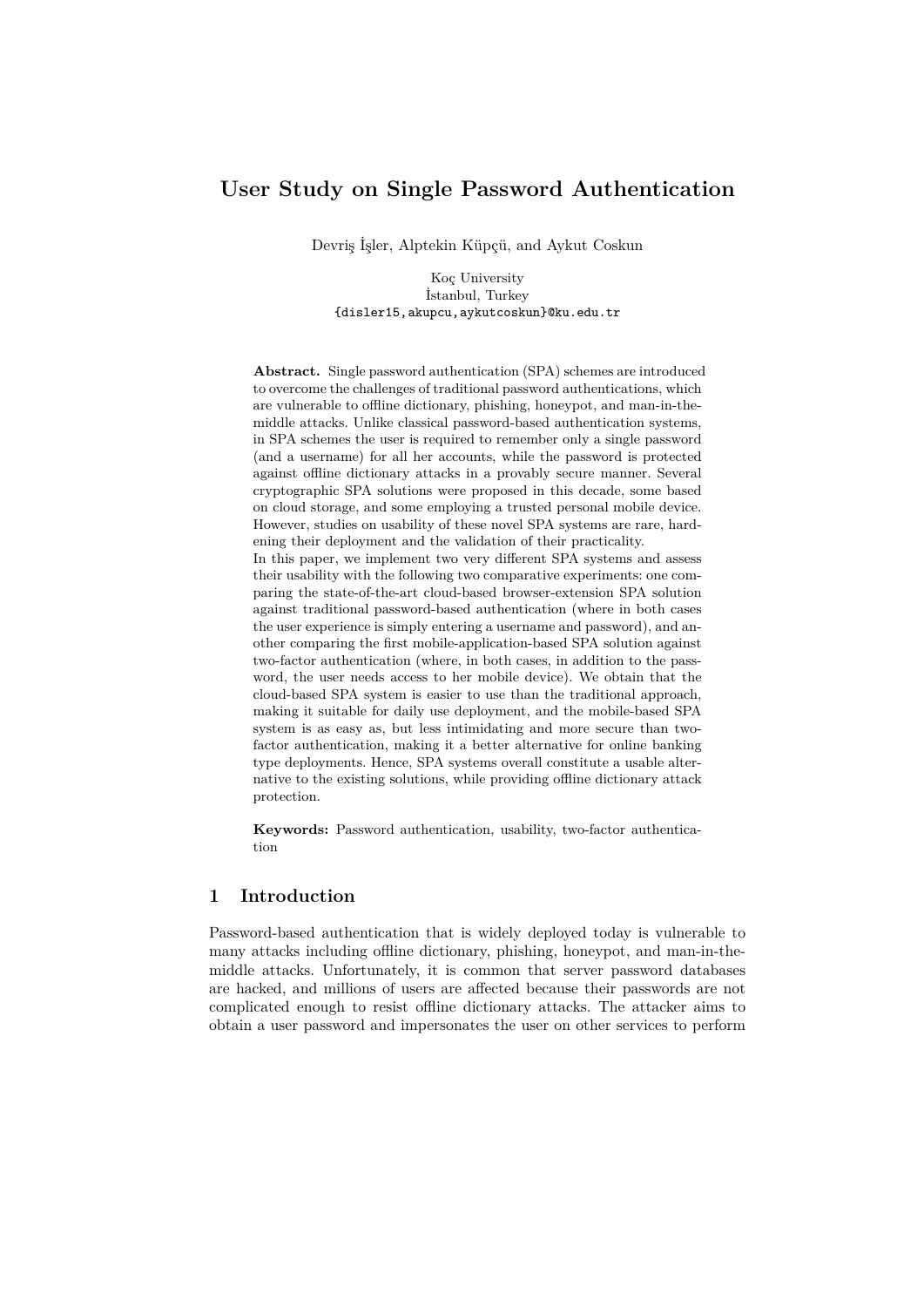unauthorized actions such as bank transfers. The damage of these attacks on the password becomes dramatically dangerous when the user reuses the same password for multiple sites, which is common in practice [16].

Because of the aforementioned attacks, cryptographic solutions called *single password authentication* (SPA) systems are proposed to create a secure authentication environment considering all accounts of a user and overcome the challenges of traditional password authentication system by ensuring *provable security* against these attacks.

Unlike other authentication systems, SPA systems *securely* enable a user to use *only a single password* (and a username) for all her accounts. Although SPA systems are similar to some other techniques (e.g., password managers) in terms of actions taken by users (e.g., using a single master password), the underlying cryptography employed and the security they provide are different. In SPA systems, when any one of the parties (i.e., storage provider and login server) is compromised, user's single password is provably kept secure from attackers. On the other hand, their alternatives are insecure when any one of the parties (e.g., storage in password managers) is corrupted; in such cases the user password is vulnerable to offline dictionary attacks.

The general idea of an SPA system is to generate a secret independent of the password (e.g., a random *r* or a key) and then store this secret protected by the user's single password at a separate storage provider (e.g., cloud storage or mobile device). The associated verification information (e.g., *hash*(*r*||*url*) or verification key) is shared with the login server during the registration. Whenever the user wants to login to the server, the user communicates with both the storage provider and the login server. She securely retrieves the secret information from the storage provider, where the storage provider cannot learn the password, in a way that only the legitimate user can reconstruct the secret using her single password. Then, the user signs in to the server with reconstructed secret. SPA systems are secure unless the storage provider(s) and login server are corrupted by the same adversary.

In chronological order, [4] (with their patent application dating 2010 [7]), [9], [21], [30], and [20] are the known examples of single password authentication systems. For these cryptographically-elegant constructions to be widely deployed and accepted, their usability studies must be performed.

Until now, only the usability of Shirvanian et al. [30] mobile-phone-based password-manager-type solution was evaluated against traditional passwordbased authentication. In this paper, we study the usability of two other single password authentication proposals in a comparative manner. The first SPA system we study is the state-of-the-art cloud-based SPA solution proposed by İşler and Küpçü [20], since it can be simply implemented without any server-side changes and used via a browser extension. We compare their solution against traditional username-password authentication that is widely deployed today because both approaches simply require the user to follow the same steps (e.g., typing a username and password, and pressing the login button). The second SPA system we study is the first mobile-based SPA mechanism by Acar et al.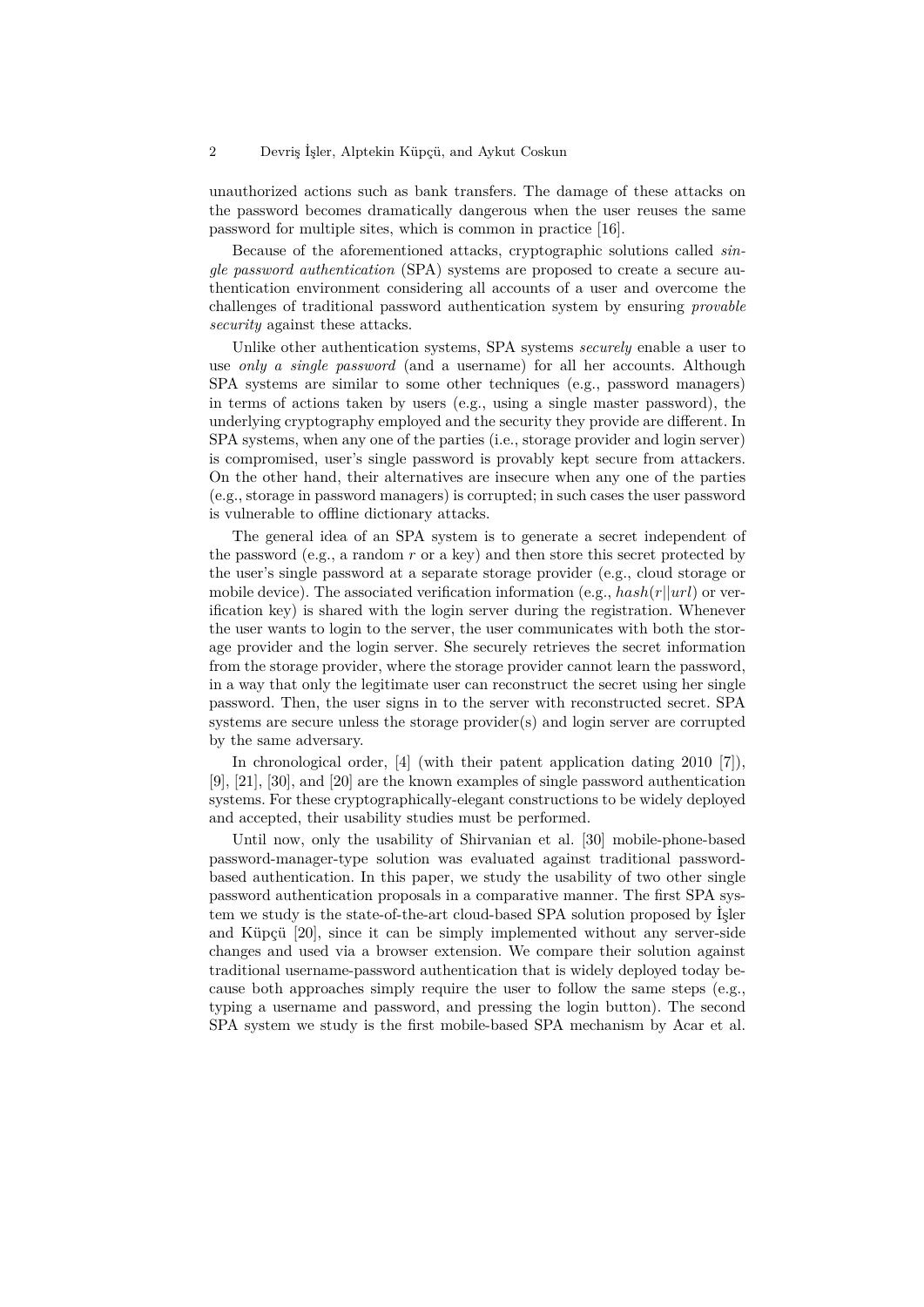[4], since it can be implemented as a single mobile device application (unlike [30] that requires both a mobile phone application and a browser extension) and uniquely protects the user's single password against malware-infected computers. We compare it against two-factor authentication commonly used for online banking because both approaches similarly employ a random one-use challenge via the mobile device, in addition to the password.

We measure the usability considering various standardized aspects: **effort expectation** (percieved ease of use), **anxiety**, **behavioral intention to use the system**, **attitude towards using technology**, **performance expectancy**, and **perceived security** [33]. Our expectation is to observe significant benefits of SPA systems regarding effort expectation, attitude towards using technology, and perceived security compared to their counterparts. On the other hand, we do not expect to see a significant difference in behavioral intention to use the system and anxiety. While it is not the main goal of our usability study, we also provide some average success and failure metrics, but leave precise timingrelated measurements as future work. **Our contributions** can be summarized as follows:

- 1. We implement two state-of-the-art single password authentication systems (cloud-based SPA solution of [20] and mobile-based SPA method of [4]).
- 2. We conduct a comparative usability study of these two SPA solutions for the first time in the literature against two commonly-employed authentication systems: traditional username-password authentication and two-factor authentication.
- 3. We provide our findings (based on both quantitative and qualitative data) on user perspective against the idea of using a single password securely. We discuss in what type of settings mobile- and cloud-based SPA solutions provide better usability.

## **2 Related Work**

We explain various authentication systems and studies exploring their usability.

**Traditional Password Authentication:** In these schemes, the username and the output of a deterministic function (e.g., hash) of the password is stored at the server. For authentication, the user types her username and password, and the server compares this information against its database. The user has to remember the corresponding password for each server registered with. This approach is vulnerable to offline dictionary attacks, whereas SPA systems ensure security even under server database compromise. The effect of these attacks increases dramatically if the user uses the same password for multiple servers, which is common in practice [16]. [34] discusses the traditional password authentication usability. [34] provides a quantitative point of reference for the difficulty of remembering random passwords, which is necessary to employ traditional solutions securely.

**Two-Factor Authentication:** These schemes generally employ any combination of two of what you know (e.g., password), what you have (e.g., token),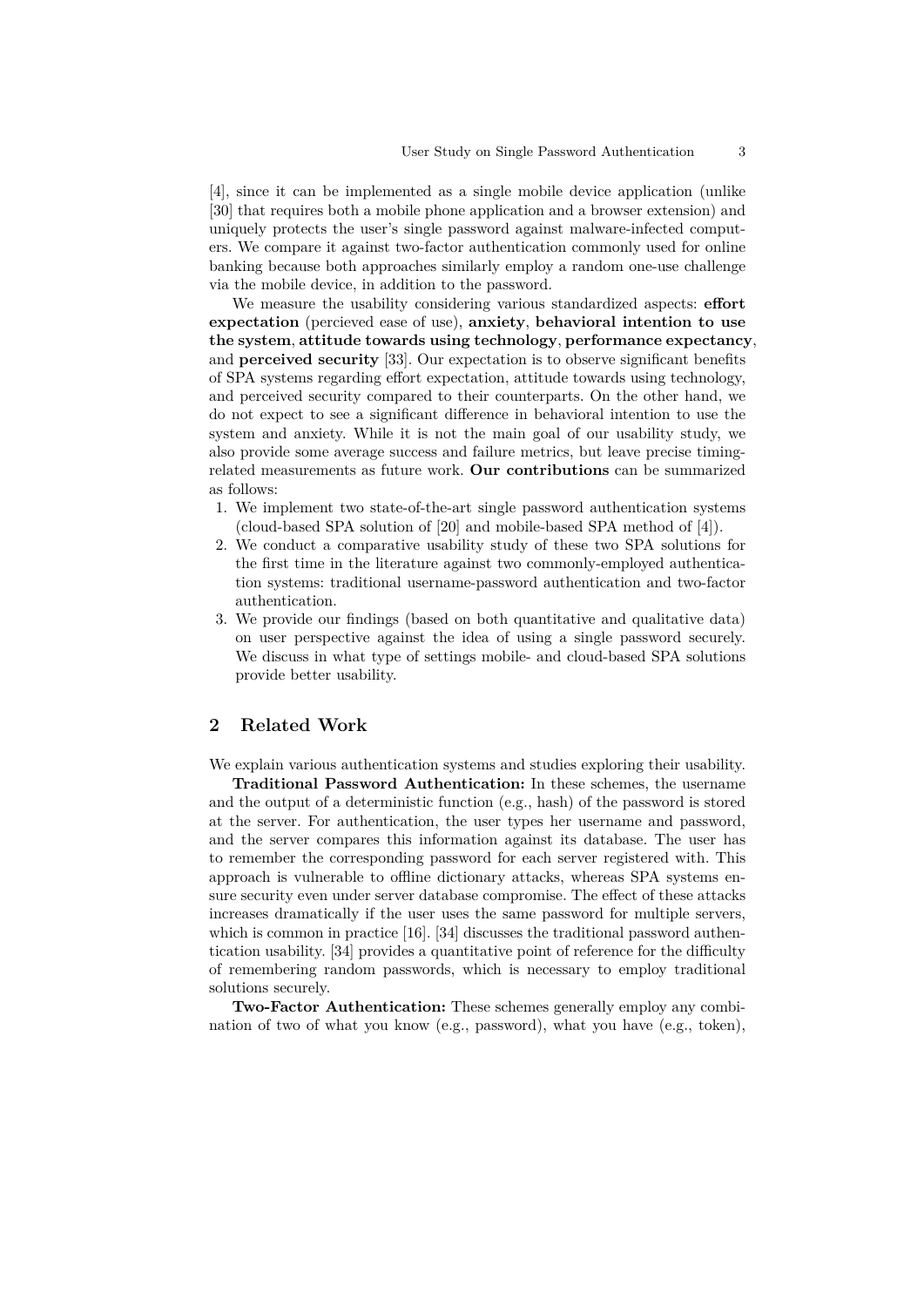and who you are (e.g., biometric). Two-factor authentication aims to strengthen the security of traditional password authentication by deploying secondary authentication token (e.g., SMS sent to mobile device). To pass the authentication, the user needs to provide a valid password and token. Despite the widespread use in banking, these systems still suffer from users' negative influence such as reusing the same password. [14] conducted a comparative study of the usability of two-factor authentication technologies, where they found that two-factor authentication is perceived as usable, regardless of motivation or use. [18] showed that two-factor authentication provides more security but lower level of usability. [32] proposed a two-factor authentication solution, where they found their system is reliable and usable. [29] analyzed different communication channels in two-factor authentication (e.g., QR code, bluetooth). They concluded that their full bandwidth WiFi to WiFi system provides highest security and usability when a browser extension and radio interface exist.

**Password Managers:** In this setting, the user holds a master password to generate server-specific passwords (e.g., *hash*(*password*||*domain*)). The generated passwords are usually resistant to dictionary attacks and have high entropies. iPMAN [9] (where the master password is created based on objects), LastPass [13], PwdHash[28], Password Multiplier [19] are some examples of password manager type solutions where their usability studies are conducted as well. [12, 22, 23] compare the usability of some existing password managers, where they found that users were not comfortable with leaving the control of their passwords to a manager and did not feel that password managers provided greater security.<sup>1</sup> [23] also suggests that it is still a challenge for password managers to be secure. Indeed, SPA solutions remain secure even when the password-protected storage at the cloud or mobile device is compromised.

SPHINX [30] is a mobile-phone-based password-manager-type SPA solution that uses cryptographic tools to ensure password security against aforementioned attacks. It is efficient, relatively simple to use, and provides better security capabilities compared to many other password managers, such as security in the case of mobile device compromise. Similarly, Acar et al. [4] mobile-based SPA solution is also secure in such a case, but has a different design goal: SPHINX ensures that the password is input to the client computer and not the mobile device, whereas Acar et al. intentionally use the mobile device for inputting the password, rather than the computer (considering a potentially malware-infected public terminal scenario). Since the usability of SPHINX is already examined in [30], we studied the Acar et al. [4] mobile-based SPA solution in this paper, which does not require client-side installation (useful for public terminal scenarios).

**Other Techniques:** Users create secure passwords based on objects (e.g., an image) using an object-based password authentication application (e.g., extension). [8, 10, 24] are some examples that provided usability studies on object-

 $^{\rm 1}$  As 84% of our participants did not have any experience with password managers, we could observe the usability and security of cloud-based SPA (especially regarding user perspective on employing a single password) without being positively or negatively biased by previous password manager experience.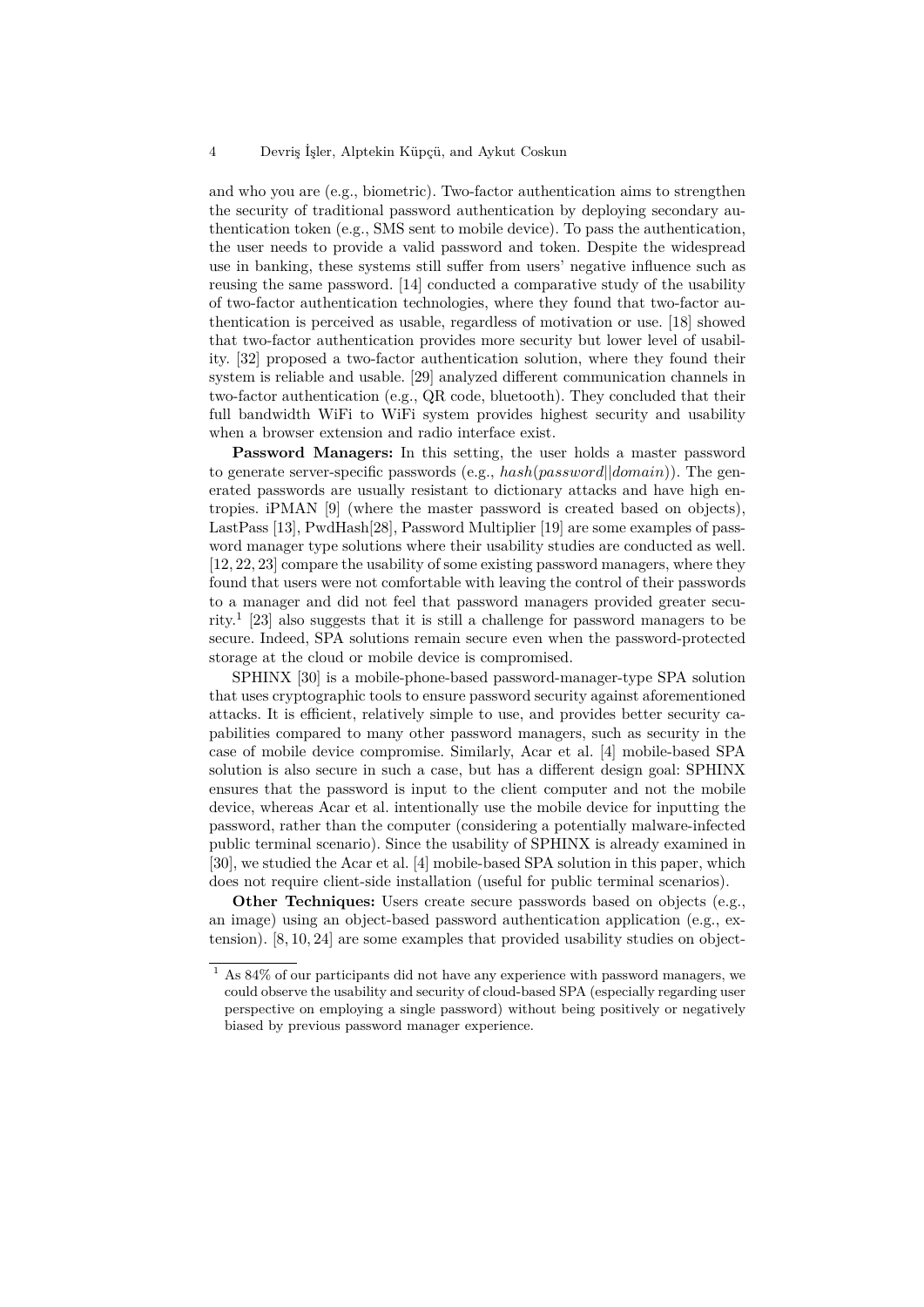based passwords. [24] points that the user needs to keep the object (e.g., picture) with herself (e.g., via flash driver) to login to a site. In general, [10, 24] showed that creation of the password in object-based systems is easy to accomplish by users.

Password encoding strategies are proposed to make offline dictionary attacks ineffective [11]. Chatterjee et al. [11] introduce the notion of outputting decoy passwords to an attacker. Since the attacker does not have any idea about the correct password, any trial to login with the decoy passwords can be prevented and alerted. However, an attack presented in [17] showed that such a scheme seems to be vulnerable.

## **3 Usability Study**

We compared the cloud-based SPA against traditional password-based authentication, and the mobile-based SPA against two-factor authentication. We implemented the cloud-based SPA solution of [20] as a Chrome browser extension that simply asks for username and password. Thus, experience-wise, this is similar to the traditional password-based authentication. We designed three email-branded websites and asked the user study participants to register with and login to these three websites using the browser extension and separately using the traditional approach. We implemented the mobile-based SPA protocol of Acar et. al [4] as an Android application that employs a challenge-response mechanism using a mobile device, where a short random string is sent by the server during authentication via SMS. This should be familiar to those who used two-factor authentication for online banking, where a bank employs such a random code for authentication purposes and a mobile device is the second factor (in addition to the password). The participants were presented with three online banking type websites, and were asked to register with and login to these websites using the mobile-based SPA technique and separately using the two-factor authentication. For two-factor authentication implementation, we used Google authenticator<sup>2</sup> to provide the smart codes the server asks for. Therefore, we conducted these two separate studies:

- 1. **Study I-** *cloud-based SPA with browser extension* and *traditional password authentication:* We implemented the protocol proposed by İşler and Küpçü [20] as a Chrome browser extension.
- 2. **Study II-** *mobile-based SPA* and *two-factor authentication with Google authenticator:* We implemented an Android application to represent the mobilebased SPA protocol in Acar et al. [4], and SMS is used for the challenge.

We measure the usability considering various standardized aspects: **effort expectation**, **anxiety**, **behavioral intention to use the system**, **attitude towards using technology**, **performance expectancy**, and **perceived security** [33]. We expect that both cloud- and mobile-based scenarios, SPA solutions would have significant advantages in terms of effort expectation, attitude

<sup>2</sup> Google Authenticator Android app. https://goo.gl/Q4LU7k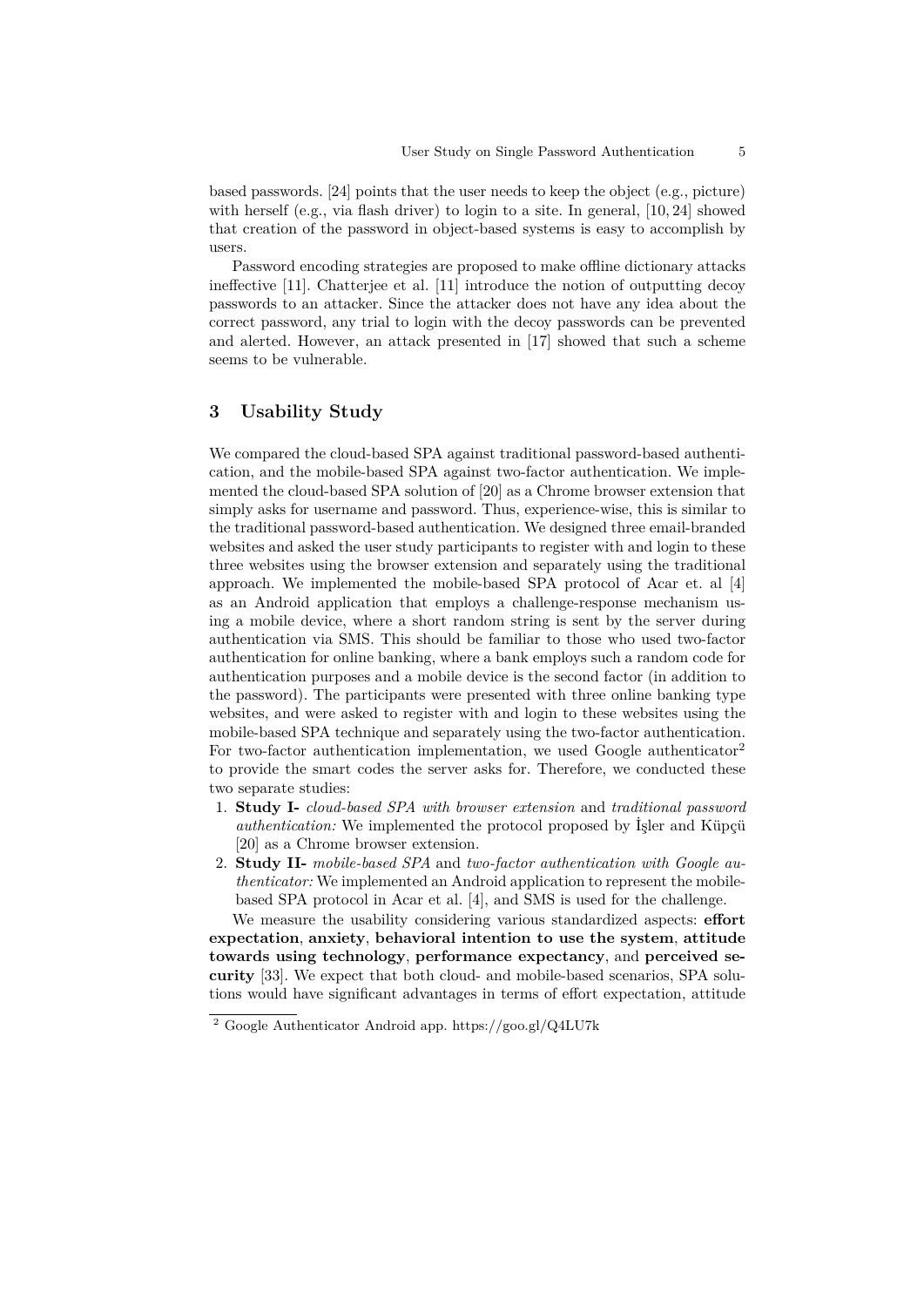towards using technology, and perceived security compared to their counterparts. On the other hand, we do not expect to see a significant difference in behavioral intention to use the system and anxiety.

In our studies, the tasks were pre-determined as explained below (see Section 3.4), and these tasks were carefully constructed to preserve the reality as much as possible, though we accept that this is a lab study and therefore our findings should be interpreted as an important first step, rather than the final verdict. For our user study, the users did not need any training to use the system as they will not in real life. Our user studies were reviewed and approved by the university ethics committee. We took precautions according to the European Union General Data Protection Regulation [1] and local data protection laws [3, 2] to protect personally-identifiable information of the participants.

#### **3.1 Participants**

We asked the participants to fill an online form to learn their demographic and technical information. Based on the information provided, there were 25 participants (12 male, 13 female) who attended Study I (browser extension vs. traditional) with a distribution to different age groups: 18-25 years (6 users), 25-35 years (13 users), 35-45 years (2 users), 45-55 years (3 users) and 55+ years (1 user). There were 25 other participants (11 male, 14 female) who attended Study II (mobile vs. two-factor) with similar age distribution: 18-25 years (6 users), 25-35 years (15 users), 35-45 years (1 user), 45-55 years (1 user) and 55+ years (2 users).

For both of the studies, the participants had diverse educational backgrounds such as post-graduate, graduate, undergraduate, high-school, and primary school degrees. They were university students, faculty, and staff from various departments (both technical and non-technical). The full demographic and technical information can be found in Table 1 and Table 2, respectively. Despite the fact that deciding how many participants are needed for the user study remains vague, [15] justifies that even twenty users can be enough to have certainty on finding the usability problems in the testing.

#### **3.2 Testing Environment**

Our usability studies were conducted in the Koç University's Media and Visual Arts Lab. There was an observer in the room who observed the user actions and received feedback from each participant. As a token of appreciation, we gifted each participant with a mug with the logo of our research group on it.

We provided the participants with a ready setup: a pre-installed desktop computer<sup>3</sup> and an Android mobile phone<sup>4</sup>. We did not enforce the participants to install the browser extension and mobile applications (both mobile-based SPA

 $^3$  A desktop computer running 64-bit Windows 8 on Intel Core i7-3770  $3.4$  GHz CPU  $\,$ and 16 GB RAM.

<sup>4</sup> A Samsung Galaxy J1 with Android version 4.4.4.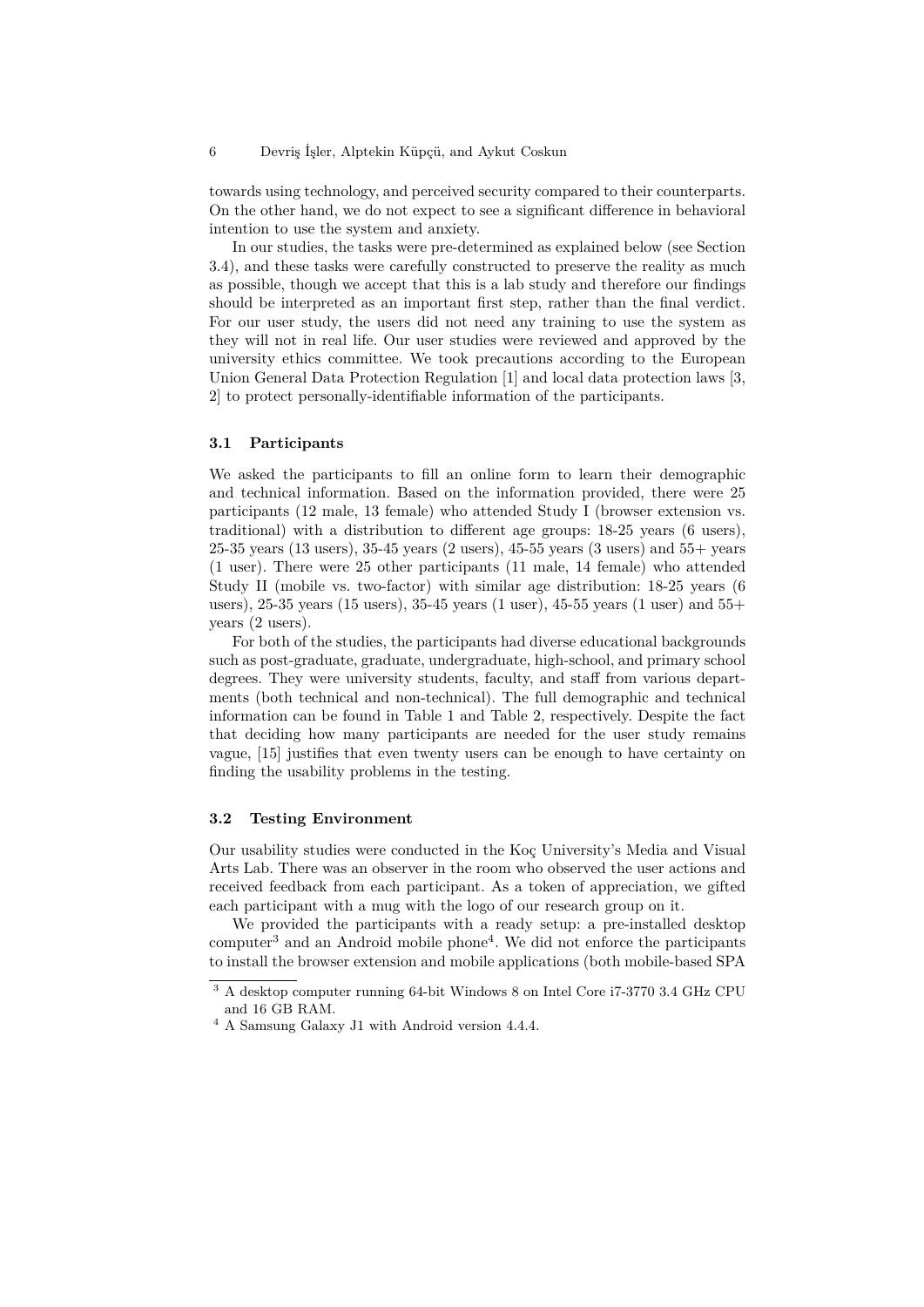|                         |                | Study I Study II  |
|-------------------------|----------------|-------------------|
| <b>Sex</b>              |                |                   |
| Male                    | 12             | 11                |
| Female                  | 13             | 14                |
| Age Interval            |                |                   |
| 18-25                   | 6              | 6                 |
| 25-35                   | 13             | 15                |
| 35-45                   | $\overline{2}$ | 1                 |
| $45 - 55$               | 3              | 1                 |
| $55+$                   | 1              | $\mathcal{D}_{1}$ |
| <b>Education Level</b>  |                |                   |
| Post-Graduate           | 10             | 10                |
| Masters                 | 7              | 7                 |
| Bachelor                | 5              | 6                 |
| High School             | $\overline{2}$ | $\overline{2}$    |
| Primary school or under | 1              |                   |

**Table 1.** Responses of the participants regarding demographic information.

application and Google Authenticator) from scratch, since mobile-based SPA mobile application setup is the same as a regular mobile application installation, and cloud-based SPA Chrome extension installation is the same as any other browser extension installation. For mobile-based SPA, we used our own SIM card and configured our servers to send SMS messages to our number using NEXMO online service; hence, we did not need to collect participants' phone numbers.

We also created our own websites just for the purposes of the study, since mobile-based SPA solution require server-side changes and we wanted to keep logs of user actions. Three websites created for Study I were framed as *email sites*, and three websites for Study II were framed as *online banking sites*. These choices were intentional: traditional password authentication is commonly used for email type of daily purposes, whereas two-factor authentication is widely employed for online banking. No website had any data; we just created registration and login pages, and displayed success or failure messages. The only information these websites collected were usernames and (hashed) passwords (which were deleted after data evaluation was completed), and success/failure logs, for the purposes of this study. Each participant was allocated a 30 minute time slot.

#### **3.3 Measures**

Before conducting the study, participants were first asked to complete a demographics and technical background questionnaire, whose data is kept anonymous, where they were given a general idea about single password authentication. In addition to sex, age interval, and education level, the users were also asked about their experience with browser extensions and password managers, and whether or not they have prior knowledge of password security (see Table 2). We then as-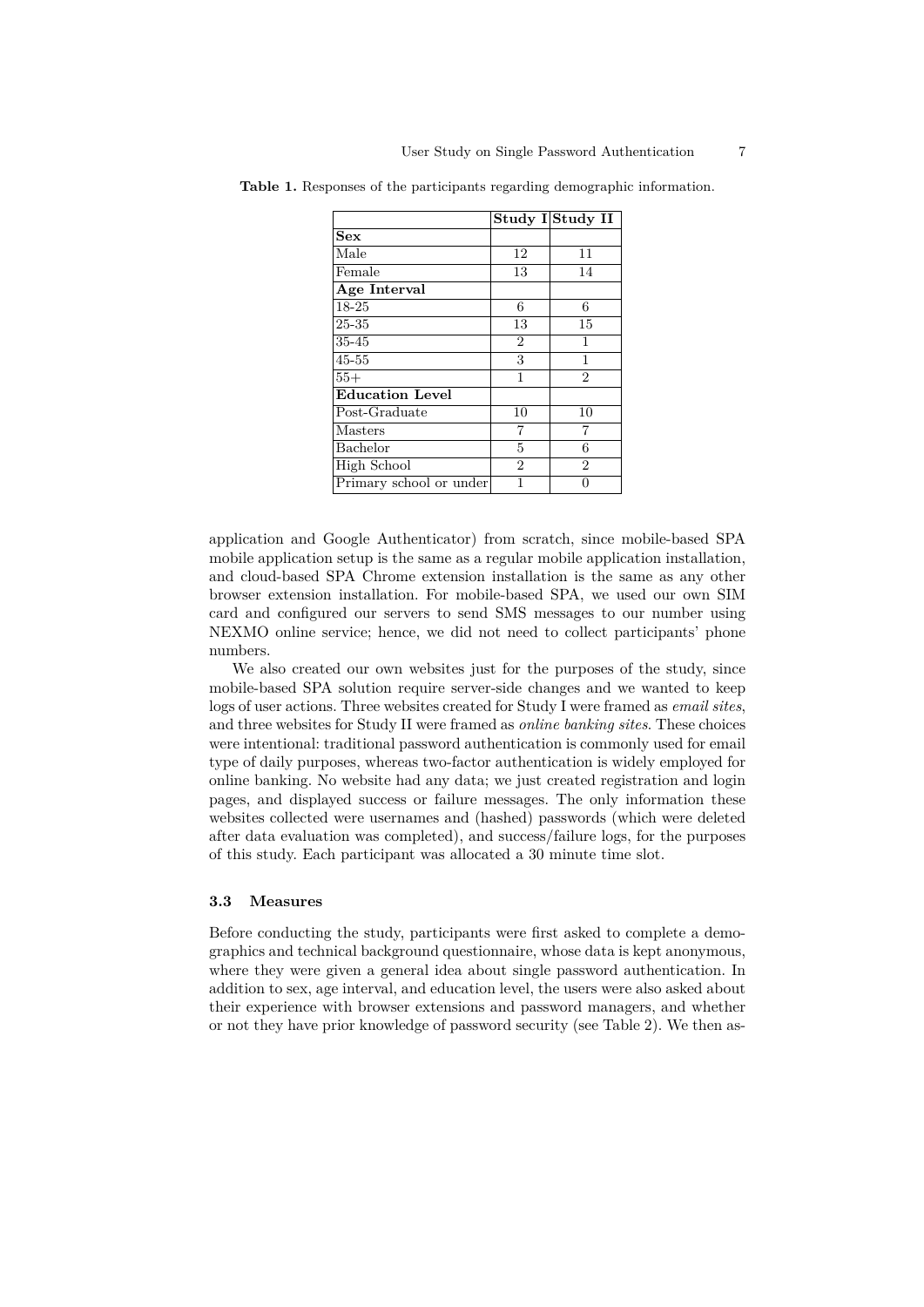| <b>Table 2.</b> Responses of the participants regarding technical information of Study I and |  |  |  |
|----------------------------------------------------------------------------------------------|--|--|--|
| Study II                                                                                     |  |  |  |

|                                                   |                | Study I Study II |
|---------------------------------------------------|----------------|------------------|
| How often do you use your mobile device?          |                |                  |
| So often (Daily)                                  | 23             | 24               |
| Few times in a day                                | 1              | 1                |
| Weekly                                            | 1              | $\Omega$         |
| How often do you use mobile banking?              |                |                  |
| Daily                                             | 5              | 4                |
| Weekly                                            | 11             | 11               |
| Monthly                                           | $\overline{5}$ | 5                |
| Rarely                                            | $\overline{0}$ | $\overline{0}$   |
| Never                                             | $\overline{4}$ | 5                |
| How often do you use online banking?              |                |                  |
| Daily                                             | 4              | 4                |
| Weekly                                            | 5              | 9                |
| Monthly                                           | 10             | $\overline{7}$   |
| Rarely                                            | 4              | 3                |
| Never                                             | $\overline{2}$ | $\overline{2}$   |
| How often do you change your password?            |                |                  |
| Weekly                                            | 1              | $\mathbf{1}$     |
| Monthly                                           | $\overline{2}$ | $\overline{4}$   |
| Every 3 months                                    | $\overline{2}$ | 4                |
| Every 6 months                                    | 5              | $\overline{2}$   |
| Once a year                                       | 1              | $\Omega$         |
| If I have to                                      | 14             | 14               |
| Do you have prior knowledge of password security? |                |                  |
| I heard from news, social media etc.              | 18             | 16               |
| I had a course                                    | 3              | 6                |
| Not me but someone I know had experience          | $\overline{4}$ | 3                |
| Have you ever used a browser extension?           |                |                  |
| Yes                                               | 16             | 16               |
| No                                                | 5              | $\overline{4}$   |
| Never Heard                                       | $\overline{4}$ | 5                |
| Have you ever used a password manager?            |                |                  |
| Yes                                               | $\overline{4}$ | $\overline{4}$   |
| No                                                | 16             | 17               |
| Never Heard                                       | 5              | 4                |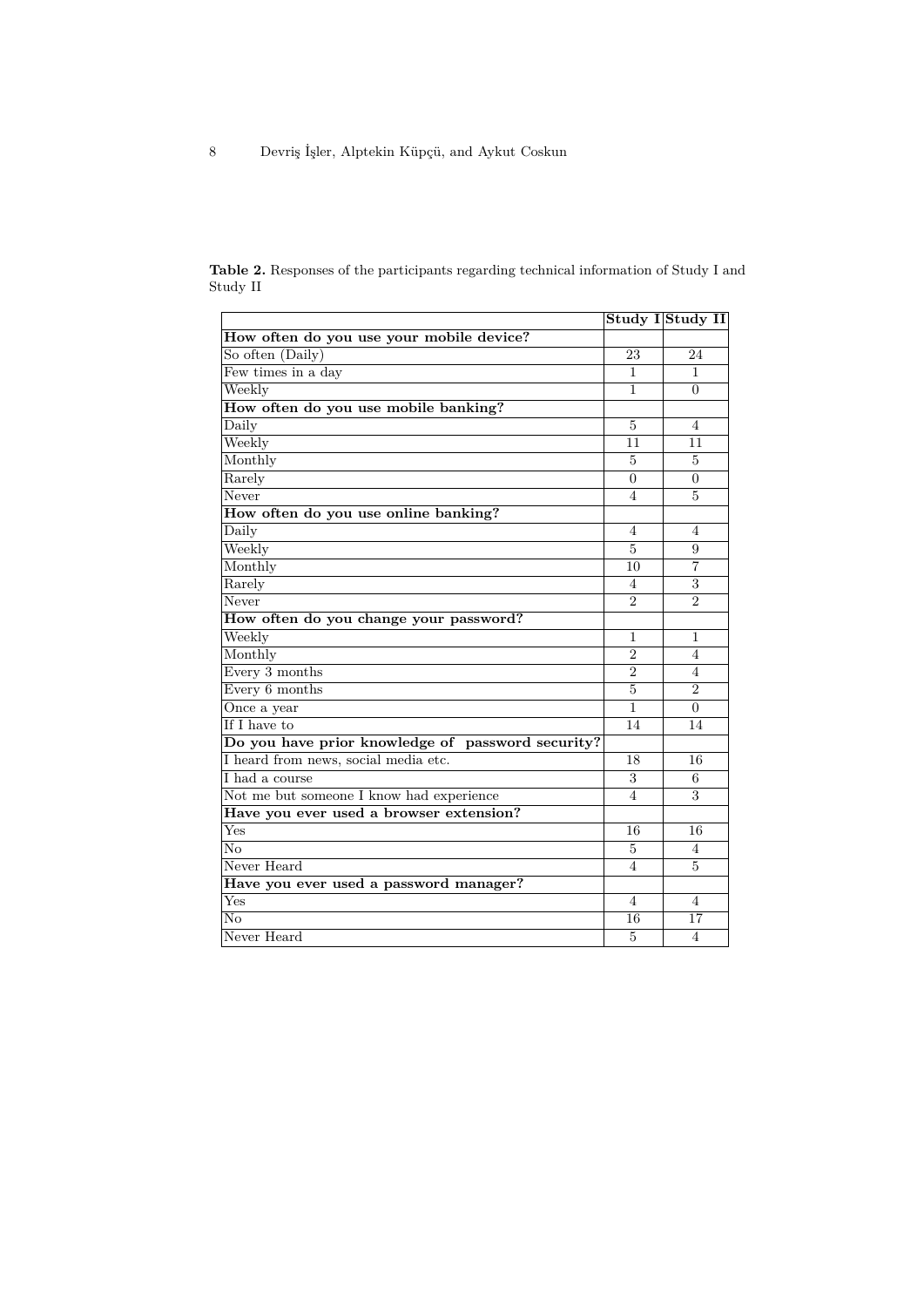signed the participants to two different studies, considering an even distribution across groups, i.e., age, sex, educational level. To collect the data for observation, we had two different methods:

**Post-questionnaire:** Measures from post-questionnaire were 4-point Likertscale (strongly disagree, disagree, agree, strongly agree).<sup>5</sup> Participants answered 23 questions per phase (e.g., 23 questions for traditional password-based authentication and 23 questions for cloud-based SPA browser extension in Study I). We followed the standard questions in [33] because it is a commonly used standardized questionnaire measuring system usability, and added single-password specific questions ourselves to measure the perceived security, where we were inspired by previous works on password usability [10, 12, 30]. The questions in the post-questionnaire formed six sets that considered different aspects of the systems: **effort expectation**, **anxiety**, **behavioral intention to use the system**, **attitude towards using technology**, **performance expectancy**, and **perceived security** (see Table 3 for questions and groups). For quantitative evaluation, we first converted the participants' responses to their numerical values from 1 to 4. For each aspect, we then calculated means, standard deviations, and t-test values based on the numerical values of users' responses. Dependent t-test (paired t-test)<sup>6</sup>, which is common in usability studies on password authentication systems [12, 22, 25], is applied to compare the systems in each study, since each participant tested two systems per study (either cloud-based SPA and traditional passwords, or mobile-based SPA and two-factor authentication).

**Comments to the observer:** At the end of the study, the observer (the first author) had a discussion with the participants about each system they tested, where the users freely commented about their feelings and concerns such as what they felt about the systems and their password and systems security in general, their positive and negative feedback, and what they thought about using a single password.

#### **3.4 Testing Procedure**

Before the participants started the study, written signed consent of the participants were taken. We did not collect personally-identifiable information unnecessarily, and used the names only for the consent forms, which are not linkable to the anonymous post-questionnaires and comments.

**Tasks of Study I**: Each participant registered with three different websites (e.g., Mail A) separately using the traditional approach and the cloud-based SPA Chrome extension. The order of which password authentication system a participant started with was random, where either they began with the conventional approach and then continued with the SPA Chrome Extension, or vice versa. After registration, they logged in to the three websites in random order

 $^{\rm 5}$  We intentionally used 4-point Likert scale as it allows accounting for exact responses [5, 6].

<sup>&</sup>lt;sup>6</sup> [27] discuss with various samples of testing that parametric statistics can be used with Likert data without coming to the wrong conclusion.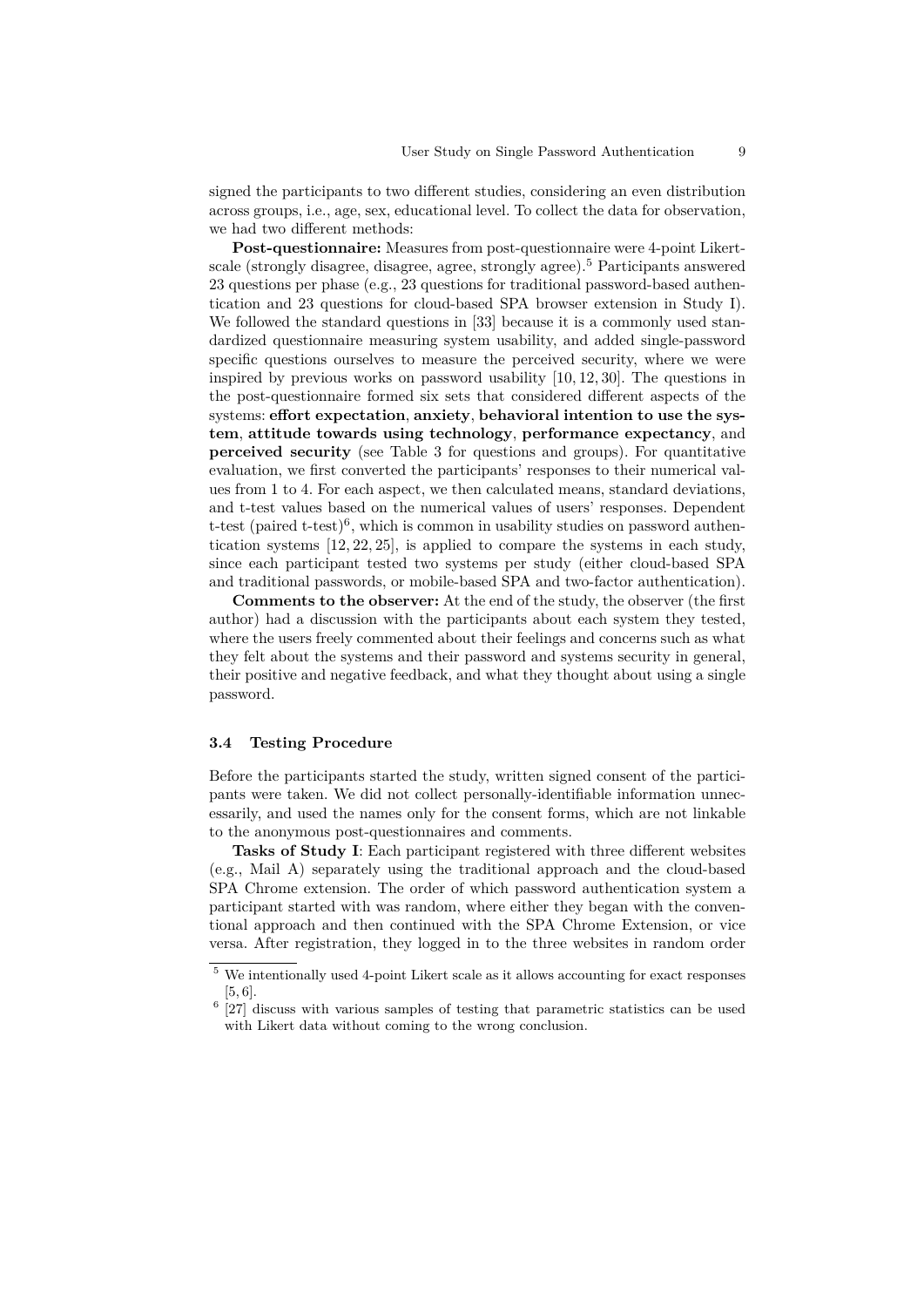**Table 3.** Post-questionnaire form questions asked to the participants. The form employed a 4-point scale, where 1=Strongly Disagree, 2=Disagree, 3=Agree, and 4=Strongly Agree. The group names and questions' abbreviated numbering does not exist in the actual forms the participants filled; only the questions were shown.

| Effort Expectation (EE)                                                                |
|----------------------------------------------------------------------------------------|
| (EE1) My interaction with the system would be clear and understandable                 |
| <b>(EE2)</b> It would be easy for me to become skillful at using the system            |
| (EE3) I would find the system easy to use                                              |
| (EE4) Learning to operate the system is easy for me                                    |
| Anxiety (A)                                                                            |
| (A1) I feel apprehensive (worried) about using the system                              |
| $(A2)$ It scares me to think that I could lose a lot of information using the system   |
| by hitting the wrong key                                                               |
| (A3) I hesitate to use the system for fear of making mistakes I cannot correct         |
| $(A4)$ The system is somewhat intimidating to me                                       |
| Behavioral intention to use the system (BIU)                                           |
| (BIU1) I intend to use the system in the next 6 months                                 |
| (BIU2) I predict I would use the system in the next 6 months                           |
| (BIU3) I plan to use the system in the next 6 months                                   |
| Attitude towards using technology (ATUT)                                               |
| (ATUT1) Using the system is a good idea                                                |
| (ATUT2) The system makes work more interesting                                         |
| (ATUT3) Working With the system is fun                                                 |
| (ATUT4) I like working with the system                                                 |
| Performance Expectancy (PE)                                                            |
| (PE1) I would find the system useful in my job                                         |
| (PE2) Using the system enables me to accomplish tasks more quickly                     |
| (PE3) Using the system increases my productivity                                       |
| (PE4) If I use the system, I will increase my chances of getting a raise               |
| Perceived Security (PS)                                                                |
| (PS1) I trust my password with this system                                             |
| (PS2) I feel secure using this system for daily use                                    |
| (PS3) I feel secure using this system for online banking                               |
| (PS4) I feel secure reusing the same password for multiple sites employing this system |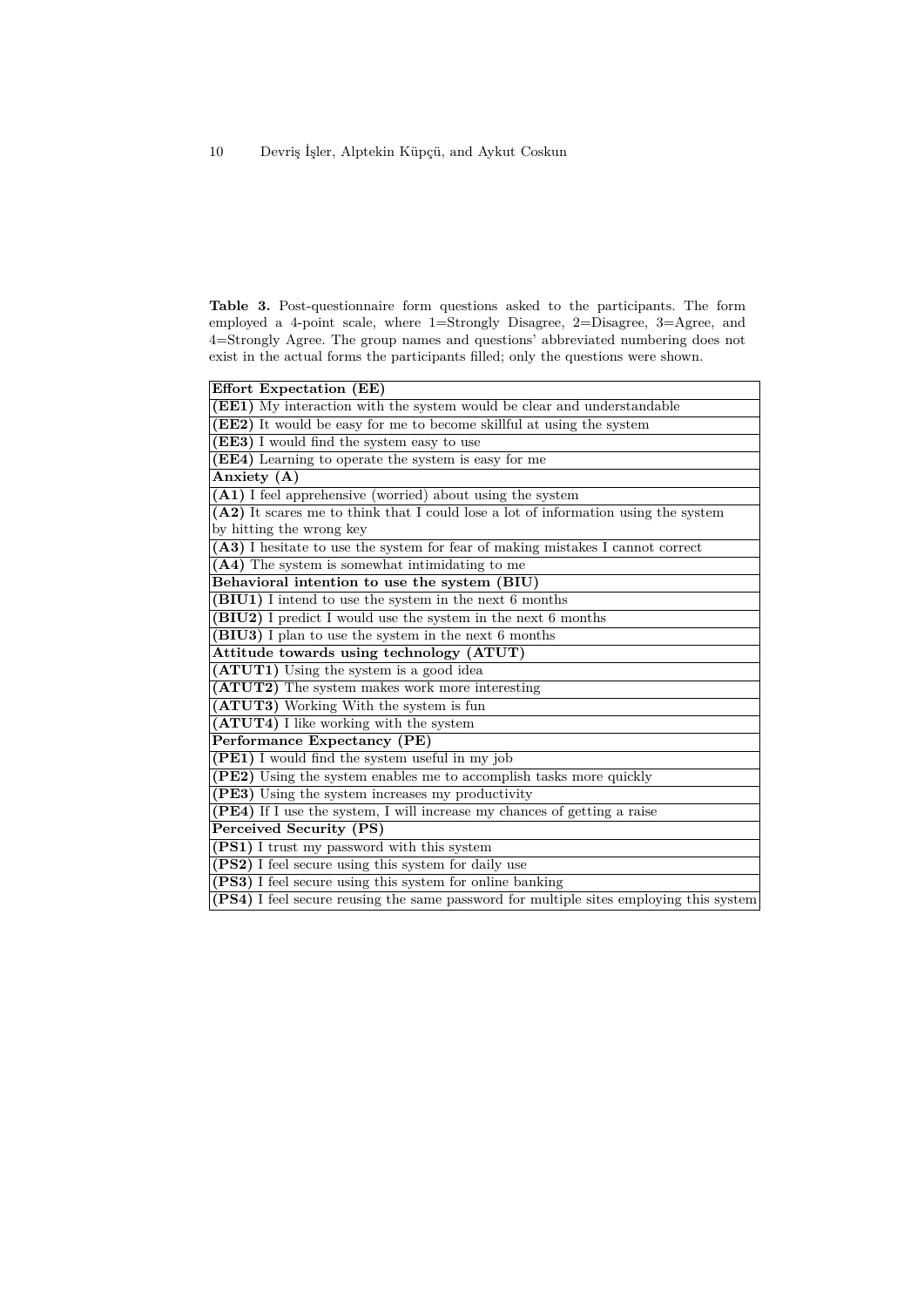(as we pre-determined). If a participant failed to login to a website three times, we counted it as a login failure and asked the user continue to login to the next website. This represented a realistic scenario where if a user enters an incorrect password three times, the user is asked to go through a CAPTCHA process or the user's account is blocked temporarily.

The users were explicitly told to behave as in their regular life as much as they could. For that reason, some participants wrote down each password they created during the test of traditional password authentication on a piece of paper (that they took away after the test), as they noted this is how they remember their passwords in their regular life. More specifically, the tasks of Study I are described as follows: **Traditional Password Authentication Registration:**

**Fig. 1.** Traditional authentication registration and login screenshots.



(a) Traditional password authentication (b) Traditional password authentication loregistration page. gin page.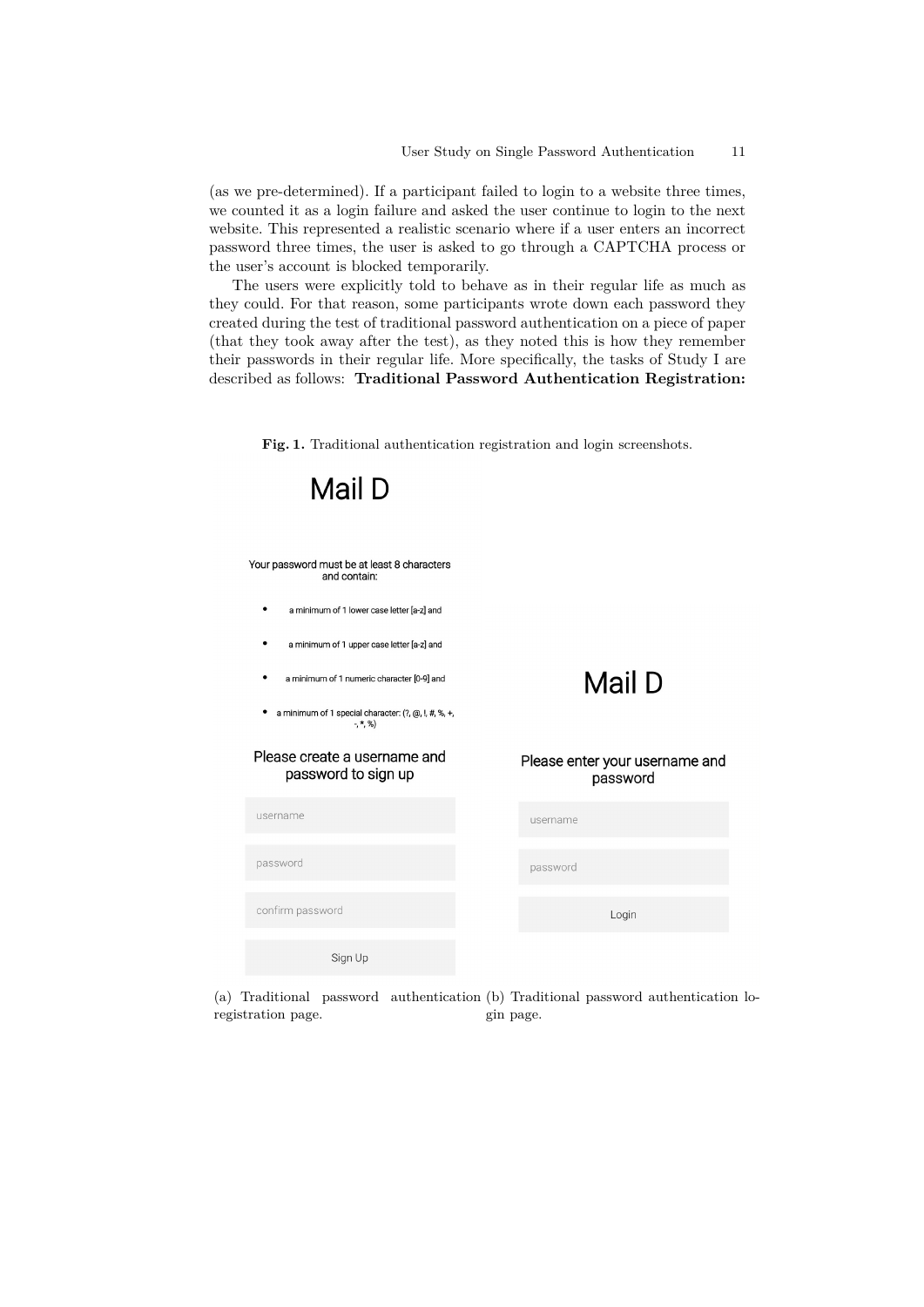|                                              | అ<br>$\overline{\phantom{a}}$<br>X                                                                                                                                                                                                                                              |
|----------------------------------------------|---------------------------------------------------------------------------------------------------------------------------------------------------------------------------------------------------------------------------------------------------------------------------------|
|                                              | $\Delta$<br>÷                                                                                                                                                                                                                                                                   |
|                                              |                                                                                                                                                                                                                                                                                 |
| Mail B                                       | Your password must be at least 8 characters<br>Your password must contain at least one<br>lowercase.<br>Your password must contain at least one<br>uppercase.<br>Your password must contain at least one digit.<br>Your password must contain at least one<br>special character |
| You can use extension to login or<br>sign up | Username<br>Password                                                                                                                                                                                                                                                            |
|                                              | Login                                                                                                                                                                                                                                                                           |
|                                              | Register<br>$\mathbf{v}$                                                                                                                                                                                                                                                        |
|                                              |                                                                                                                                                                                                                                                                                 |

**Fig. 2.** Cloud-based SPA registration and login screenshots.

#### The user

1. selects a strong password with at least eight characters containing at least one of each category: lower case and upper case letters, numerical character, and special character,

**Remark:** The users are asked to choose a different password for each website. Ideally users are expected not to use a password for more than one website for security, and previous studies show that an average user has approximately 7 unique passwords [16]. The username may be chosen the same or differently for each website.

- 2. types her username and the password,
- 3. confirms the password (see Figure  $2(a)$ ),
- 4. presses the signup button,
- 5. is informed whether the registration is successful or not (e.g., password confirmation does not match).

## **Traditional Password Authentication Login:** The user

- 1. types username and password (see Figure 2(b) ),
- 2. presses the login button,
- 3. is informed whether the login attempt is successful. **SPA Chrome Extension Registration:** The user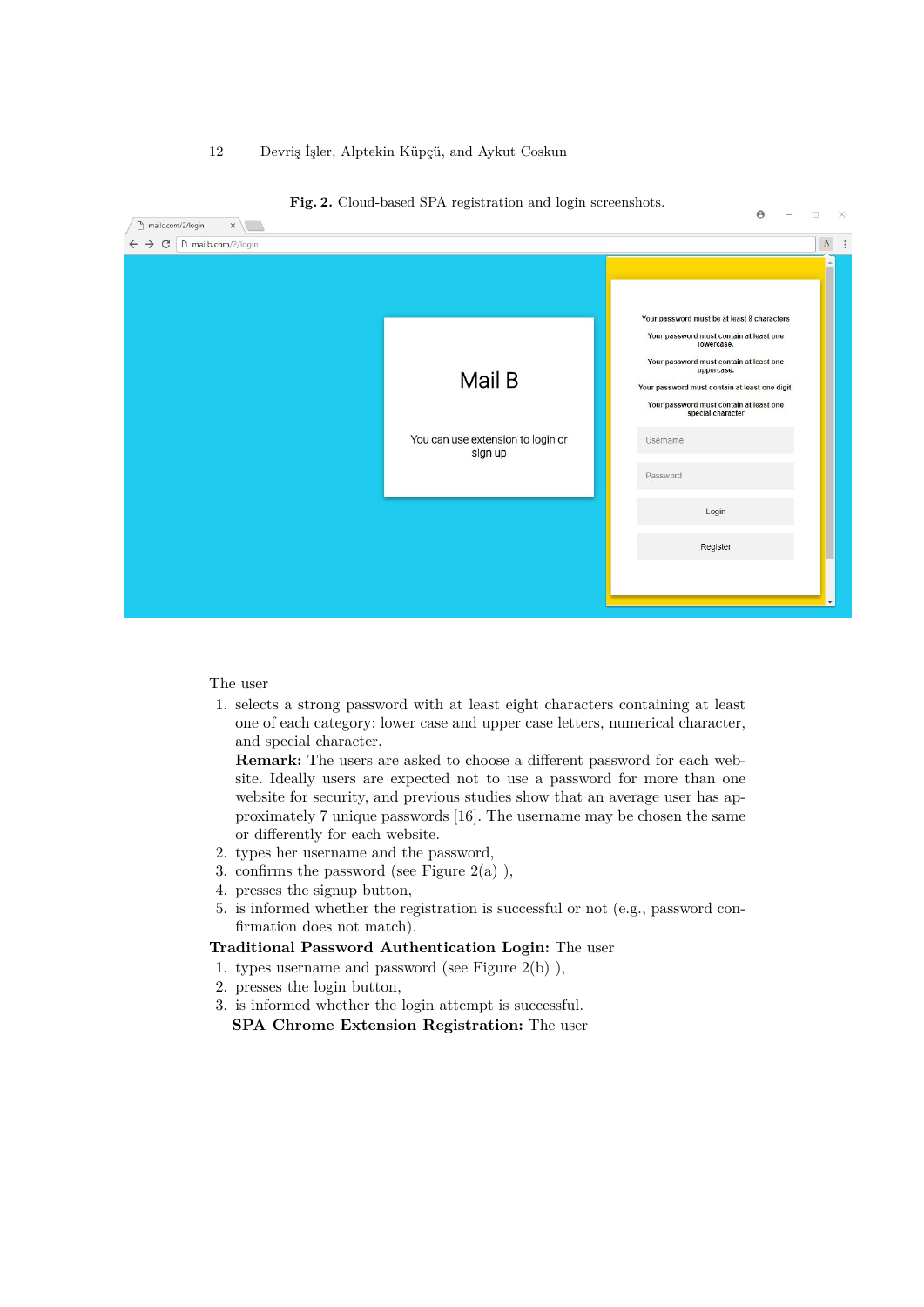1. selects a strong password with at least eight characters containing at least one of each category: lower case and upper case letters, numerical character, and special character,

**Remark:** The participant is told to use the same password during all three account registrations.

- 2. opens the extension by clicking its button next to the address bar,
- 3. types her username and the password into the extension (see Figure 2),
- 4. presses the registration button,
- 5. is informed whether the registration is successful.

#### **SPA Chrome Extension Login:** The user

- 1. opens the SPA extension,
- 2. types her username and password using the extension (see Figure 2),
- 3. presses the login button,
- 4. is informed whether the login attempt is successful.

**Tasks of Study II**: Each participant was required to separately register to three different websites (e.g., Bank A) using the two-factor authentication approach and the SPA mobile application. The order of which password authentication system a participant started with was random, where either they began with two-factor authentication and then continued with mobile-based SPA, or vice versa. After each registration, they logged in to the websites in random order. If a participant failed to login to a website three times, we counted it as a login failure and asked user continue to login to the next website. This represented a realistic scenario where if a user enters an incorrect password three times, the user is asked to go through a CAPTCHA process or the user's account is blocked temporarily. More specifically, the tasks are described as follows<sup>7</sup>:

## **Two-Factor Password Authentication Registration:** The user

1. selects a strong password with at least eight characters containing at least one of each category: lower case and upper case letters, numerical character, and special character,

**Remark:**The users are asked to choose a different password for each website. Ideally users are expected not to use a password for more than one website for security<sup>8</sup>, and previous studies show that an average user has approximately 7 unique passwords [16]. The username may be chosen the same or differently for each website.

- 2. types her username and password (see Figure  $4(a)$ ),
- 3. presses the signup button,
- 4. opens Google Authenticator application on the phone (see Figure 4(b)),

 $^7$  Note that the list of tasks were not given to the participants; instead, such instructions were clarified on the web pages, browser extensions, and mobile applications that we created (see, for example, Figure  $6(d)$ ). The users simply followed those instructions.

<sup>8</sup> Two-factor authentication does not protect the user password against dictionary attacks when the password database is compromised. Therefore, such an attacker may impersonate the user on other websites that do not employ two-factor authentication. Such offline dictionary and impersonation attacks are prevented by SPA systems.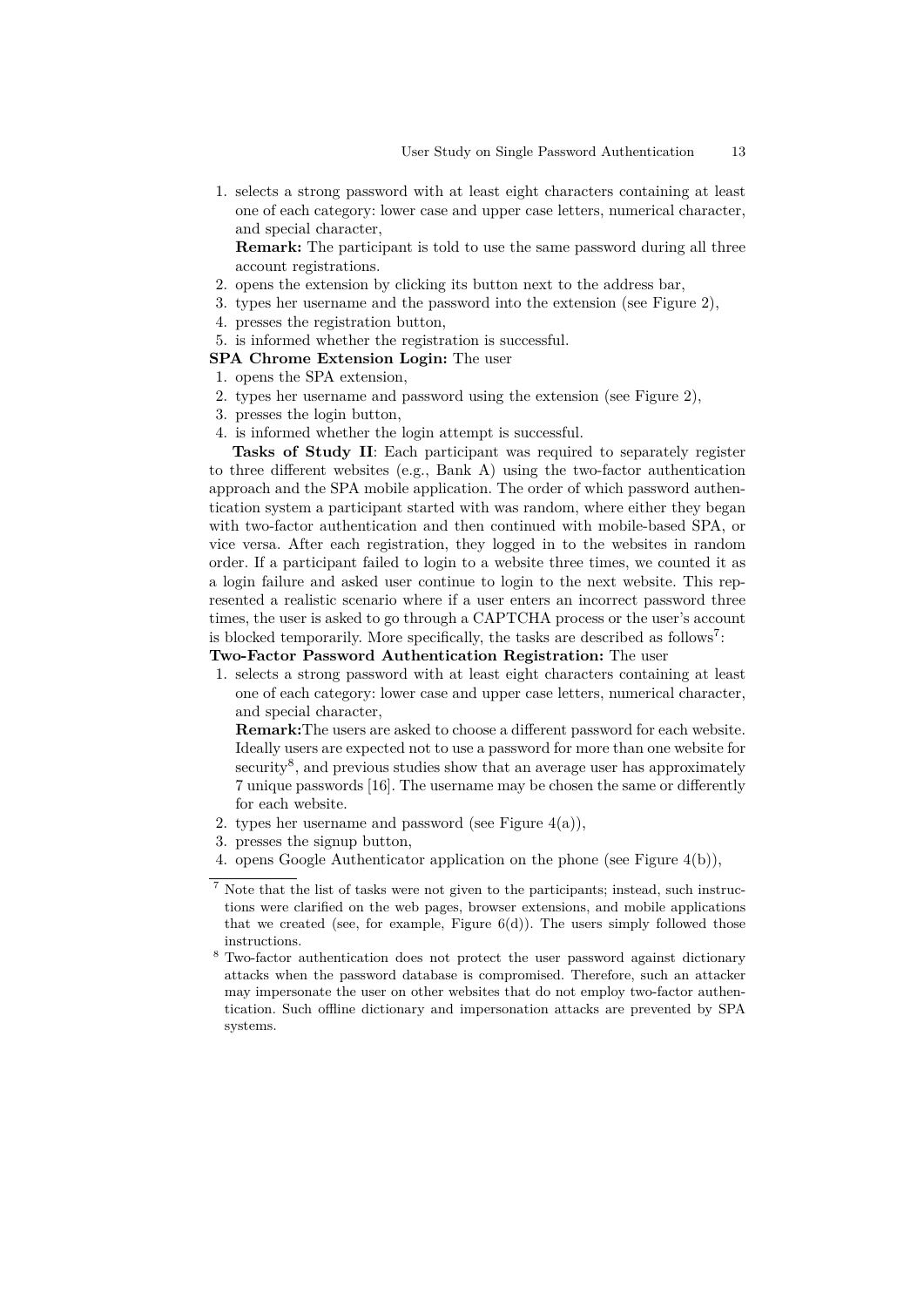- 5. scans the QR code shown on the website (see Figure  $4(c)$ ),
- 6. types the application-generated six-digit numerical code to the site and clicks the send button,
- 7. is informed whether the registration is successful or not.
- **Two-Factor Password Authentication Login:** The user
- 1. types her username and password on the server site,
- 2. opens the Google authenticator application on the phone,
- 3. types the application-generated six-digit numerical code to the site (see Figure  $4(b)$ ,
- 4. is informed whether the login attempt is successful.
- **SPA Mobile Registration:** The user
- 1. selects a strong password with at least eight characters containing at least one of each category: lower case and upper case letters, numerical, and special characters,

**Remark:** The participant is told to use the same password during all three account registrations.

- 2. types her username (see Figure 5(a)),
- 3. presses the signup button,
- 4. opens mobile-based SPA application on the phone as it is told on the site,
- 5. clicks the register button on mobile-based SPA application,
- 6. scans the QR code shown on the website (see Figure  $5(b)$ ),
- 7. types her password on the mobile application (see Figure 5(d)),
- 8. clicks the register button on the mobile application,
- 9. is informed whether the registration is successful.

#### **SPA Mobile Login:** The user

- 1. types the username on the website (see Figure  $6(a)$ ),
- 2. is shown on the website that an SMS code is sent to the mobile phone and should open SPA mobile application,
- 3. opens the mobile application and clicks the login button,
- 4. types the single password on the mobile application (see Figure 6(b)),
- 5. types the 8-digit alphanumeric code displayed by the mobile application to the website (see Figure  $6(d)$ ),

**Remark:** The application automatically retrieves the SMS code and generates the code for the user; the user did not need to type SMS into the application(see Figure  $6(c)$ ).

6. is informed whether the login attempt is successful.

## **4 Results**

Below, we provide a comparative analysis for each study based on: 1) the statistical significance using t-test (Table 4), 2) quantitative response data such as mean and standard deviation values (Table 4) , 3) the range of responses (Table  $(7)^9$ , 4) number of login attempts until success or failure (Tables 5 and 6), and 5) observations from users' comments.

Anonymous individual responses can be found in the Appendix B for completeness.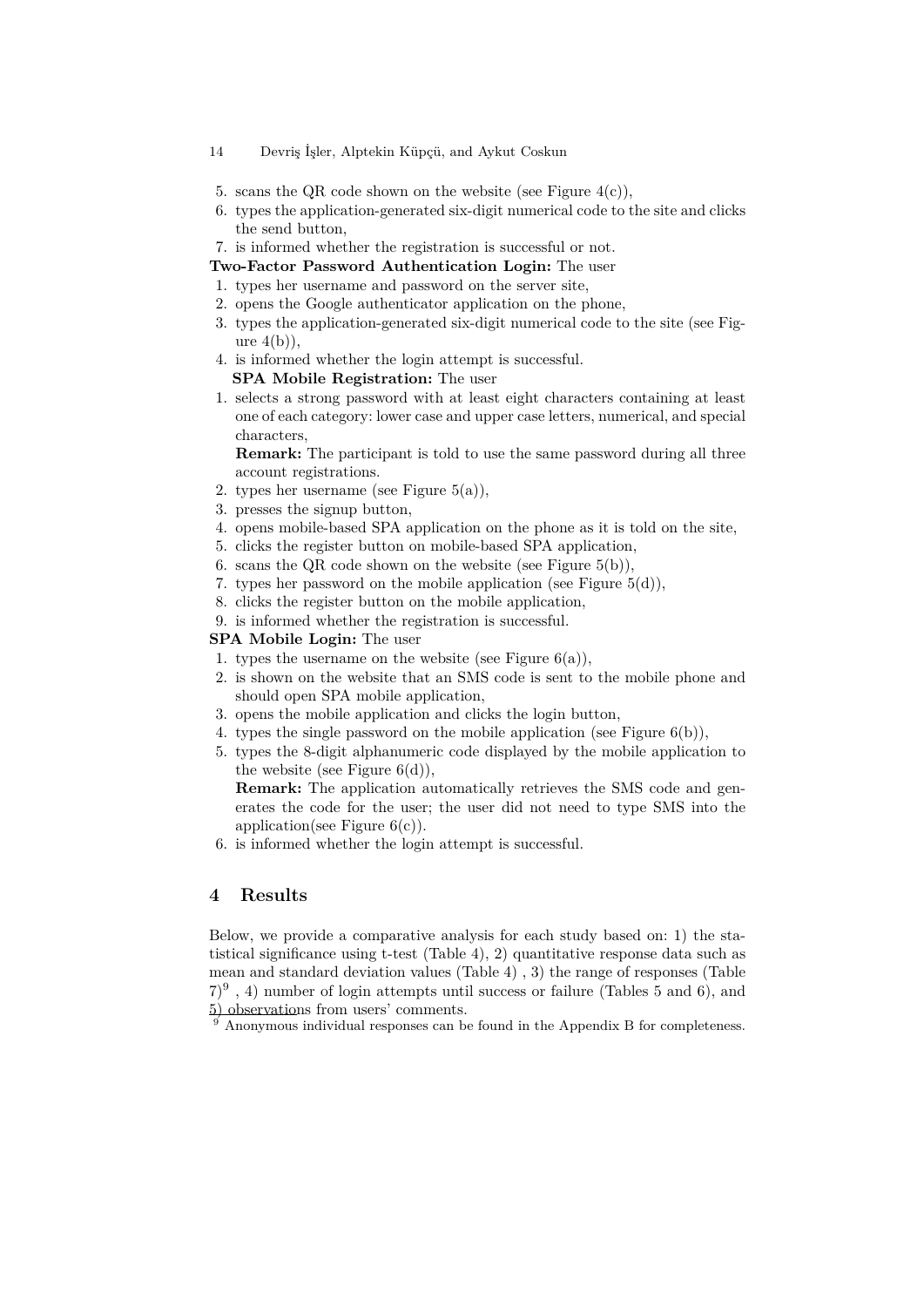**Table 4.** Post-Test Questionnaire and results for user studies on cloud-based SPA (SPA Cloud), traditional password authentication (Traditional), mobile-based SPA (SPA Mobile) and two-factor authentication (Two-Factor). Scores are out of the 4-point Likert scale employed. *µ*: mean, *σ*: standard deviation, *t*: t-statistic, and *p*: significance. Degrees of freedom are 24.

|                              |       | <b>SPA Cloud Traditional</b> |       |          |                  | t-test           |                   | SPA Mobile Two-Factor |                   |          |       | t-test           |
|------------------------------|-------|------------------------------|-------|----------|------------------|------------------|-------------------|-----------------------|-------------------|----------|-------|------------------|
|                              | $\mu$ | $\sigma$                     | $\mu$ | $\sigma$ | $\boldsymbol{t}$ | $\boldsymbol{p}$ | $\mu$             | $\sigma$              | $\mu$             | $\sigma$ | $t\,$ | $\boldsymbol{p}$ |
| ЕE                           | 3.40  | 0.70                         | 2.94  | 0.71     | 2.09             | 0.04             | 3.14              | 0.55                  | 3.26              | 0.41     | 1.10  | 0.28             |
| EE1                          | 3.40  | 0.82                         | 3.16  | 0.69     | 1.10             | 0.28             | 3.04              | 0.79                  | 3.32              | 0.56     | 1.66  | 0.10             |
| EE2                          | 3.32  | 0.95                         | 3.08  | 0.64     | 0.94             | 0.35             | 3.16              | 0.75                  | $\overline{3}.16$ | 0.55     | 0.00  | 1.00             |
| EE3                          | 3.44  | 0.82                         | 2.64  | 1.04     | 2.61             | 0.01             | 3.20              | 0.65                  | 3.08              | 0.64     | 0.76  | 0.44             |
| EE4                          | 3.44  | 0.71                         | 2.88  | 0.93     | 2.22             | 0.03             | 3.16              | 0.80                  | 3.48              | 0.51     | 2.13  | 0.04             |
| A                            | 1.87  | 0.51                         | 2.25  | 0.65     | 2.03             | 0.05             | 1.89              | 0.43                  | 2.22              | 0.54     | 2.77  | 0.01             |
| A1                           | 1.76  | 0.78                         | 2.04  | 073      | 1.13             | 0.27             | 2.00              | 0.71                  | 2.24              | 0.60     | 1.29  | 0.20             |
| A2                           | 2.08  | 0.81                         | 2.36  | 0.95     | 1.02             | 0.31             | 1.68              | 0.56                  | 2.24              | 0.88     |       | 3.21 0.003       |
| A3                           | 1.84  | 0.75                         | 2.32  | 0.82     | 2.21             | 0.03             | 1.88              | 0.60                  | 2.12              | 0.67     | 1.23  | 0.22             |
| A4                           | 1.80  | 0.65                         | 2.28  | 0.79     | 2.61             | 0.01             | 2.00              | 0.76                  | 2.28              | 0.68     | 1.57  | 0.12             |
| <b>BIU</b>                   | 2.65  | 0.60                         | 2.48  | 0.77     | 0.84             | 0.40             | 2.64              | 0.64                  | 2.64              | 0.70     | 0.00  | 1.00             |
| BIU1                         | 2.80  | 0.65                         | 2.56  | 0.77     | 1.00             | 0.32             | 2.72              | 9.68                  | 2.72              | 0.74     | 0.00  | 1.00             |
| BIU <sub>2</sub>             | 2.60  | 0.71                         | 2.40  | 0.87     | 0.92             | 0.36             | 2.68              | 0.75                  | 2.68              | 0.75     | 0.00  | 1.00             |
| BIU <sub>3</sub>             | 2.56  | 0.71                         | 2.48  | 0.92     | 0.73             | 0.34             | 2.52              | 0.77                  | 2.52              | 0.77     | 0.00  | 1.00             |
| $\bf ATUT$                   | 2.82  | 0.39                         | 2.08  | 0.76     |                  | 3.82 0.0008 3.08 |                   | 0.66                  | $\overline{2.55}$ | 0.78     | 2.71  | 0.01             |
| $\overline{\mathrm{ATU}}$ T1 | 3.08  | 0.70                         | 2.40  | 0.82     | 2.88             | 0.01             | 3.12              | 0.73                  | 2.64              | 0.70     | 2.61  | 0.01             |
| ATUT2 2.52                   |       | 0.59                         | 1.92  | 0.91     | 2.68             | 0.01             | $\overline{3.12}$ | 0.78                  | 2.40              | 0.96     |       | 2.97 0.006       |
| ATUT3 2.76                   |       | 0.52                         | 1.84  | 0.90     | 3.99             | 0.001            | 3.00              | 0.76                  | 2.52              | 0.92     | 2.00  | 0.05             |
| ATUT4                        | 2.92  | 0.57                         | 2.16  | 0.94     | 3.26             | 0.003            | 3.08              | 0.76                  | 2.64              | 0.91     | 1.74  | 0.09             |
| PE                           | 2.70  | 0.55                         | 1.95  | 0.72     | 3.27             | 0.003            | 2.50              | 0.72                  | 2.27              | 0.76     | 1.04  | 0.30             |
| PE1                          | 3.16  | 0.69                         | 2.32  | 0.90     | 3.12             | 0.004            | 2.92              | 1.00                  | 2.56              | 0.96     | 1.36  | 0.18             |
| PE <sub>2</sub>              | 2.92  | 0.81                         | 1.92  | 0.91     | 3.33             | 0.002            | 2.56              | 1.00                  | 2.12              | 0.97     | 1.38  | 0.17             |
| PE3                          | 2.68  | 1.03                         | 1.76  | 0.88     | 2.91             | 0.007            | 2.48              | 0.87                  | 2.44              | 0.92     | 0.16  | 0.87             |
| PE4                          | 2.04  | 0.68                         | 1.80  | 0.76     | 1.36             | 0.18             | 2.04              | 0.54                  | 1.96              | 0.68     | 0.41  | 0.67             |
| <b>PS</b>                    | 2.73  | 0.72                         | 2.57  | 0.81     | 0.64             | 0.52             | 3.12              | 0.64                  | 2.48              | 0.81     |       | 3.25 0.003       |
| PS1                          | 2.84  | 0.94                         | 2.76  | 0.93     | 0.30             | 0.76             | 3.12              | 0.60                  | 2.40              | 0.91     |       | 3.39 0.002       |
| PS2                          | 2.72  | 0.95                         | 2.64  | 0.86     | 0.31             | 0.75             | 3.12              | 0.60                  | 2.64              | 0.81     | 2.38  | 0.02             |
| PS <sub>3</sub>              | 2.64  | 0.84                         | 2.48  | 1.05     | 0.51             | 0.60             | 3.12              | 0.78                  | 2.60              | 0.87     | 2.31  | 0.02             |
| PS4                          | 2.72  | 0.75                         | 2.40  | 0.91     | 1.01             | 0.31             | 3.12              | 0.78                  | 2.28              | 1.02     |       | 3.67 0.001       |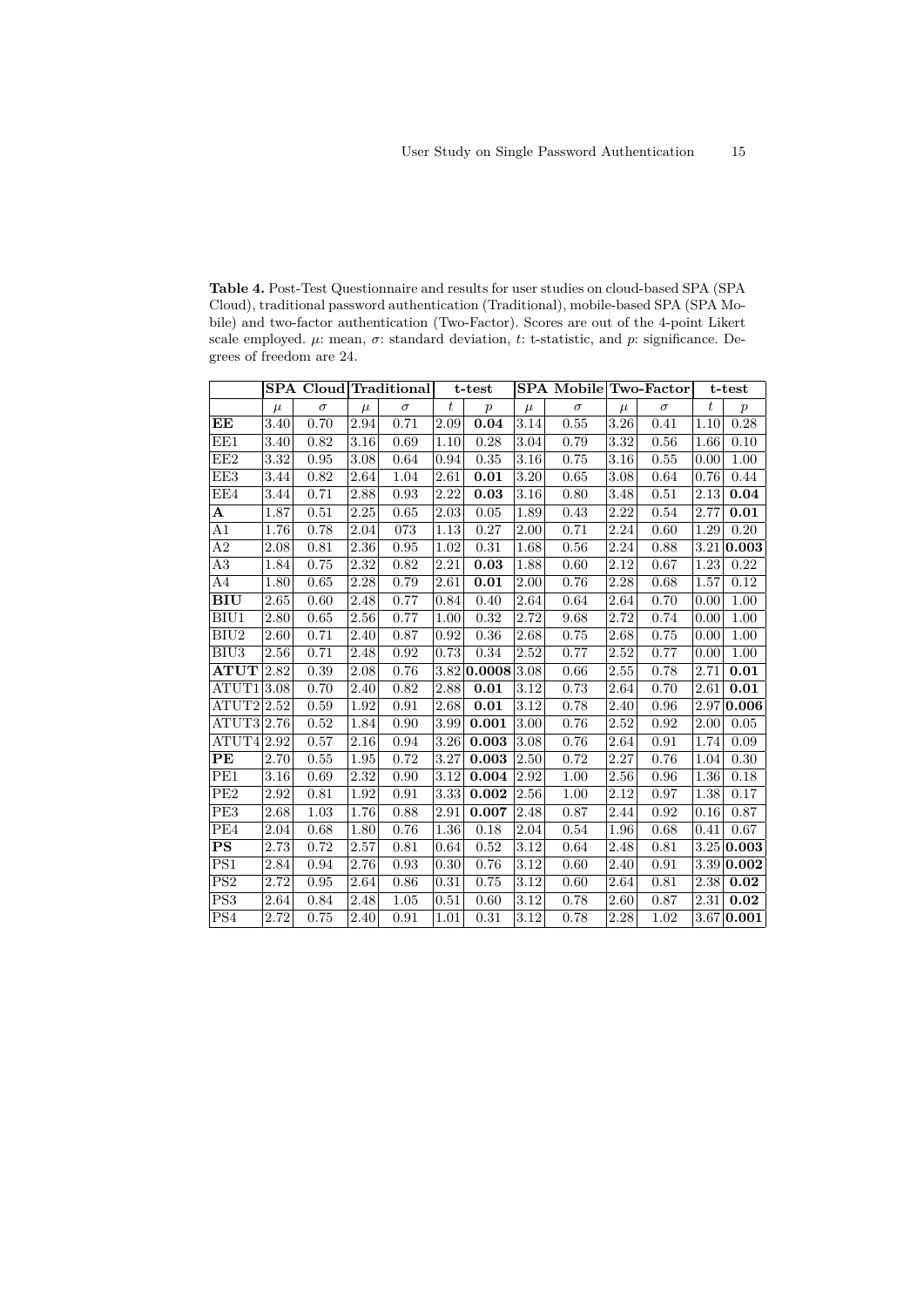16 Devriş İşler, Alptekin Küpçü, and Aykut Coskun



**Fig. 3.** Two-factor authentication registration and login screenshots.

Google Authenticator

(c) Google authenticator registration via QR code

#### **4.1 The Usability of Cloud-based SPA**

Considering the range of responses, the majority of the participants agreed (or strongly agreed) that cloud-based SPA is easy to use, useful, trustworthy, and not intimidating to use, as well as they have a positive attitude towards and intention to using this system. Indeed, this holds for every question except *"If I use the system, I will increase my chances of getting a raise"*, which received low agreement for all the systems we tested, as the participants did not link password security to their salaries.

As for the usability of cloud-based SPA compared to traditional password authentication, we found significant differences in terms of three dimensions: **effort expectancy**, **attitude towards using technology**, and **performance expectancy**. There is no significant difference between cloud-based SPA and traditional password authentication regarding **anxiety**  $(t(24) = 2.03$  and  $p =$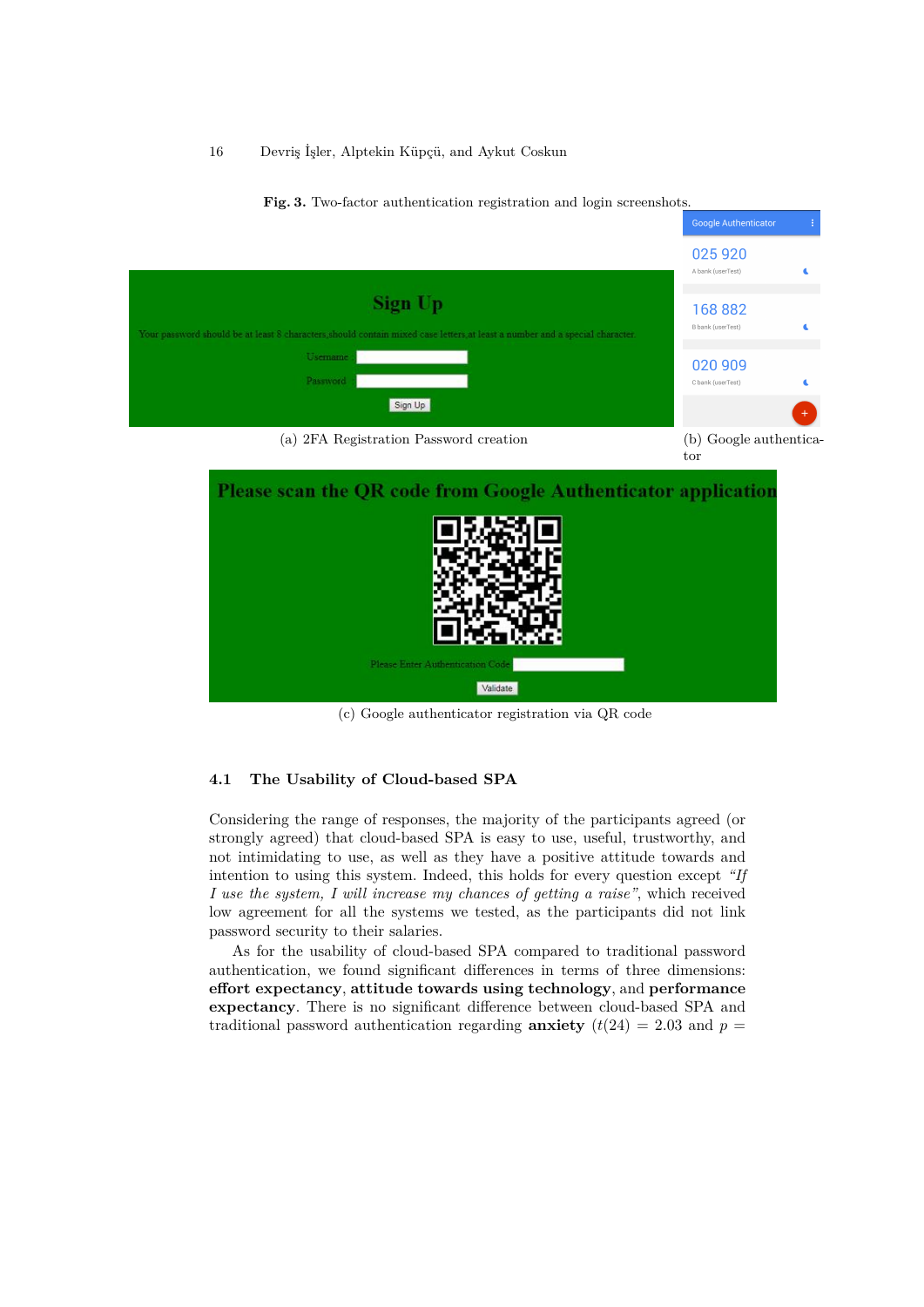|              | Username<br>userTest<br>Register                          |              | Please scan the QR code from SPA application<br>Upon completing registrati<br>lick on the button below<br>Continue |
|--------------|-----------------------------------------------------------|--------------|--------------------------------------------------------------------------------------------------------------------|
|              | (a) Server site registration page                         |              | (b) Registration QR code                                                                                           |
| <b>MySPA</b> | <b>CLICK TO</b><br><b>REGISTER</b>                        | <b>MySPA</b> | Create a Password                                                                                                  |
|              | <b>CLICK TO LOGIN</b><br>(c) Mobile application main page |              | <b>REGISTER</b><br>(d) Password creation                                                                           |

**Fig. 4.** Mobile-based SPA registration screenshots.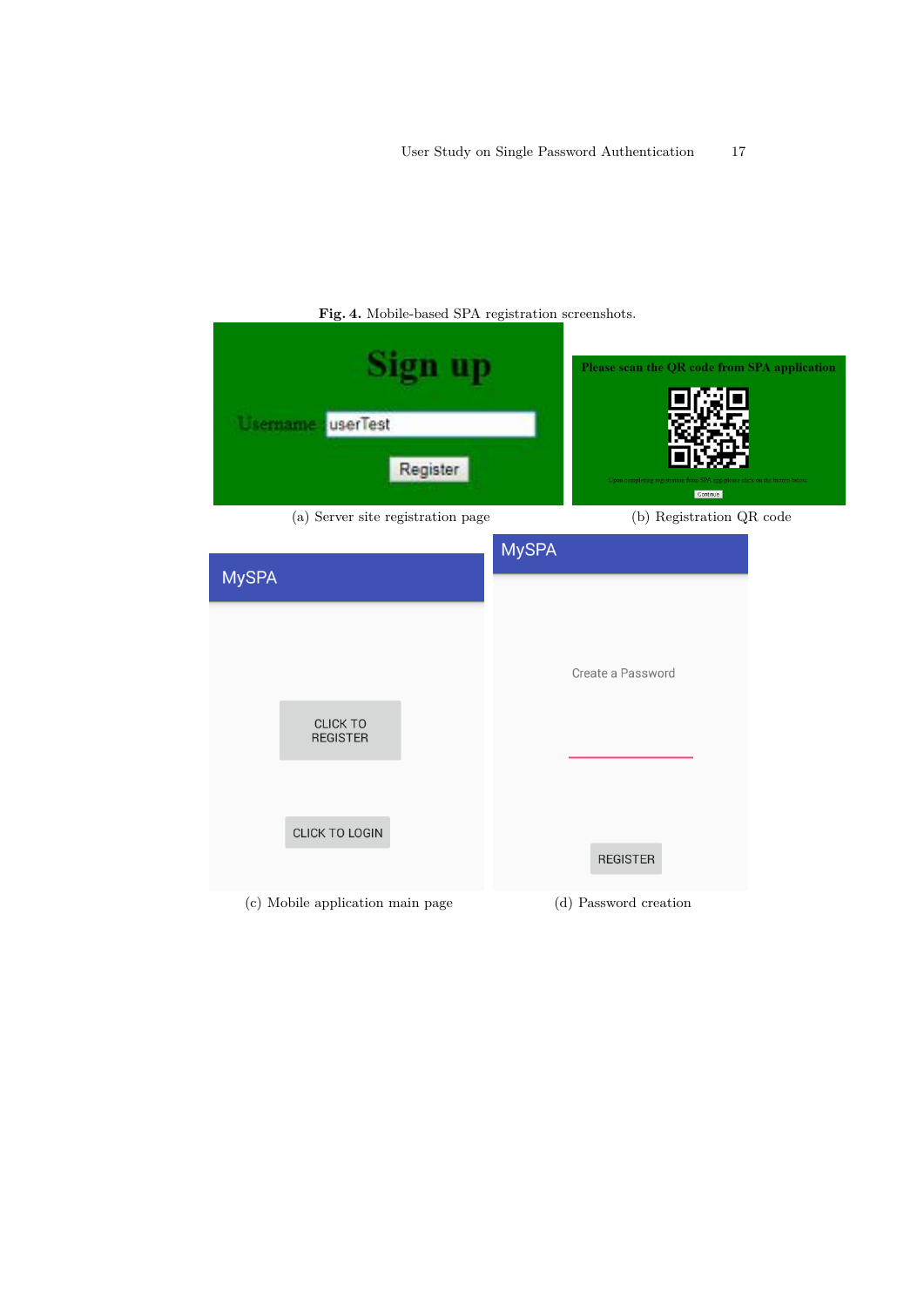

**Fig. 5.** Mobile-based SPA login screenshots.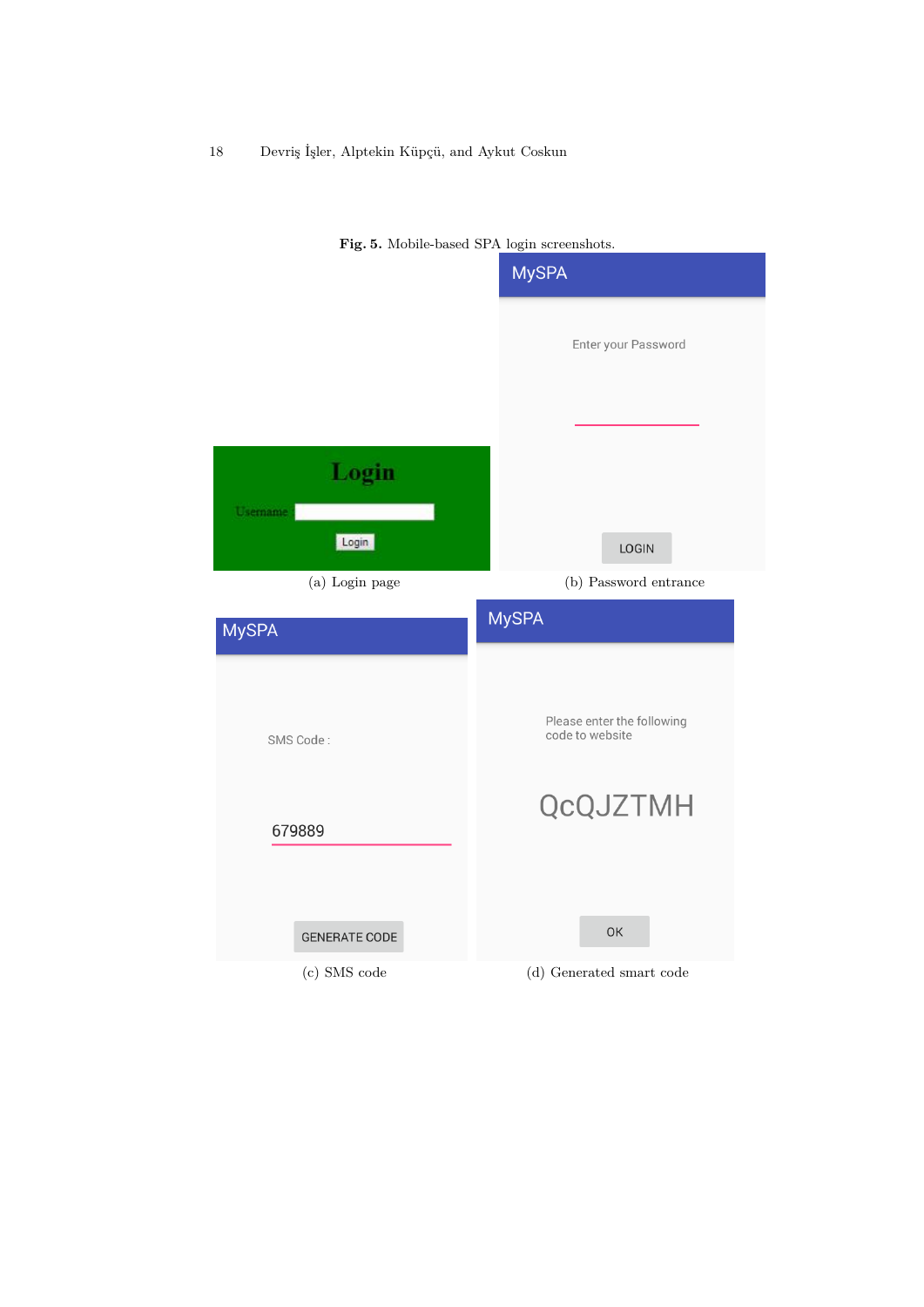0.053), **behavioral intention to use the system**  $(t(24) = 0.84$  and  $p = 0.40$ . and **perceived security**  $(t(24) = 10.64$  and  $p = 0.52$ .

**Effort Expectancy:** SPA extension is easier to use (requires less effort) compared to traditional password authentication  $(t(24) = 2.09$  and  $p = 0.04$ ). Anecdotal observation supports this statistic, since the participants only needed to remember a single password, rather than several different passwords.

A participant said that she feels under pressure while creating a password requiring her to follow certain rules in her daily life. Consequently, she commented that she was using the same password for all her accounts (which is insecure in the traditional approach). She stated that this was because she would need to remember the passwords during login and it is hard for her to remember all these complicated passwords (see Section 4.3 for further observations).

**Attitude towards using technology:** Participants had a significantly more positive attitude towards cloud-based SPA compared to traditional password authentication  $(t(24) = 3.82$  and  $p = 0.0008$ ). 87% of the participants (21) out of 25 participants) wanted to use the cloud-based SPA system because of its functionality. A participant asked when we planned to launch the system publicly. The same participant stated that he generally reseted his password while logging in to a site because he always forgot or exceeded the number of attempts to enter the correct password in his daily life.

**Performance Expectancy:** Cloud-based SPA performed significantly better than traditional password authentication  $(t(24) = 3.27$  and  $p = 0.003$ ). The majority of the participants commented that cloud-based SPA system was very useful and they could use the system in their real life. These participants commented that they liked the idea of holding only one single password since recalling passwords took some time and it got worse if they tried to login to a site that they did not login for a while.

In the comments to the observer, the users stated that cloud-based SPA was too "simple" for online banking. They expected a second authentication factor and a more complex system for online banking. Interestingly, 63% of the comments stated that if it is hard for a user to login, it should be hard for attackers as well. This observation is also important to understand users' point of view against cryptographic systems.

80% of the participants (20 out of 25) stated that they did not know if the extension was really performing as it was supposed to do (e.g., running the cryptographic protocols, not storing passwords). They commented that they trust this system more than traditional password authentication; however, they felt nervous because of the idea that the extension might have stored their passwords.

Another interesting point was that 52% of participants (13 out of 25)wanted to use the cloud-based SPA for their "unimportant" accounts, where they were okay if the password was compromised. These participants also stated that they had a hierarchy based on the sites they were creating account. They grouped the sites in categories and they created the password based on the category. For instance, they employ separate passwords for separate categories such as e-mail accounts (though the same password is employed for all email accounts), gaming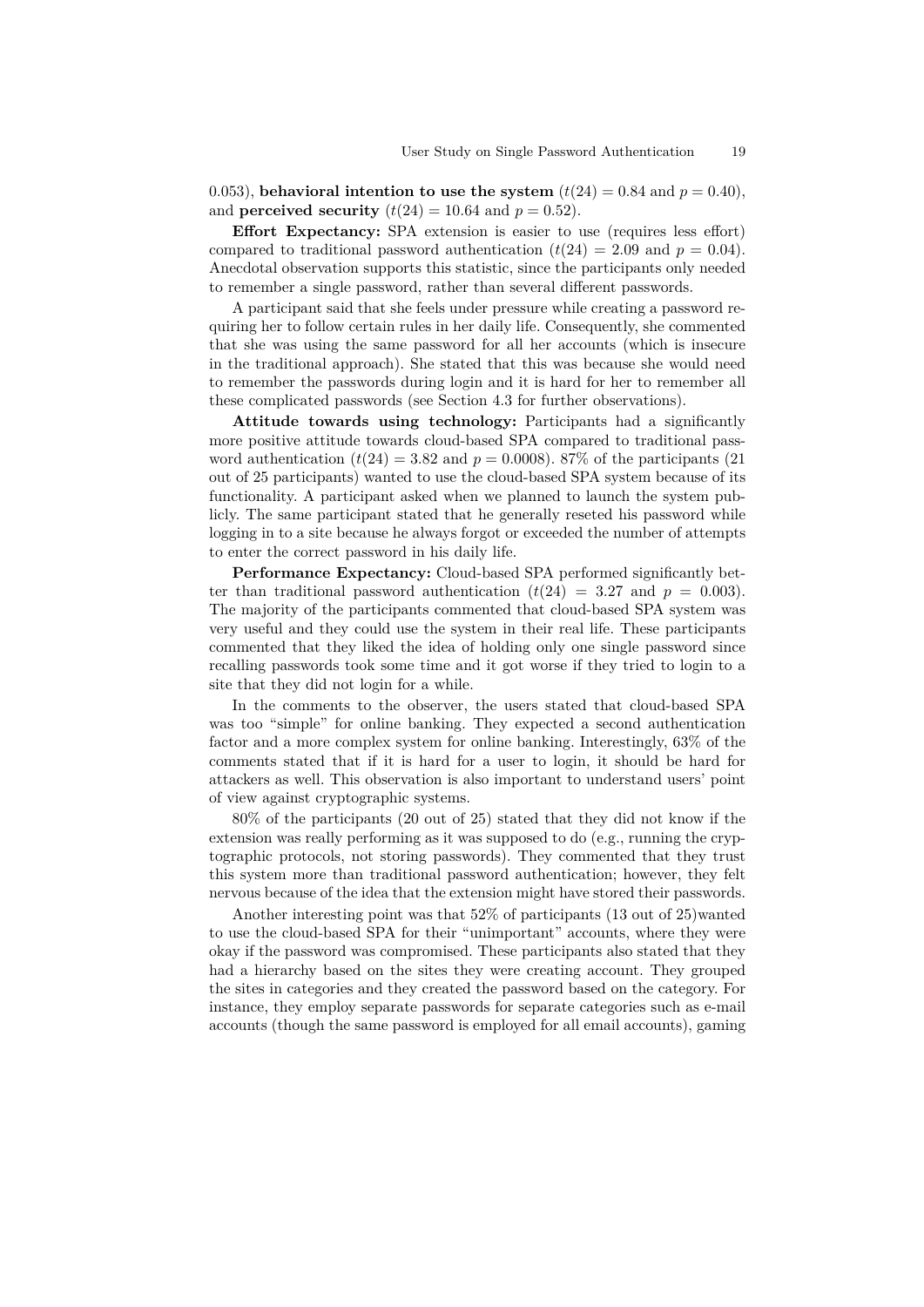accounts (the same password for all gaming accounts, but different from the email account password), banking accounts (different from email and gaming passwords), etc. This way, they commented, if the password used for gaming accounts was compromised, it would be fine since that password is not used for "important" sites.

**Table 5.** Cloud-based SPA (SPA Cloud) and traditional password authentication (Traditional):The percentage distribution of password attempts by the participants to login.  $\mu$ : mean,  $\sigma$ : standard deviation.

|                             |       |      |          |  | Login Trial Success Percent at           |
|-----------------------------|-------|------|----------|--|------------------------------------------|
|                             |       |      |          |  | Trial Number                             |
|                             | $\mu$ |      |          |  | $\mid 2 \mid 3 \mid$ Failure $(\%) \mid$ |
| SPA Cloud  1.09             |       | 0.38 |          |  |                                          |
| $\text{Traditional}$   1.44 |       | 0.73 | 68 16 14 |  |                                          |

**Success/Failure Rates:** We measured that 88% of the time the participants successfully remembered their passwords at the first attempt using cloud-based SPA. 4% of the time they remembered their passwords at their second attempt and 3% of the time they remembered their password at their third trial. 5% of the time the participants participants did not remember their passwords within 3 trials and were counted as failed attempts. Overall, 95% of of the time the participants accomplished to login while 5% of the time the participants failed to login. The average number of attempts by a user is 1.09 (see Table 5).

In comparison, for traditional authentication, we measured that 68% of the time the participants successfully remembered their passwords at their first attempt. 14% of the time the participants remembered their passwords at their second attempt and 16% of the time the participants remembered their password at their third trial. 2% of the time the participants did not remember their passwords within 3 trials and were counted as unsuccessful login attempt. Overall, 98% of the time the participants accomplished to login while 2% of the time the participants failed to login. The average number of attempts by a user is 1.44 (see Table 5).

Thus, both systems had similar overall failure rates though surprisingly cloud-based SPA failure rate was slightly higher. We observed that the average number of attempts for cloud-based SPA (with an average of 1.09) is smaller than that of traditional password authentication (with an average of 1.44). This observation implies that that cloud-based SPA fulfilled what it promises about easier recall of passwords.

## **4.2 The Usability of Mobile-based SPA**

Considering the range of responses, the majority of the participants (more than 50% per question) agreed (or strongly agreed) that mobile-based SPA is easy to use, useful, trustworthy, and not intimidating to use, as well as they have a positive attitude towards and intention to using this system. This holds for all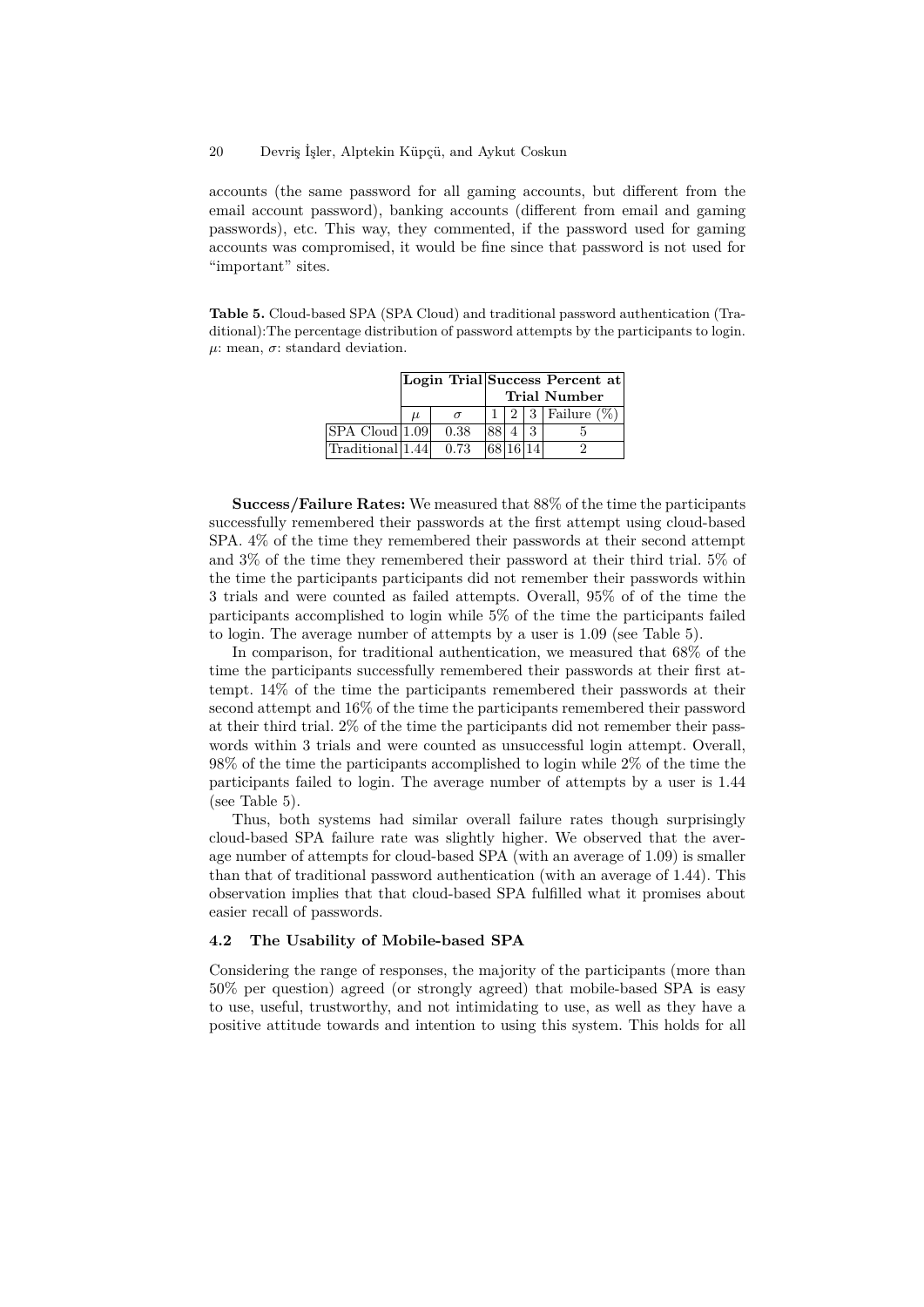20 questions out of 23 asked. Except the salary raise note as in Study I, the only other two questions that the majority did not agree were *"I plan to use the system in the next 6 months"* and *"Using the system increases my productivity"*, for both of which both the mobile-based SPA and two-factor authentication responses are almost identical.

As for the usability of mobile-based SPA compared to two-factor authentication, we found significant differences in terms of three dimensions: **anxiety**, **perceived security**, and **attitude towards using technology**. There was no significant difference between mobile-based SPA and two-factor authentication regarding **effort expectancy**  $(t(24) = 1.10$  and  $p = 0.28$ , **behavioral intention to use the system**  $(t(24) = 0.00$  and  $p = 1.00)$ , and **performance expectancy**  $(t(24) = 1.04$  and  $p = 0.30$ .

**Anxiety:** Mobile-based SPA was less threatening than two-factor authentication  $(t(24) = 2.77$  and  $p = 0.01$ ). 70% of the participants (14 out of 20 who commented) stated that they were not worried while using mobile-based SPA because they typed the password on their mobile phone (conceived as a personal device) rather than the website. 96% of the participants (24 out of 25) were not scared to lose a lot of information by hitting the wrong key in mobile-based SPA. A participant explained that there was nothing to worry, since he did not give any important information to websites.

**Perceived Security:**  $80\%$  of the participants (20 out of 25) felt secure while using mobile-based SPA based on the range of responses. The users trusted mobile-based SPA more than they trust two-factor authentication  $(t(24) = 3.25$ and  $p = 0.003$ , including all sub-statements.  $80\%$  of the comments (16 out of 20) participants who commented) stated that typing the password on mobile device (conceived as a personal item) made the user feel more secure, whereas they needed to type their passwords on websites in standard two-factor authentication.<sup>10</sup> One participant commented that seeing all works (computations) carried out on the mobile device made her feel more secure, and she felt to have the control of her password security, since she could see the steps (e.g., SMS challenge, smart code generated). Another participant pointed that he was aware of the danger if he used the same password for multiple websites, just as 56% of participants (14 out of 25) agreed that they would feel insecure to use the same password for multiple websites in password-based authentication.

Furthermore, 90% of the comments (18 out of 20 participants who commented) stated that mobile-based SPA provided a better security for online banking, and users felt secure in the online banking scenario because it was "complex" enough. Interestingly, the independent sets of participants of both studies essentially agreed that a "simple" single password solution without the mobile device (i.e., cloud-based SPA) does not feel secure enough for banking

 $10$  [26] measures the usability and security of creating and entering textual passwords on mobile devices. [26] finds that users spend significantly longer time while creating textual passwords on mobile devices and creating passwords on mobile devices is more error-prone. Besides, passwords created on mobile devices are also weaker compared the passwords created on computers.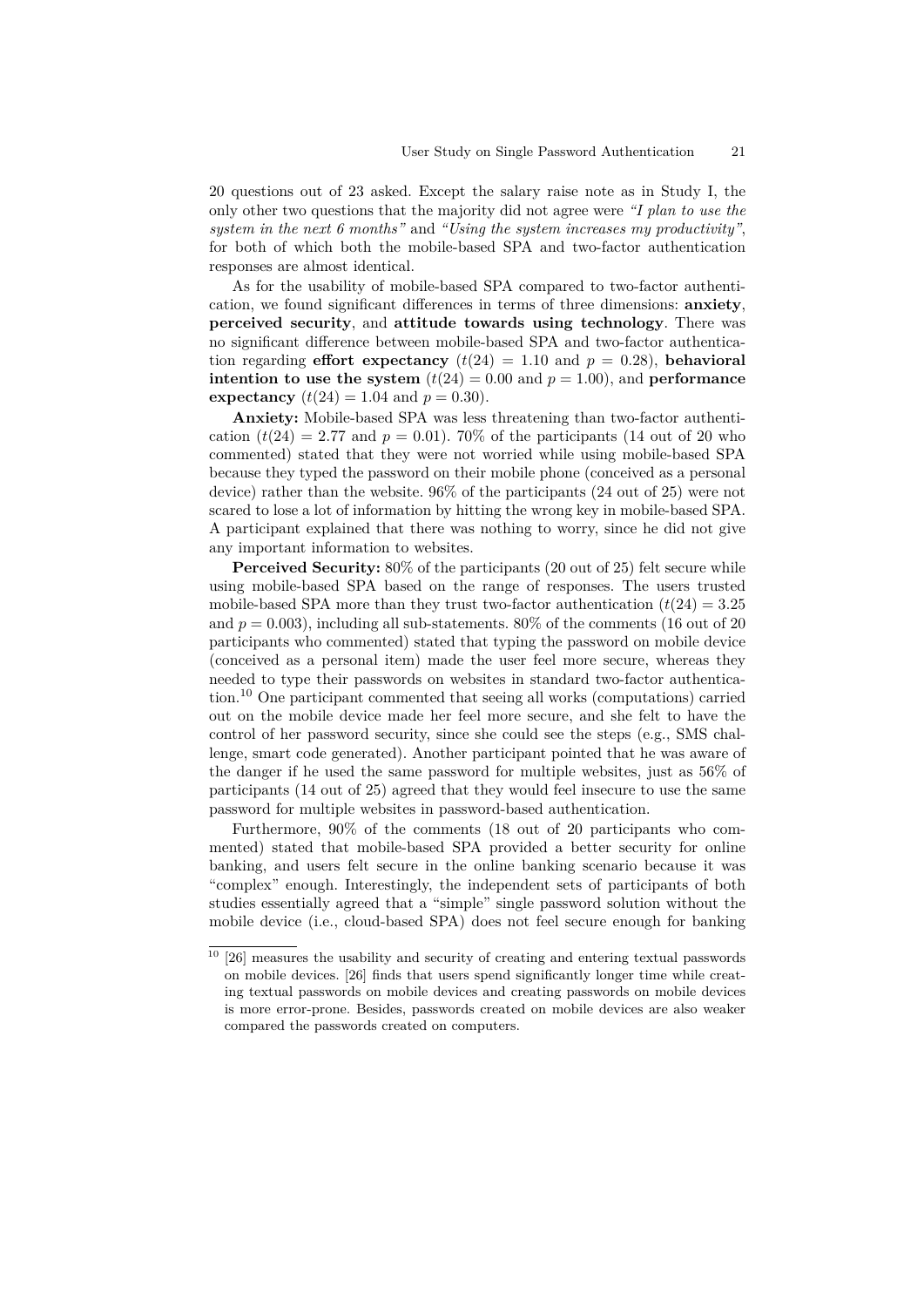scenarios, but it is efficient for daily use, and a "complex" solution using the mobile device (i.e., mobile-based SPA) feels secure for banking since the password is typed on the phone, whereas it is inefficient for daily use (e.g., for e-mail and other frequently accessed sites).

**Attitude towards using technology:** Mobile-based SPA performed statistically significantly better compared to two-factor authentication  $(t(24) = 2.71)$ and  $p = 0.01$ , including all sub-statements. Similar to cloud-based SPA, the users are required to remember only a single password and used it all the time, while they need to remember each one of the passwords in the two-factor approach. One of the participants stated that she found two things she wanted at the same time, which are usability (easing her job by remembering one password) and more security (via employing a personal device and challenge).

Even though mobile-based SPA and two-factor authentication did not have a significant difference regarding **effort expectation**, 80% of the participants (20 out of 25) agreed that mobile-based SPA was easy to use. The users reported a high satisfaction with mobile-based SPA, even though the steps followed in mobile-based SPA were a little bit more complex (such as typing 8-character alphanumerical code to the site, while they type 6-digit numerical code in the two-factor authentication). Most of the users found that the mobile-based SPA is easy to learn, and they were fine with the steps they need to follow, since it was for online banking. Mobile-based SPA system was found unproductive for email type daily purposes due to its complexity, while it was considered more secure by the participants.

**Success/Failure Rates:** We measured that 100% of the time the participants successfully remembered their passwords without any trials using mobilebased SPA. Therefore, the average number of password attempts by a user is 1 (see Table 6). However, we measured a 20% overall login failure rate, due to the participants' inability to type the correct authentication code within 3 attempts. This indicates that simpler smart codes should be employed in future systems and studies.

For two-factor authentication, we measured that 82% of the time the participants successfully remembered their passwords at the first attempt, out of which 91% of the time the participants could enter the authentication code (generated by Google Authenticator) at their first attempt and 9% of the time at their second attempt. 5% of the time the participants remembered their passwords at their second attempt, out of which 80% of the time the participants could enter the authentication code at their first attempt and 20% of the time at their second attempt. 4% of the time the participants remembered their passwords at their third attempt, out of which 67% of the time the participants could enter the authentication code at their first attempt and 33% of the time at their second attempt. 9% of the time the participants did not remember their passwords within the first three attempts which resulted in a login failure. Overall, 91% of the time the participants accomplished to login while 9% of the time the participants failed to login. The average number of password attempts by a user is 1.17 (see Table 6).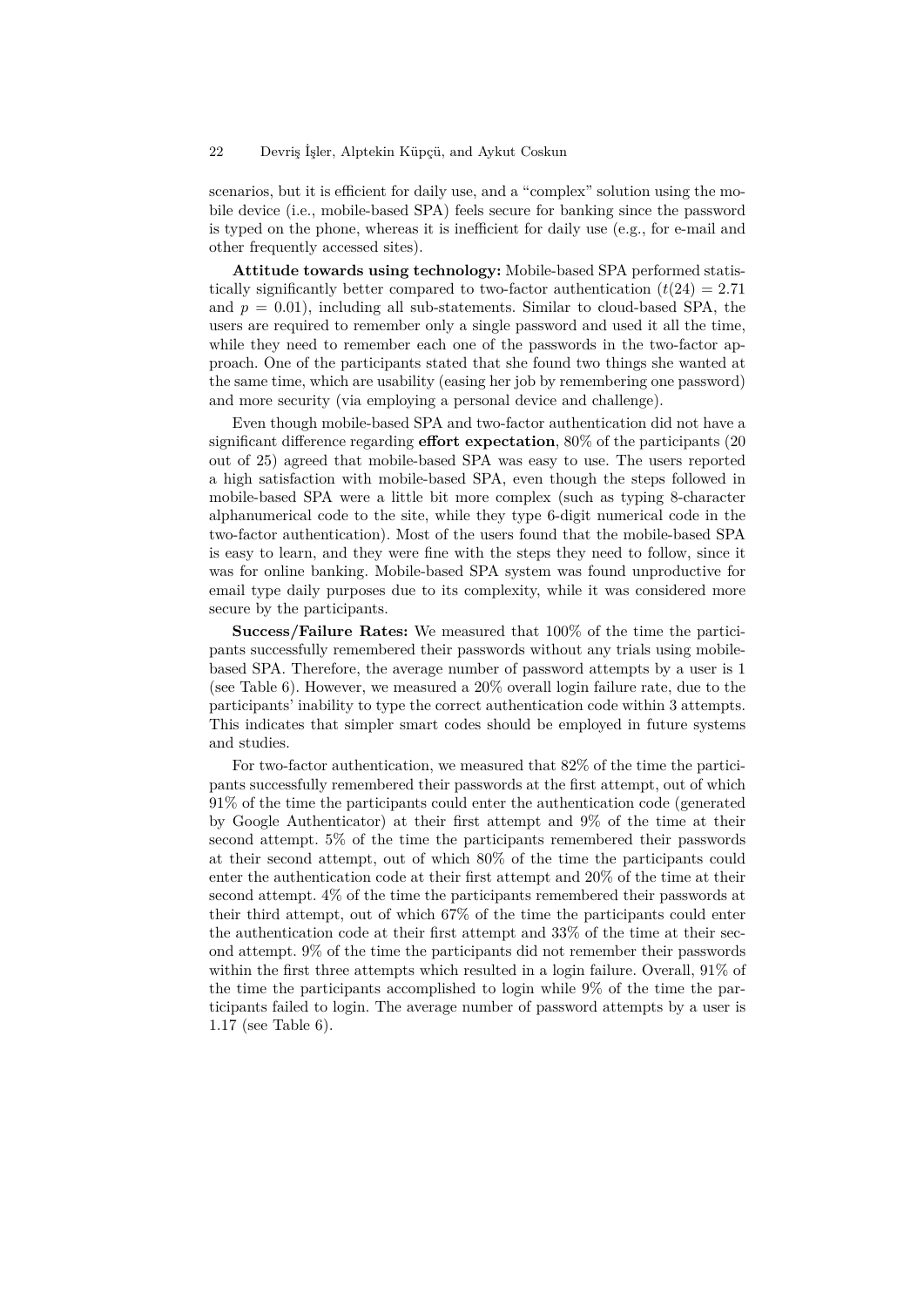We conclude that for both two factor authentication and mobile SPA, the participants had high login success rates. Using mobile-based SPA, the participants did not have problems with the password, but they had issues with the smart codes. Using two-factor authentication, the users did not have problems with the authentication codes, but they had issues remembering the password. We deduce that simpler smart codes should be employed in such systems, as they may make things as bad as remembering passwords.

**Table 6.** Mobile-based SPA (SPA Mobile) and two-factor authentication (Two Factor): The percentage distribution of password attempts by the participants to login.  $\mu$ : mean, *σ*: standard deviation.

|                     |       |     |    |  | Login Trial Success Percent at |
|---------------------|-------|-----|----|--|--------------------------------|
|                     |       |     |    |  | Trial Number                   |
|                     | $\mu$ |     |    |  | $ 2 3 $ Failure(%)             |
| SPA Mobile 1.00     |       |     |    |  |                                |
| Two Factor $ 1.17 $ |       | 0.5 | 82 |  |                                |

#### **4.3 Common Single Password Authentication Observations**

The participants mentioned valuable statements and discussed their habits while creating, securing, and recalling the passwords. [31] observes how users manage, create, and secure their passwords and points out some challenges users face such as password creation (with the intent of reuse) and recall in traditional password authentication schemes. We observed how an SPA method (whether cloud-based or mobile-based) overcomes some of the challenges users face.

90% of the study participants (45 out of 50) were aware of password security. 85% of the comments (38 out of 45) stated that the participant always struggled while coming up with a password satisfying the requirements (e.g., at least one lowercase and one uppercase letter, a number, and a special character). The participants usually came up with a password after a number of trials. Once they created it, remembering the password was another struggle they bear. Thus, they created their own way to recall the passwords. More than 50% of participants (25 out of 45) noted that they wrote down their passwords to remember. One of the users commented that he stored password reminders (as hints helping him to recall the passwords) in a file, while he emphasized that anyone who obtained the file could not learn the passwords. When we questioned why he needed this storage, he responded that it is hard for him to remember the password for some sites he rarely used and he came up with this solution. However, even this solution did not stop him from re-using the same password for multiple sites.

While there is a functionality to reset a password in traditional approaches, a participant found it cumbersome, since the password reset procedure requires steps such as logging in to a backup e-mail, which requires remembering another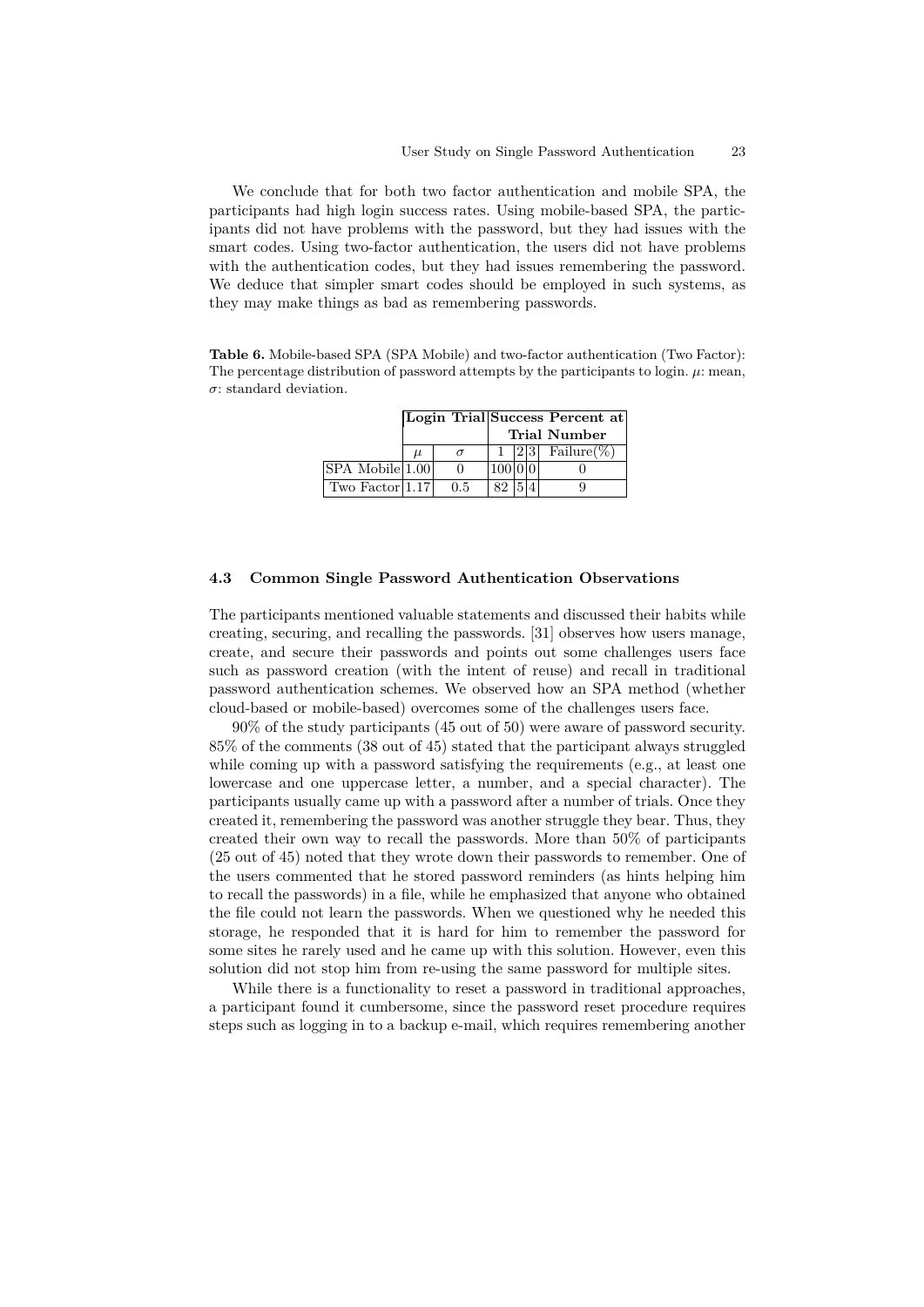password, or memorizing and entering all necessary information (such as security questions) to reset. Another participant shared his experience when he lost the paper where he noted a password for a site and wanted to reset the password. Unfortunately, he needed to follow a long official password reset procedure because of system requirements (e.g., personal application was required and he waited for a week). He stated that everything would be easier if he could use a secure SPA system that minimizes password remembering problems. Similar comments support that SPA systems are easing the burden on users by requiring them to remember only one password (in addition to the cryptographic benefits they provide such as provable security against offline dictionary attacks). In the light of these comments, we recommend that the SPA systems should investigate how a secure single password reset can be efficiently carried out.

Another frustration shared by 52% of the users (26 out of 50) was that they would use the SPA system and trust it if it is commonly used and advertised by a "trusted" authority (rather than university researchers) such as Facebook, Google, etc. One of the participants said that *"I feel secure while I am using Whatsapp, since Whatsapp is employed for secure messaging. They use something like encryption."* The participant was not aware of the cryptographic scheme employed in Whatsapp and had no idea what it was, but stated that it "feels" secure since Whatsapp was widely advertised and employed. While this idea might require further research, users may feel more secure when a new system is collectively used.

Our user studies concluded that SPA systems provide usability benefits. The main reasoning is that it is not convenient to expect users to create different passwords for each website and remember them. While this approach would be secure, it is not usable. On the other hand, SPA systems enable single password re-use securely. Also, considering the discussions on security and usability, there might be an inverse relationship between the perceived security and ease of use, since cloud-based SPA was found better for daily use, whereas mobile-based SPA was found more secure for online banking. This interpretation is worth exploring for future research.

#### **5 Conclusion**

We implemented two single password authentication solutions (cloud-based SPA solution of [20] and mobile-based SPA method of [4]) and conducted their usability analysis for the first time. We compared cloud-based SPA against the traditional approach in a daily use scenario, and mobile-based SPA against twofactor authentication in an online banking scenario. Quantitative and qualitative results support that both SPA solutions have usability and security advantages compared to their counterparts. Based on the feedback reported by the participants, we suggest that cloud-based SPA solutions should be deployed for daily use, where users wish to login to a site frequently, and mobile-based SPA solutions should be deployed for online banking type of settings, where more complicated solutions are expected (at least seemingly more complicated, re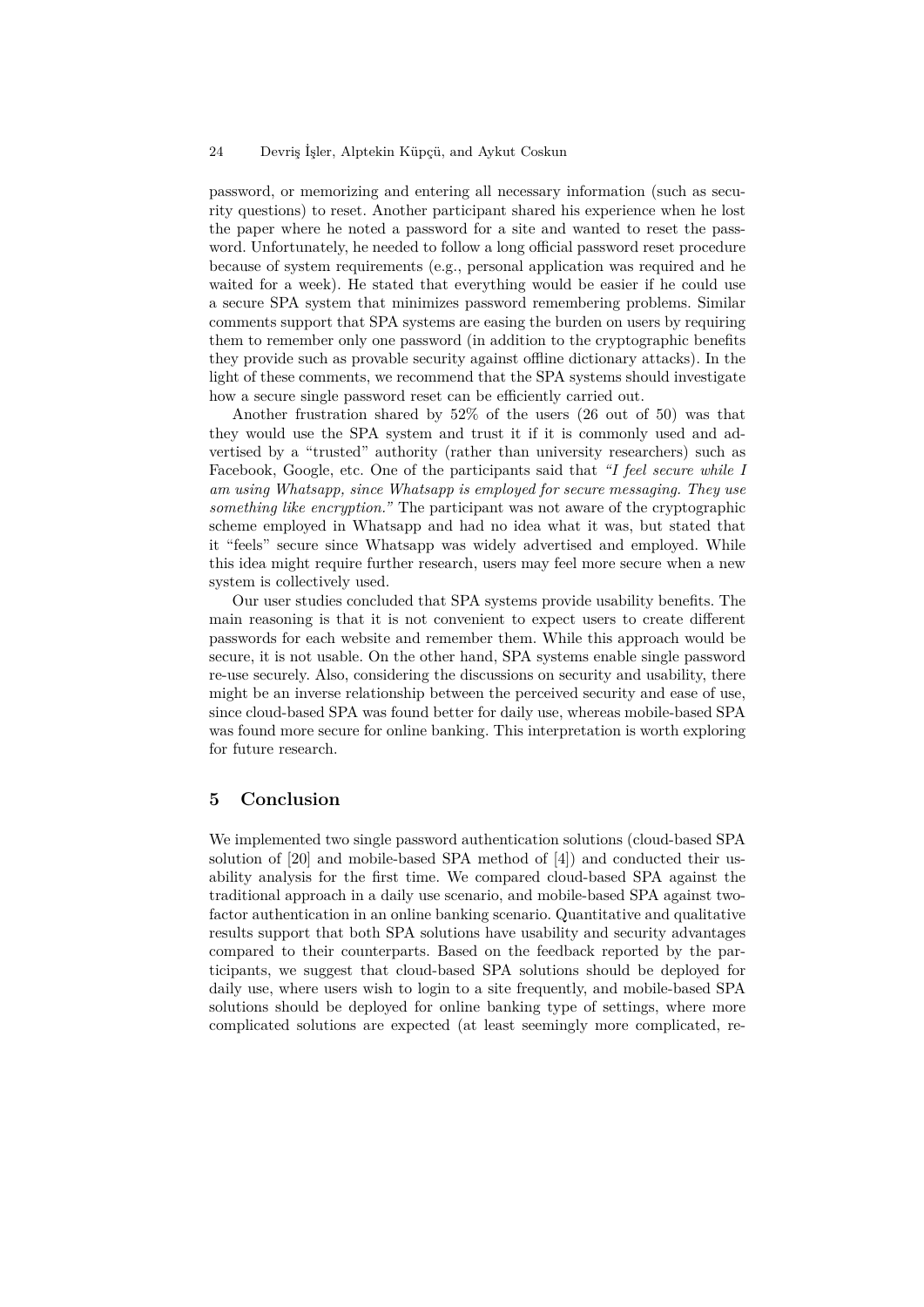gardless of the underlying cryptography). Observations also indicate that there is potentially a trade-off between usability and perceived security, which is worth exploring as future work.

We believe our study constitutes an important step in understanding usability of SPA systems regarding their future deployment. Yet, to obtain more generalizable results, we plan to conduct future studies taking into account timing information, taking place in a natural settings instead of a lab environment, and increasing the number of participants. Our findings suggest that the smart code mechanism should be simpler, the SPA branding should provide more trust to the users, and SPA systems should also potentially be compared against password managers (that provide lower levels of cryptographic security).

## **Acknowledgements**

We thank Arjen Kılıç and İlker Kadir Öztürk for their efforts on implementation. We acknowledge the support of TÜBITAK (the Scientific and Technological Research Council of Turkey) under the project number 115E766, European Union COST Action IC1306, and the Royal Society of UK Newton Advanced Fellowship NA140464.

## **References**

- 1. European Union General Data Protection Regulation 2016/679 (GDPR), 2016.
- 2. Turkish Personal Data Protection Law no. 6698, 2016.
- 3. Turkish Personal Data Protection Law no. 30224, 2017.
- 4. T. Acar, M. Belenkiy, and A. Küpçü. Single password authentication. *Computer Networks*, 2013.
- 5. I. E. Allen and C. A. Seaman. Likert scales and data analyses. *Quality progress*, 2007.
- 6. K. C. Behnke, Andrew O. Creating programs to help latino youth thrive at school: The influence of latino parent involvement programs. *Journal of Extension*, 2011.
- 7. M. Belenkiy, T. Acar, H. Morales, and A. Küpçü. Securing passwords against dictionary attacks. 2015. US Patent 9,015,489.
- 8. K. Bicakci, N. B. Atalay, M. Yuceel, H. Gurbaslar, and B. Erdeniz. Towards usable solutions to graphical password hotspot problem. In *IEEE COMPSAC*, 2009.
- 9. K. Bicakci, N. B. Atalay, M. Yuceel, and P. C. van Oorschot. Exploration and field study of a browser-based password manager using icon-based passwords. In *RLCPS*, 2011.
- 10. K. Bicakci, M. Yuceel, B. Erdeniz, H. Gurbaslar, and N. Atalay. Graphical passwords as browser extension: Implementation and usability study. *Trust Management III*, 2009.
- 11. R. Chatterjee, J. Bonneau, A. Juels, and T. Ristenpart. Cracking-resistant password vaults using natural language encoders. In *IEEE SP*, 2015.
- 12. S. Chiasson, P. C. van Oorschot, and R. Biddle. A usability study and critique of two password managers. In *USENIX Security Symposium*, 2006.
- 13. L. Corporate. Lastpass-the last password you have to remember, 2016.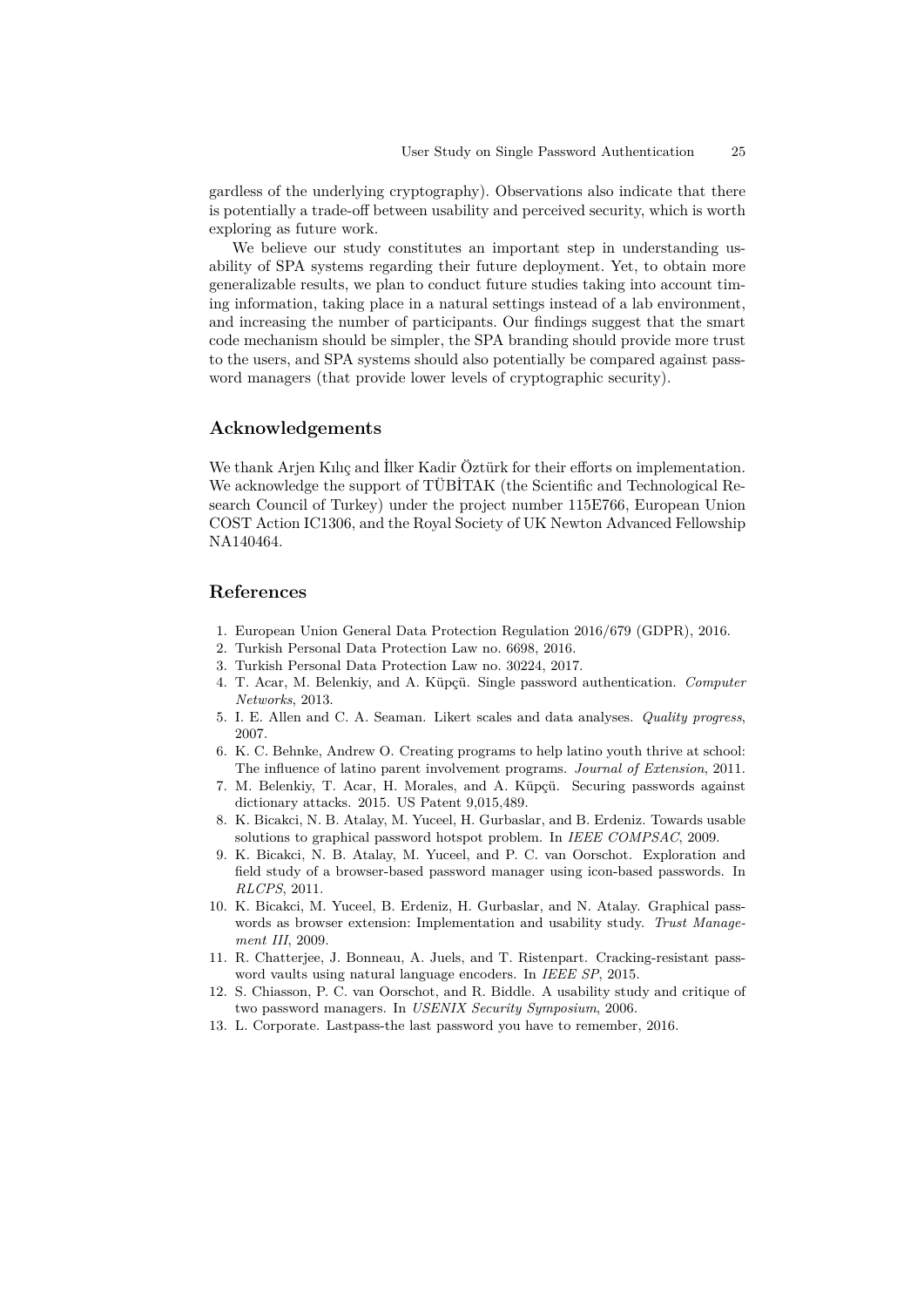- 26 Devriş İşler, Alptekin Küpçü, and Aykut Coskun
- 14. E. De Cristofaro, H. Du, J. Freudiger, and G. Norcie. A comparative usability study of two-factor authentication. In *NDSS USEC*, 2014.
- 15. L. Faulkner. Beyond the five-user assumption: Benefits of increased sample sizes in usability testing. *Behavior Research Methods, Instruments, & Computers*, 2003.
- 16. D. Florencio and C. Herley. A large-scale study of web password habits. In *ACM WWW*, 2007.
- 17. M. Golla, B. Beuscher, and M. Dürmuth. On the security of cracking-resistant password vaults. ACM SIGSAC, 2016.
- 18. N. Gunson, D. Marshall, H. Morton, and M. Jack. User perceptions of security and usability of single-factor and two-factor authentication in automated telephone banking. *Computers & Security*, 2011.
- 19. J. A. Halderman, B. Waters, and E. W. Felten. A convenient method for securely managing passwords. In *ACM WWW*, 2005.
- 20. D. İşler and A. Küpçü. Threshold single password authentication. In *ESORICS DPM*. 2017.
- 21. S. Jarecki, H. Krawczyk, M. Shirvanian, and N. Saxena. Device-enhanced password protocols with optimal online-offline protection. In *ACM ASIACCS*, 2016.
- 22. A. Karole, N. Saxena, and N. Christin. A comparative usability evaluation of traditional password managers. In *ICISC*, 2010.
- 23. Z. Li, W. He, D. Akhawe, and D. Song. The emperor's new password manager: Security analysis of web-based password managers. In *USENIX Security Symposium*, 2014.
- 24. M. Mannan and P. C. van Oorschot. Digital objects as passwords. In *HotSec*, 2008.
- 25. D. McCarney, D. Barrera, J. Clark, S. Chiasson, and P. C. van Oorschot. Tapas: design, implementation, and usability evaluation of a password manager. In *ACSAC*. ACM, 2012.
- 26. W. Melicher, D. Kurilova, S. M. Segreti, P. Kalvani, R. Shay, B. Ur, L. Bauer, N. Christin, L. F. Cranor, and M. L. Mazurek. Usability and security of text passwords on mobile devices. In *CHI Conference on Human Factors in Computing Systems*. ACM, 2016.
- 27. G. Norman. Likert scales, levels of measurement and the "laws" of statistics. *Advances in health sciences education : theory and practice*, 2010.
- 28. B. Ross, C. Jackson, N. Miyake, D. Boneh, and J. C. Mitchell. Stronger password authentication using browser extensions. In *USENIX Security Symposium*, 2005.
- 29. M. Shirvanian, S. Jarecki, N. Saxena, and N. Nathan. Two-factor authentication resilient to server compromise using mix-bandwidth devices. In *NDSS*, 2014.
- 30. M. Shirvanian, S. Jareckiy, H. Krawczykz, and N. Saxena. Sphinx: A password store that perfectly hides passwords from itself. In *IEEE ICDCS*, 2017.
- 31. E. Stobert and R. Biddle. The password life cycle. *ACM TOPS*, 2018.
- 32. H.-M. Sun, Y.-H. Chen, and Y.-H. Lin. opass: A user authentication protocol resistant to password stealing and password reuse attacks. *IEEE TIFS*, 2012.
- 33. V. Venkatesh, M. G. Morris, G. B. Davis, and F. D. Davis. User acceptance of information technology: Toward a unified view. *MIS Quarterly*, 2003.
- 34. M. Zviran and W. J. Haga. A comparison of password techniques for multilevel authentication mechanisms. *The Computer Journal*, 1993.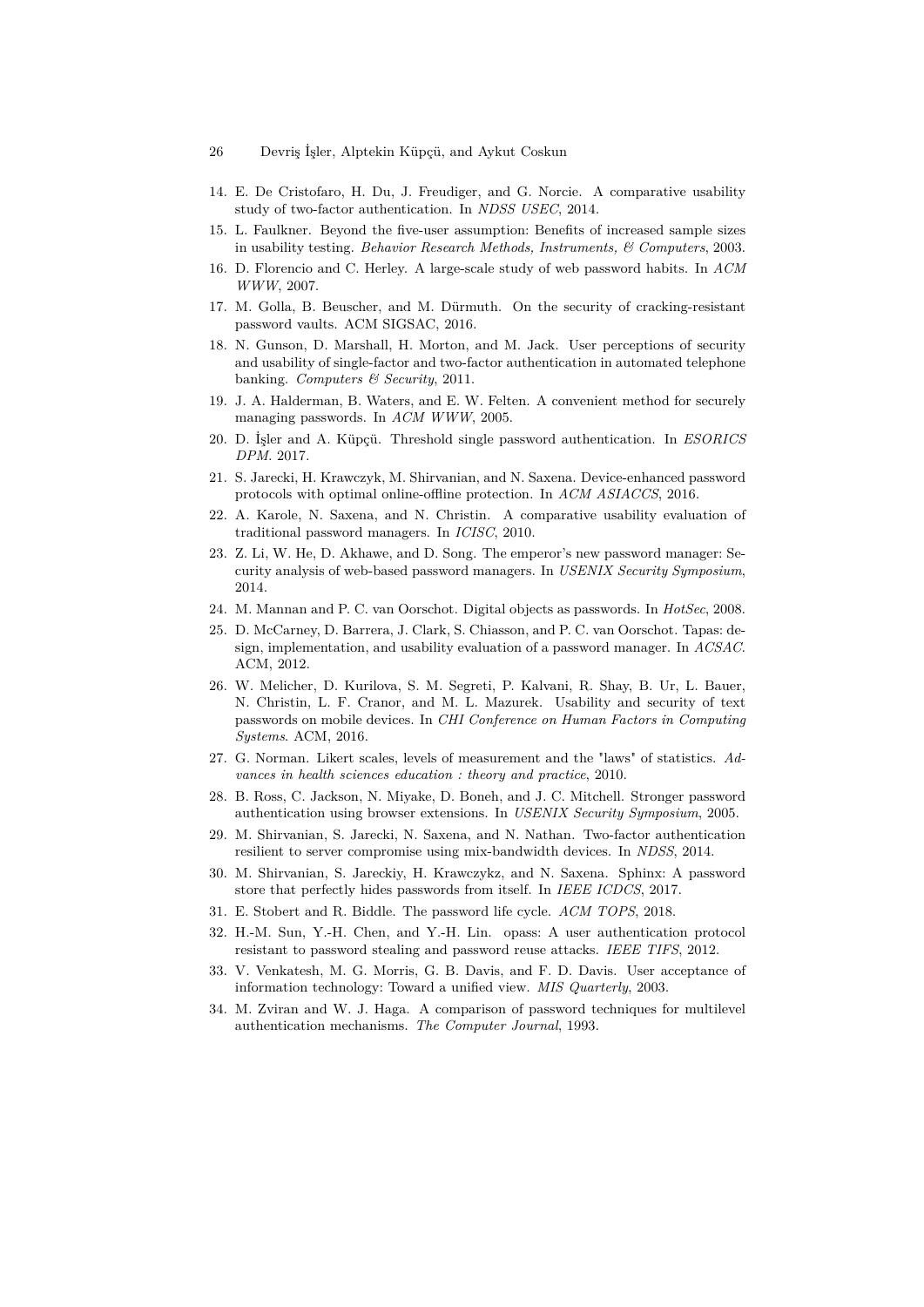# **A Post-Questionnaire Percentage Distribution**

|                          |                 |                |                             |                |                |                |                   |                 |                 | Cloud-based SPA  |                  |                                  |                 |                 |                     |                   |                 |                 |                |                |                 |                 |                 |
|--------------------------|-----------------|----------------|-----------------------------|----------------|----------------|----------------|-------------------|-----------------|-----------------|------------------|------------------|----------------------------------|-----------------|-----------------|---------------------|-------------------|-----------------|-----------------|----------------|----------------|-----------------|-----------------|-----------------|
|                          | EE              | EE2            | EE3                         | EÉ.            | $\overline{A}$ | 2<br>∢         | A3                | $\overline{A4}$ | ВIJ             | BIU <sub>2</sub> | BIU <sub>3</sub> | ATUT                             | ATUT2           | ATUT3           | $\mathbb{H}$<br>ATU | Ë                 | PE <sub>2</sub> | PE3             | PE4            | <b>PS1</b>     | PS <sub>2</sub> | PS3             | PS <sub>4</sub> |
| <b>Strongly Disagree</b> | $\overline{4}$  | 8              | 4                           | 4              | 40             | 20             | 36                | 32              | $\overline{4}$  | 8                | 8                | $\overline{0}$                   | $\overline{4}$  | $\overline{0}$  | $\overline{0}$      | $\overline{0}$    | $\overline{4}$  | 16              | 20             | $\overline{4}$ | 8               | 12              | 12              |
| <b>Disagree</b>          | 8               | 8              | 8                           | $\overline{0}$ | 48             | 60             | 44                | 56              | 20              | 28               | $\overline{32}$  | 20                               | 40              | 28              | 20                  | 16                | 24              | 24              | 56             | 24             | 28              | 32              | 24              |
| Agree                    | 32              | 28             | 28                          | 44             | 8              | 12             | 20                | 12              | 68              | 60               | 56               | $\overline{52}$                  | 56              | 68              | 68                  | 52                | 48              |                 | 36 24 56 48    |                |                 | 36              | 44              |
| <b>Strongly Agree</b>    | 56              | 56             | 60                          | 52             | $\overline{4}$ | 8              | $\theta$          | $\overline{0}$  | 8               | 4                | $\overline{4}$   | 28                               | $\theta$        | 4               | 12                  | $ \overline{32} $ | 24 24 0         |                 |                | 16             | 16              | 20              | 20              |
|                          |                 |                | <b>Traditional Password</b> |                |                |                |                   |                 |                 |                  |                  |                                  |                 | Authentication  |                     |                   |                 |                 |                |                |                 |                 |                 |
|                          | 国田              | EE2            | EE3                         | EE4            | $\overline{A}$ | A <sub>2</sub> | A <sub>3</sub>    | $\overline{A4}$ | БIJ             | BIU <sub>2</sub> | BIU <sub>3</sub> | ATUT1                            | ATUT2           | ATUT3           | ATUT4               | 互互                | PE2             | PE3             | PE4            | <b>PS1</b>     | PS2             | PS3             | PS4             |
| <b>Strongly Disagree</b> | $\overline{0}$  | $\overline{0}$ | 12                          | 4              | 24             | 16             | 16                | 12              | $8\,$           | 16               | 16               | 12                               | 36              | 40              | 28                  | 16                | 36              | 44              | 36             | 12             | 12              | 24              | 16              |
| <b>Disagree</b>          | 16              | 16             | 40                          | 36             | 48             | 48             | 40                | 56              | 36              | 36               | 32               | 44                               | 44              | 44              | 36                  | 48                | 44              | 44              | 52             | 20             | 24              | 20              | 40              |
| Agree                    | 52              | 60             | 20                          | 28             | 28             | 20 40          |                   | 24              | 48              | 40               | 40               | $\overline{36}$                  | 12              | $\overline{8}$  | 28                  | 24 12             |                 | 4               | 8              | 48             | 52              | 40              | 32              |
| <b>Strongly Agree</b>    | 32              | 24             | 28                          | 32             | $\overline{0}$ | 16             | 4                 | 8               | 8               | 8                | 12               | 8                                | 8               | 8               | 8                   | 12                | $\overline{8}$  | 8               | 4              | 20             | 12              | 16              | 12              |
|                          |                 |                |                             |                |                |                | Mobile- based SPA |                 |                 |                  |                  |                                  |                 |                 |                     |                   |                 |                 |                |                |                 |                 |                 |
|                          | 国国              | EE2            | EE3                         | EE4            | $\overline{A}$ | A2             | A <sub>3</sub>    | $\overline{A4}$ | BIU             | BIU <sub>2</sub> | BIU <sub>3</sub> | ATUT                             | ATUT2           | ATUT3           | ATUT4               | 囙                 | PE2             | PE3             | PE4            | <b>PSI</b>     | PS <sub>2</sub> | PS3             | PS <sub>4</sub> |
| <b>Strongly Disagree</b> | $\overline{4}$  | $\overline{4}$ | $\overline{0}$              | $\overline{4}$ | 20             | 36             | 24                | 24              | $\Omega$        | $\overline{0}$   | 4                | $\overline{0}$                   | 4               | $\overline{0}$  | $\overline{0}$      | 8                 | 16              | $\overline{12}$ | 12             | $\theta$       | 0               | $\theta$        | 4               |
| <b>Disagree</b>          | 16              | $\overline{8}$ | 12                          | 12             | 64             | 60             | 64                | 56              | 40              | 48               | $\overline{52}$  | $\overline{20}$                  | 12              | 28              | 24                  | 28                | 32              | 40              | 72             | 12             | 12              | 24              | 12              |
| Agree                    | $\overline{52}$ | 56             | 56                          | 48             | 12             | 4              | 12                | 16              | 48              | $\overline{36}$  | $\overline{32}$  | 48                               | $\overline{52}$ | 44              | 44                  | 28 32             |                 | 36 16           |                |                | 64 64 40        |                 | 52              |
| <b>Strongly Agree</b>    | 28              | 32             | 32                          | 36 4           |                | $\Omega$       | $\theta$          | 4               | 12              | 16               | <sup>12</sup>    | 32                               | 32              | 28              | 32                  | 36 20             |                 | 12              | $\overline{0}$ | 24             | 24              | 36              | 32              |
|                          |                 |                |                             |                |                |                |                   |                 |                 |                  |                  | <b>Two Factor Authentication</b> |                 |                 |                     |                   |                 |                 |                |                |                 |                 |                 |
|                          | 臣               | EE2            | EE3                         | EE4            | $\overline{A}$ | A <sub>2</sub> | A3                | $\overline{A4}$ | BIU.            | BIU <sub>2</sub> | BIU <sub>3</sub> | ATUT                             | ATUT2           | ATUT3           | ATUT-               | 囙                 | PE <sub>2</sub> | PE <sub>3</sub> | PE4            | <b>PS1</b>     | PS <sub>2</sub> | PS3             | PS4             |
| <b>Strongly Disagree</b> | $\overline{0}$  | $\overline{0}$ | $\overline{0}$              | $\overline{0}$ | $\overline{4}$ | 16             | 12                | $\overline{8}$  | $\overline{4}$  | 4                | 4                | $\overline{4}$                   | 24              | 20              | 12                  | 16                | 32              | 16              | 20             | 16             | 8               | 8               | 28              |
| <b>Disagree</b>          | $\overline{4}$  | 8              | 16                          | $\overline{0}$ | 72             | 56             | $\overline{68}$   | 60              | $\overline{32}$ | 36               | $\overline{52}$  | 36                               | 20              | 16              | 28                  | 28                | $\overline{32}$ | 36              | 68             | 40             | 32              | 40              | $\overline{2}8$ |
| Agree                    | 60              | 68             | 60                          | 52             | 20             | 16             | 16                | 28              | $\overline{52}$ | 48               | $\overline{32}$  | 52                               | 48              | $\overline{56}$ | 44                  | 40                | 28              | 36              | $\overline{8}$ | 32             | 48              | $\overline{36}$ | $\overline{32}$ |
| Strongly Agree           | 36              | 24             | 24                          | 48             | 4              | 12             | 14                | 4               | 12              | $\overline{12}$  | 12               | $\overline{8}$                   | $\overline{8}$  | 8               | 16                  | 16                | 18              | 12              | 4              | 12             | 12              | 16              | 12              |

**Table 7.** Post-Questionnaire Percentage Distribution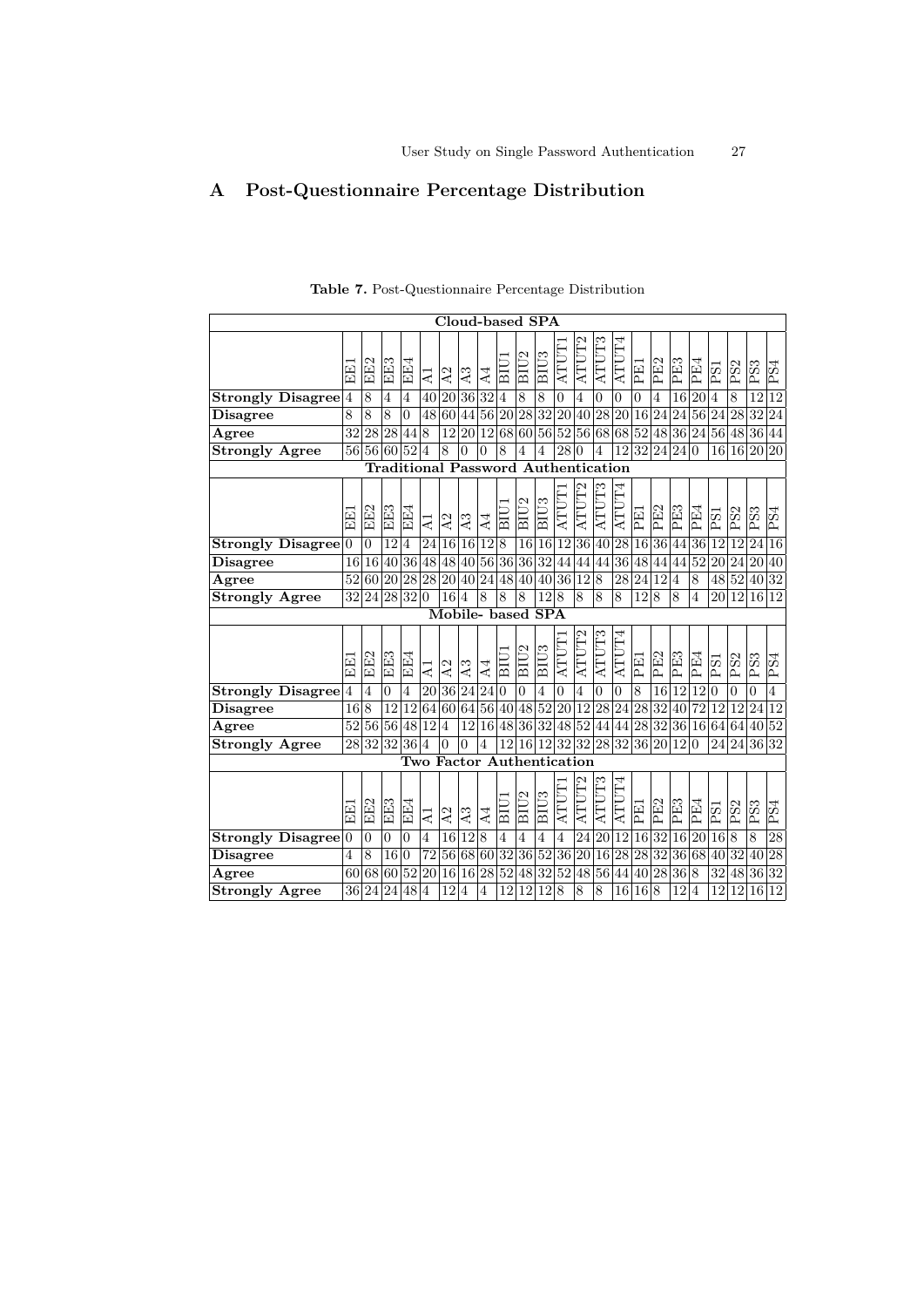# **B Participants Responses per Question**

**Table 8.** Participants scores per question for two-factor authentication. Each row represents responses of one participant.

| P<br>g<br>F4<br>Ē<br>BIU <sub>3</sub><br>$\mathbb{S}$<br><b>ATU</b><br>ATU<br>PE2<br>PE3<br>EE2<br>EE3<br>EF4<br>PE4<br>АTТ<br>ΑTι<br>日<br>PS2<br>PS3<br>РSІ<br>医丘<br>$\Xi$<br>A2<br>œ.<br>4<br>╦<br>$\overline{\mathtt{d}}$<br>₫<br>⋖<br>₫<br>3<br>3<br>$\overline{2}$<br>3<br>$\overline{2}$<br>$\overline{2}$<br>3<br>3<br>3<br>3<br>3<br>3<br>3<br>$\overline{2}$<br>$\overline{2}$<br>$\overline{2}$<br>$\overline{2}$<br>$\overline{2}$<br>1<br>4<br>4<br>1<br>1<br>$\overline{3}$<br>3<br>$\overline{2}$<br>3<br>3<br>$\overline{2}$<br>3<br>$\overline{2}$<br>$\overline{2}$<br>$\overline{2}$<br>$\overline{2}$<br>$\overline{2}$<br>$\overline{2}$<br>$\overline{2}$<br>$\overline{2}$<br>3<br>$\overline{2}$<br>$\overline{2}$<br>$\overline{2}$<br>$\overline{2}$<br>$\overline{2}$<br>3<br>3<br>$\overline{3}$<br>3<br>3<br>3<br>3<br>3<br>$\overline{2}$<br>$\overline{2}$<br>$\overline{2}$<br>$\overline{2}$<br>$\overline{2}$<br>$\overline{2}$<br>1<br>$\overline{2}$<br>$\overline{2}$<br>$\overline{2}$<br>1<br>1<br>1<br>1<br>1<br>1<br>1<br>3<br>3<br>$\overline{2}$<br>$\overline{2}$<br>$\overline{2}$<br>$\overline{2}$<br>3<br>3<br>3<br>$\overline{2}$<br>$\overline{4}$<br>$\overline{2}$<br>$\overline{2}$<br>$\overline{2}$<br>1<br>$\overline{4}$<br>1<br>1<br>1<br>1<br>1<br>1<br>1<br>3<br>3<br>$\overline{2}$<br>3<br>3<br>$\overline{2}$<br>$\overline{2}$<br>$\overline{2}$<br>3<br>3<br>3<br>3<br>3<br>3<br>$\overline{2}$<br>3<br>3<br>2<br>3<br>$\overline{2}$<br>$\overline{2}$<br>4<br>4<br>3<br>3<br>3<br>$\overline{2}$<br>$\overline{2}$<br>3<br>3<br>3<br>$\overline{2}$<br>$\overline{2}$<br>$\overline{2}$<br>$\overline{2}$<br>3<br>3<br>$\overline{2}$<br>3<br>3<br>3<br>$\overline{2}$<br>$\overline{2}$<br>$\overline{2}$<br>3<br>$\overline{2}$<br>3<br>3<br>3<br>3<br>3<br>3<br>$\overline{2}$<br>3<br>3<br>3<br>3<br>3<br>$\overline{2}$<br>$\overline{2}$<br>$\overline{2}$<br>3<br>$\overline{2}$<br>$\overline{2}$<br>3<br>3<br>3<br>1<br>1<br>$\overline{2}$<br>$\overline{2}$<br>3<br>3<br>3<br>3<br>3<br>3<br>$\overline{2}$<br>3<br>$\overline{2}$<br>3<br>$\overline{2}$<br>3<br>3<br>3<br>4<br>4<br>4<br>4<br>4<br>4<br>4<br>3<br>3<br>3<br>$\overline{2}$<br>3<br>3<br>3<br>3<br>$\overline{2}$<br>3<br>3<br>$\overline{2}$<br>2<br>$\overline{2}$<br>$\overline{2}$<br>$\overline{2}$<br>$\overline{2}$<br>$\overline{2}$<br>$\overline{2}$<br>1<br>4<br>4<br>1<br>3<br>3<br>3<br>3<br>3<br>3<br>3<br>$\overline{2}$<br>3<br>3<br>$\overline{2}$<br>$\overline{2}$<br>$\overline{2}$<br>$\overline{2}$<br>$\overline{2}$<br>3<br>3<br>3<br>3<br>3<br>4<br>4<br>4<br>3<br>3<br>3<br>3<br>3<br>$\overline{2}$<br>$\overline{2}$<br>3<br>3<br>3<br>3<br>3<br>3<br>3<br>$\overline{2}$<br>$\overline{2}$<br>$\overline{2}$<br>1<br>$\overline{2}$<br>1<br>4<br>4<br>4<br>$\overline{2}$<br>$\overline{2}$<br>3<br>3<br>3<br>3<br>$\overline{2}$<br>$\overline{2}$<br>$\overline{2}$<br>$\overline{2}$<br>$\overline{2}$<br>$\overline{2}$<br>$\overline{2}$<br>4<br>1<br>1<br>4<br>1<br>1<br>1<br>1<br>4<br>4<br>3<br>3<br>3<br>$\overline{2}$<br>3<br>$\overline{2}$<br>4<br>4<br>4<br>4<br>4<br>4<br>4<br>4<br>4<br>4<br>4<br>4<br>4<br>4<br>4<br>4<br>4<br>3<br>3<br>3<br>3<br>$\overline{2}$<br>3<br>$\overline{2}$<br>3<br>3<br>$\overline{4}$<br>1<br>1<br>4<br>1<br>4<br>4<br>4<br>4<br>4<br>4<br>4<br>4<br>4<br>3<br>3<br>3<br>3<br>3<br>$\overline{2}$<br>$\overline{2}$<br>$\overline{2}$<br>3<br>3<br>3<br>3<br>3<br>3<br>3<br>$\overline{2}$<br>4<br>$\overline{4}$<br>$\overline{4}$<br>4<br>4<br>4<br>4<br>$\overline{2}$<br>3<br>3<br>3<br>$\overline{2}$<br>$\overline{2}$<br>3<br>3<br>3<br>3<br>$\overline{2}$<br>$\overline{4}$<br>4<br>4<br>4<br>4<br>4<br>4<br>4<br>4<br>4<br>4<br>4<br>3<br>3<br>3<br>$\overline{2}$<br>$\overline{2}$<br>$\overline{2}$<br>3<br>3<br>3<br>3<br>$\overline{2}$<br>$\overline{2}$<br>$\overline{2}$<br>3<br>$\overline{2}$<br>$\overline{2}$<br>$\overline{2}$<br>3<br>3<br>$\overline{2}$<br>3<br>3<br>4<br>3<br>3<br>3<br>3<br>2<br>$\overline{2}$<br>2<br>2<br>2<br>$\overline{2}$<br>$\overline{2}$<br>$\overline{2}$<br>$\overline{2}$<br>$\overline{2}$<br>2<br>$\overline{2}$<br>2<br>$\overline{2}$<br>$\overline{2}$<br>$\overline{2}$<br>2<br>$\overline{2}$<br>$\overline{2}$<br>$\overline{2}$<br>3<br>3<br>$\overline{2}$<br>3<br>$\overline{2}$<br>3<br>3<br>$\overline{2}$<br>$\overline{2}$<br>$\overline{2}$<br>$\overline{2}$<br>$\overline{2}$<br>$\overline{2}$<br>$\overline{2}$<br>$\overline{2}$<br>$\overline{2}$<br>2<br>$\overline{2}$<br>2<br>$\overline{2}$<br>$\overline{2}$<br>$\overline{2}$<br>3<br>3<br>3<br>3<br>$\overline{2}$<br>$\overline{2}$<br>$\overline{2}$<br>3<br>$\overline{2}$<br>$\overline{2}$<br>3<br>3<br>3<br>3<br>3<br>3<br>3<br>$\overline{2}$<br>3<br>3<br>$\overline{2}$<br>3<br>$\overline{2}$<br>3<br>3<br>3<br>3<br>$\overline{2}$<br>3<br>3<br>3<br>$\overline{2}$<br>$\overline{2}$<br>3<br>$\overline{2}$<br>3<br>3<br>$\overline{4}$<br>$\overline{2}$<br>2<br>1<br>2<br>1<br>1<br>$\overline{2}$<br>1<br>3<br>3<br>$\overline{2}$<br>$\overline{2}$<br>$\overline{2}$<br>$\overline{2}$<br>3<br>3<br>3<br>3<br>3<br>3<br>$\overline{2}$<br>$\overline{2}$<br>$\overline{2}$<br>$\overline{2}$<br>$\overline{2}$<br>$\overline{2}$<br>$\overline{4}$<br>$\overline{2}$<br>$\overline{2}$<br>$\overline{2}$<br>4<br>3<br>$\overline{2}$<br>$\overline{2}$<br>$\overline{2}$<br>$\overline{2}$<br>3<br>$\overline{2}$<br>$\overline{2}$<br>3<br>3<br>3<br>3<br>3<br>3<br>$\overline{2}$<br>$\overline{2}$<br>$\overline{2}$<br>3<br>4<br>1<br>4<br>4<br>4<br>3<br>3<br>3<br>3<br>3<br>$\overline{2}$<br>3<br>$\mathbf{1}$<br>3<br>1<br>1<br>1<br>1<br>1<br>1<br>1<br>1<br>1<br>1<br>1<br>1<br>1<br>1<br>$\overline{2}$<br>3<br>3<br>3<br>3<br>3<br>3<br>3<br>3<br>1<br>2<br>$\overline{2}$<br>1<br>1<br>1<br>1<br>1<br>1<br>1<br>4<br>1<br>1 |  |  |  | Two | factor |  |  |  | ${\bf \small{Authentication}}$ |  |  |   |          |
|----------------------------------------------------------------------------------------------------------------------------------------------------------------------------------------------------------------------------------------------------------------------------------------------------------------------------------------------------------------------------------------------------------------------------------------------------------------------------------------------------------------------------------------------------------------------------------------------------------------------------------------------------------------------------------------------------------------------------------------------------------------------------------------------------------------------------------------------------------------------------------------------------------------------------------------------------------------------------------------------------------------------------------------------------------------------------------------------------------------------------------------------------------------------------------------------------------------------------------------------------------------------------------------------------------------------------------------------------------------------------------------------------------------------------------------------------------------------------------------------------------------------------------------------------------------------------------------------------------------------------------------------------------------------------------------------------------------------------------------------------------------------------------------------------------------------------------------------------------------------------------------------------------------------------------------------------------------------------------------------------------------------------------------------------------------------------------------------------------------------------------------------------------------------------------------------------------------------------------------------------------------------------------------------------------------------------------------------------------------------------------------------------------------------------------------------------------------------------------------------------------------------------------------------------------------------------------------------------------------------------------------------------------------------------------------------------------------------------------------------------------------------------------------------------------------------------------------------------------------------------------------------------------------------------------------------------------------------------------------------------------------------------------------------------------------------------------------------------------------------------------------------------------------------------------------------------------------------------------------------------------------------------------------------------------------------------------------------------------------------------------------------------------------------------------------------------------------------------------------------------------------------------------------------------------------------------------------------------------------------------------------------------------------------------------------------------------------------------------------------------------------------------------------------------------------------------------------------------------------------------------------------------------------------------------------------------------------------------------------------------------------------------------------------------------------------------------------------------------------------------------------------------------------------------------------------------------------------------------------------------------------------------------------------------------------------------------------------------------------------------------------------------------------------------------------------------------------------------------------------------------------------------------------------------------------------------------------------------------------------------------------------------------------------------------------------------------------------------------------------------------------------------------------------------------------------------------------------------------------------------------------------------------------------------------------------------------------------------------------------------------------------------------------------------------------------------------------------------------------------------------------------------------------------------------------------------------------------------------------------------------------------------------------------------------------------------------------------------------------------------------------------------------------------------------------------------------------------------------------------------------------------------------------------------------------------------------------------------------------------------------------------------------------------------------------------------------------------------------------------------------------------------------------------------------------------------------------------------------------------------------------------------------------------------|--|--|--|-----|--------|--|--|--|--------------------------------|--|--|---|----------|
|                                                                                                                                                                                                                                                                                                                                                                                                                                                                                                                                                                                                                                                                                                                                                                                                                                                                                                                                                                                                                                                                                                                                                                                                                                                                                                                                                                                                                                                                                                                                                                                                                                                                                                                                                                                                                                                                                                                                                                                                                                                                                                                                                                                                                                                                                                                                                                                                                                                                                                                                                                                                                                                                                                                                                                                                                                                                                                                                                                                                                                                                                                                                                                                                                                                                                                                                                                                                                                                                                                                                                                                                                                                                                                                                                                                                                                                                                                                                                                                                                                                                                                                                                                                                                                                                                                                                                                                                                                                                                                                                                                                                                                                                                                                                                                                                                                                                                                                                                                                                                                                                                                                                                                                                                                                                                                                                                                                                                                                                                                                                                                                                                                                                                                                                                                                                                                                                                                                            |  |  |  |     |        |  |  |  |                                |  |  |   | 34<br>Ď. |
|                                                                                                                                                                                                                                                                                                                                                                                                                                                                                                                                                                                                                                                                                                                                                                                                                                                                                                                                                                                                                                                                                                                                                                                                                                                                                                                                                                                                                                                                                                                                                                                                                                                                                                                                                                                                                                                                                                                                                                                                                                                                                                                                                                                                                                                                                                                                                                                                                                                                                                                                                                                                                                                                                                                                                                                                                                                                                                                                                                                                                                                                                                                                                                                                                                                                                                                                                                                                                                                                                                                                                                                                                                                                                                                                                                                                                                                                                                                                                                                                                                                                                                                                                                                                                                                                                                                                                                                                                                                                                                                                                                                                                                                                                                                                                                                                                                                                                                                                                                                                                                                                                                                                                                                                                                                                                                                                                                                                                                                                                                                                                                                                                                                                                                                                                                                                                                                                                                                            |  |  |  |     |        |  |  |  |                                |  |  |   |          |
|                                                                                                                                                                                                                                                                                                                                                                                                                                                                                                                                                                                                                                                                                                                                                                                                                                                                                                                                                                                                                                                                                                                                                                                                                                                                                                                                                                                                                                                                                                                                                                                                                                                                                                                                                                                                                                                                                                                                                                                                                                                                                                                                                                                                                                                                                                                                                                                                                                                                                                                                                                                                                                                                                                                                                                                                                                                                                                                                                                                                                                                                                                                                                                                                                                                                                                                                                                                                                                                                                                                                                                                                                                                                                                                                                                                                                                                                                                                                                                                                                                                                                                                                                                                                                                                                                                                                                                                                                                                                                                                                                                                                                                                                                                                                                                                                                                                                                                                                                                                                                                                                                                                                                                                                                                                                                                                                                                                                                                                                                                                                                                                                                                                                                                                                                                                                                                                                                                                            |  |  |  |     |        |  |  |  |                                |  |  |   |          |
|                                                                                                                                                                                                                                                                                                                                                                                                                                                                                                                                                                                                                                                                                                                                                                                                                                                                                                                                                                                                                                                                                                                                                                                                                                                                                                                                                                                                                                                                                                                                                                                                                                                                                                                                                                                                                                                                                                                                                                                                                                                                                                                                                                                                                                                                                                                                                                                                                                                                                                                                                                                                                                                                                                                                                                                                                                                                                                                                                                                                                                                                                                                                                                                                                                                                                                                                                                                                                                                                                                                                                                                                                                                                                                                                                                                                                                                                                                                                                                                                                                                                                                                                                                                                                                                                                                                                                                                                                                                                                                                                                                                                                                                                                                                                                                                                                                                                                                                                                                                                                                                                                                                                                                                                                                                                                                                                                                                                                                                                                                                                                                                                                                                                                                                                                                                                                                                                                                                            |  |  |  |     |        |  |  |  |                                |  |  |   |          |
|                                                                                                                                                                                                                                                                                                                                                                                                                                                                                                                                                                                                                                                                                                                                                                                                                                                                                                                                                                                                                                                                                                                                                                                                                                                                                                                                                                                                                                                                                                                                                                                                                                                                                                                                                                                                                                                                                                                                                                                                                                                                                                                                                                                                                                                                                                                                                                                                                                                                                                                                                                                                                                                                                                                                                                                                                                                                                                                                                                                                                                                                                                                                                                                                                                                                                                                                                                                                                                                                                                                                                                                                                                                                                                                                                                                                                                                                                                                                                                                                                                                                                                                                                                                                                                                                                                                                                                                                                                                                                                                                                                                                                                                                                                                                                                                                                                                                                                                                                                                                                                                                                                                                                                                                                                                                                                                                                                                                                                                                                                                                                                                                                                                                                                                                                                                                                                                                                                                            |  |  |  |     |        |  |  |  |                                |  |  |   |          |
|                                                                                                                                                                                                                                                                                                                                                                                                                                                                                                                                                                                                                                                                                                                                                                                                                                                                                                                                                                                                                                                                                                                                                                                                                                                                                                                                                                                                                                                                                                                                                                                                                                                                                                                                                                                                                                                                                                                                                                                                                                                                                                                                                                                                                                                                                                                                                                                                                                                                                                                                                                                                                                                                                                                                                                                                                                                                                                                                                                                                                                                                                                                                                                                                                                                                                                                                                                                                                                                                                                                                                                                                                                                                                                                                                                                                                                                                                                                                                                                                                                                                                                                                                                                                                                                                                                                                                                                                                                                                                                                                                                                                                                                                                                                                                                                                                                                                                                                                                                                                                                                                                                                                                                                                                                                                                                                                                                                                                                                                                                                                                                                                                                                                                                                                                                                                                                                                                                                            |  |  |  |     |        |  |  |  |                                |  |  |   |          |
|                                                                                                                                                                                                                                                                                                                                                                                                                                                                                                                                                                                                                                                                                                                                                                                                                                                                                                                                                                                                                                                                                                                                                                                                                                                                                                                                                                                                                                                                                                                                                                                                                                                                                                                                                                                                                                                                                                                                                                                                                                                                                                                                                                                                                                                                                                                                                                                                                                                                                                                                                                                                                                                                                                                                                                                                                                                                                                                                                                                                                                                                                                                                                                                                                                                                                                                                                                                                                                                                                                                                                                                                                                                                                                                                                                                                                                                                                                                                                                                                                                                                                                                                                                                                                                                                                                                                                                                                                                                                                                                                                                                                                                                                                                                                                                                                                                                                                                                                                                                                                                                                                                                                                                                                                                                                                                                                                                                                                                                                                                                                                                                                                                                                                                                                                                                                                                                                                                                            |  |  |  |     |        |  |  |  |                                |  |  |   |          |
|                                                                                                                                                                                                                                                                                                                                                                                                                                                                                                                                                                                                                                                                                                                                                                                                                                                                                                                                                                                                                                                                                                                                                                                                                                                                                                                                                                                                                                                                                                                                                                                                                                                                                                                                                                                                                                                                                                                                                                                                                                                                                                                                                                                                                                                                                                                                                                                                                                                                                                                                                                                                                                                                                                                                                                                                                                                                                                                                                                                                                                                                                                                                                                                                                                                                                                                                                                                                                                                                                                                                                                                                                                                                                                                                                                                                                                                                                                                                                                                                                                                                                                                                                                                                                                                                                                                                                                                                                                                                                                                                                                                                                                                                                                                                                                                                                                                                                                                                                                                                                                                                                                                                                                                                                                                                                                                                                                                                                                                                                                                                                                                                                                                                                                                                                                                                                                                                                                                            |  |  |  |     |        |  |  |  |                                |  |  |   |          |
|                                                                                                                                                                                                                                                                                                                                                                                                                                                                                                                                                                                                                                                                                                                                                                                                                                                                                                                                                                                                                                                                                                                                                                                                                                                                                                                                                                                                                                                                                                                                                                                                                                                                                                                                                                                                                                                                                                                                                                                                                                                                                                                                                                                                                                                                                                                                                                                                                                                                                                                                                                                                                                                                                                                                                                                                                                                                                                                                                                                                                                                                                                                                                                                                                                                                                                                                                                                                                                                                                                                                                                                                                                                                                                                                                                                                                                                                                                                                                                                                                                                                                                                                                                                                                                                                                                                                                                                                                                                                                                                                                                                                                                                                                                                                                                                                                                                                                                                                                                                                                                                                                                                                                                                                                                                                                                                                                                                                                                                                                                                                                                                                                                                                                                                                                                                                                                                                                                                            |  |  |  |     |        |  |  |  |                                |  |  |   |          |
|                                                                                                                                                                                                                                                                                                                                                                                                                                                                                                                                                                                                                                                                                                                                                                                                                                                                                                                                                                                                                                                                                                                                                                                                                                                                                                                                                                                                                                                                                                                                                                                                                                                                                                                                                                                                                                                                                                                                                                                                                                                                                                                                                                                                                                                                                                                                                                                                                                                                                                                                                                                                                                                                                                                                                                                                                                                                                                                                                                                                                                                                                                                                                                                                                                                                                                                                                                                                                                                                                                                                                                                                                                                                                                                                                                                                                                                                                                                                                                                                                                                                                                                                                                                                                                                                                                                                                                                                                                                                                                                                                                                                                                                                                                                                                                                                                                                                                                                                                                                                                                                                                                                                                                                                                                                                                                                                                                                                                                                                                                                                                                                                                                                                                                                                                                                                                                                                                                                            |  |  |  |     |        |  |  |  |                                |  |  |   |          |
|                                                                                                                                                                                                                                                                                                                                                                                                                                                                                                                                                                                                                                                                                                                                                                                                                                                                                                                                                                                                                                                                                                                                                                                                                                                                                                                                                                                                                                                                                                                                                                                                                                                                                                                                                                                                                                                                                                                                                                                                                                                                                                                                                                                                                                                                                                                                                                                                                                                                                                                                                                                                                                                                                                                                                                                                                                                                                                                                                                                                                                                                                                                                                                                                                                                                                                                                                                                                                                                                                                                                                                                                                                                                                                                                                                                                                                                                                                                                                                                                                                                                                                                                                                                                                                                                                                                                                                                                                                                                                                                                                                                                                                                                                                                                                                                                                                                                                                                                                                                                                                                                                                                                                                                                                                                                                                                                                                                                                                                                                                                                                                                                                                                                                                                                                                                                                                                                                                                            |  |  |  |     |        |  |  |  |                                |  |  |   |          |
|                                                                                                                                                                                                                                                                                                                                                                                                                                                                                                                                                                                                                                                                                                                                                                                                                                                                                                                                                                                                                                                                                                                                                                                                                                                                                                                                                                                                                                                                                                                                                                                                                                                                                                                                                                                                                                                                                                                                                                                                                                                                                                                                                                                                                                                                                                                                                                                                                                                                                                                                                                                                                                                                                                                                                                                                                                                                                                                                                                                                                                                                                                                                                                                                                                                                                                                                                                                                                                                                                                                                                                                                                                                                                                                                                                                                                                                                                                                                                                                                                                                                                                                                                                                                                                                                                                                                                                                                                                                                                                                                                                                                                                                                                                                                                                                                                                                                                                                                                                                                                                                                                                                                                                                                                                                                                                                                                                                                                                                                                                                                                                                                                                                                                                                                                                                                                                                                                                                            |  |  |  |     |        |  |  |  |                                |  |  |   |          |
|                                                                                                                                                                                                                                                                                                                                                                                                                                                                                                                                                                                                                                                                                                                                                                                                                                                                                                                                                                                                                                                                                                                                                                                                                                                                                                                                                                                                                                                                                                                                                                                                                                                                                                                                                                                                                                                                                                                                                                                                                                                                                                                                                                                                                                                                                                                                                                                                                                                                                                                                                                                                                                                                                                                                                                                                                                                                                                                                                                                                                                                                                                                                                                                                                                                                                                                                                                                                                                                                                                                                                                                                                                                                                                                                                                                                                                                                                                                                                                                                                                                                                                                                                                                                                                                                                                                                                                                                                                                                                                                                                                                                                                                                                                                                                                                                                                                                                                                                                                                                                                                                                                                                                                                                                                                                                                                                                                                                                                                                                                                                                                                                                                                                                                                                                                                                                                                                                                                            |  |  |  |     |        |  |  |  |                                |  |  |   |          |
|                                                                                                                                                                                                                                                                                                                                                                                                                                                                                                                                                                                                                                                                                                                                                                                                                                                                                                                                                                                                                                                                                                                                                                                                                                                                                                                                                                                                                                                                                                                                                                                                                                                                                                                                                                                                                                                                                                                                                                                                                                                                                                                                                                                                                                                                                                                                                                                                                                                                                                                                                                                                                                                                                                                                                                                                                                                                                                                                                                                                                                                                                                                                                                                                                                                                                                                                                                                                                                                                                                                                                                                                                                                                                                                                                                                                                                                                                                                                                                                                                                                                                                                                                                                                                                                                                                                                                                                                                                                                                                                                                                                                                                                                                                                                                                                                                                                                                                                                                                                                                                                                                                                                                                                                                                                                                                                                                                                                                                                                                                                                                                                                                                                                                                                                                                                                                                                                                                                            |  |  |  |     |        |  |  |  |                                |  |  |   |          |
|                                                                                                                                                                                                                                                                                                                                                                                                                                                                                                                                                                                                                                                                                                                                                                                                                                                                                                                                                                                                                                                                                                                                                                                                                                                                                                                                                                                                                                                                                                                                                                                                                                                                                                                                                                                                                                                                                                                                                                                                                                                                                                                                                                                                                                                                                                                                                                                                                                                                                                                                                                                                                                                                                                                                                                                                                                                                                                                                                                                                                                                                                                                                                                                                                                                                                                                                                                                                                                                                                                                                                                                                                                                                                                                                                                                                                                                                                                                                                                                                                                                                                                                                                                                                                                                                                                                                                                                                                                                                                                                                                                                                                                                                                                                                                                                                                                                                                                                                                                                                                                                                                                                                                                                                                                                                                                                                                                                                                                                                                                                                                                                                                                                                                                                                                                                                                                                                                                                            |  |  |  |     |        |  |  |  |                                |  |  |   |          |
|                                                                                                                                                                                                                                                                                                                                                                                                                                                                                                                                                                                                                                                                                                                                                                                                                                                                                                                                                                                                                                                                                                                                                                                                                                                                                                                                                                                                                                                                                                                                                                                                                                                                                                                                                                                                                                                                                                                                                                                                                                                                                                                                                                                                                                                                                                                                                                                                                                                                                                                                                                                                                                                                                                                                                                                                                                                                                                                                                                                                                                                                                                                                                                                                                                                                                                                                                                                                                                                                                                                                                                                                                                                                                                                                                                                                                                                                                                                                                                                                                                                                                                                                                                                                                                                                                                                                                                                                                                                                                                                                                                                                                                                                                                                                                                                                                                                                                                                                                                                                                                                                                                                                                                                                                                                                                                                                                                                                                                                                                                                                                                                                                                                                                                                                                                                                                                                                                                                            |  |  |  |     |        |  |  |  |                                |  |  |   |          |
|                                                                                                                                                                                                                                                                                                                                                                                                                                                                                                                                                                                                                                                                                                                                                                                                                                                                                                                                                                                                                                                                                                                                                                                                                                                                                                                                                                                                                                                                                                                                                                                                                                                                                                                                                                                                                                                                                                                                                                                                                                                                                                                                                                                                                                                                                                                                                                                                                                                                                                                                                                                                                                                                                                                                                                                                                                                                                                                                                                                                                                                                                                                                                                                                                                                                                                                                                                                                                                                                                                                                                                                                                                                                                                                                                                                                                                                                                                                                                                                                                                                                                                                                                                                                                                                                                                                                                                                                                                                                                                                                                                                                                                                                                                                                                                                                                                                                                                                                                                                                                                                                                                                                                                                                                                                                                                                                                                                                                                                                                                                                                                                                                                                                                                                                                                                                                                                                                                                            |  |  |  |     |        |  |  |  |                                |  |  |   |          |
|                                                                                                                                                                                                                                                                                                                                                                                                                                                                                                                                                                                                                                                                                                                                                                                                                                                                                                                                                                                                                                                                                                                                                                                                                                                                                                                                                                                                                                                                                                                                                                                                                                                                                                                                                                                                                                                                                                                                                                                                                                                                                                                                                                                                                                                                                                                                                                                                                                                                                                                                                                                                                                                                                                                                                                                                                                                                                                                                                                                                                                                                                                                                                                                                                                                                                                                                                                                                                                                                                                                                                                                                                                                                                                                                                                                                                                                                                                                                                                                                                                                                                                                                                                                                                                                                                                                                                                                                                                                                                                                                                                                                                                                                                                                                                                                                                                                                                                                                                                                                                                                                                                                                                                                                                                                                                                                                                                                                                                                                                                                                                                                                                                                                                                                                                                                                                                                                                                                            |  |  |  |     |        |  |  |  |                                |  |  |   |          |
|                                                                                                                                                                                                                                                                                                                                                                                                                                                                                                                                                                                                                                                                                                                                                                                                                                                                                                                                                                                                                                                                                                                                                                                                                                                                                                                                                                                                                                                                                                                                                                                                                                                                                                                                                                                                                                                                                                                                                                                                                                                                                                                                                                                                                                                                                                                                                                                                                                                                                                                                                                                                                                                                                                                                                                                                                                                                                                                                                                                                                                                                                                                                                                                                                                                                                                                                                                                                                                                                                                                                                                                                                                                                                                                                                                                                                                                                                                                                                                                                                                                                                                                                                                                                                                                                                                                                                                                                                                                                                                                                                                                                                                                                                                                                                                                                                                                                                                                                                                                                                                                                                                                                                                                                                                                                                                                                                                                                                                                                                                                                                                                                                                                                                                                                                                                                                                                                                                                            |  |  |  |     |        |  |  |  |                                |  |  |   |          |
|                                                                                                                                                                                                                                                                                                                                                                                                                                                                                                                                                                                                                                                                                                                                                                                                                                                                                                                                                                                                                                                                                                                                                                                                                                                                                                                                                                                                                                                                                                                                                                                                                                                                                                                                                                                                                                                                                                                                                                                                                                                                                                                                                                                                                                                                                                                                                                                                                                                                                                                                                                                                                                                                                                                                                                                                                                                                                                                                                                                                                                                                                                                                                                                                                                                                                                                                                                                                                                                                                                                                                                                                                                                                                                                                                                                                                                                                                                                                                                                                                                                                                                                                                                                                                                                                                                                                                                                                                                                                                                                                                                                                                                                                                                                                                                                                                                                                                                                                                                                                                                                                                                                                                                                                                                                                                                                                                                                                                                                                                                                                                                                                                                                                                                                                                                                                                                                                                                                            |  |  |  |     |        |  |  |  |                                |  |  |   |          |
|                                                                                                                                                                                                                                                                                                                                                                                                                                                                                                                                                                                                                                                                                                                                                                                                                                                                                                                                                                                                                                                                                                                                                                                                                                                                                                                                                                                                                                                                                                                                                                                                                                                                                                                                                                                                                                                                                                                                                                                                                                                                                                                                                                                                                                                                                                                                                                                                                                                                                                                                                                                                                                                                                                                                                                                                                                                                                                                                                                                                                                                                                                                                                                                                                                                                                                                                                                                                                                                                                                                                                                                                                                                                                                                                                                                                                                                                                                                                                                                                                                                                                                                                                                                                                                                                                                                                                                                                                                                                                                                                                                                                                                                                                                                                                                                                                                                                                                                                                                                                                                                                                                                                                                                                                                                                                                                                                                                                                                                                                                                                                                                                                                                                                                                                                                                                                                                                                                                            |  |  |  |     |        |  |  |  |                                |  |  |   |          |
|                                                                                                                                                                                                                                                                                                                                                                                                                                                                                                                                                                                                                                                                                                                                                                                                                                                                                                                                                                                                                                                                                                                                                                                                                                                                                                                                                                                                                                                                                                                                                                                                                                                                                                                                                                                                                                                                                                                                                                                                                                                                                                                                                                                                                                                                                                                                                                                                                                                                                                                                                                                                                                                                                                                                                                                                                                                                                                                                                                                                                                                                                                                                                                                                                                                                                                                                                                                                                                                                                                                                                                                                                                                                                                                                                                                                                                                                                                                                                                                                                                                                                                                                                                                                                                                                                                                                                                                                                                                                                                                                                                                                                                                                                                                                                                                                                                                                                                                                                                                                                                                                                                                                                                                                                                                                                                                                                                                                                                                                                                                                                                                                                                                                                                                                                                                                                                                                                                                            |  |  |  |     |        |  |  |  |                                |  |  |   |          |
|                                                                                                                                                                                                                                                                                                                                                                                                                                                                                                                                                                                                                                                                                                                                                                                                                                                                                                                                                                                                                                                                                                                                                                                                                                                                                                                                                                                                                                                                                                                                                                                                                                                                                                                                                                                                                                                                                                                                                                                                                                                                                                                                                                                                                                                                                                                                                                                                                                                                                                                                                                                                                                                                                                                                                                                                                                                                                                                                                                                                                                                                                                                                                                                                                                                                                                                                                                                                                                                                                                                                                                                                                                                                                                                                                                                                                                                                                                                                                                                                                                                                                                                                                                                                                                                                                                                                                                                                                                                                                                                                                                                                                                                                                                                                                                                                                                                                                                                                                                                                                                                                                                                                                                                                                                                                                                                                                                                                                                                                                                                                                                                                                                                                                                                                                                                                                                                                                                                            |  |  |  |     |        |  |  |  |                                |  |  |   |          |
|                                                                                                                                                                                                                                                                                                                                                                                                                                                                                                                                                                                                                                                                                                                                                                                                                                                                                                                                                                                                                                                                                                                                                                                                                                                                                                                                                                                                                                                                                                                                                                                                                                                                                                                                                                                                                                                                                                                                                                                                                                                                                                                                                                                                                                                                                                                                                                                                                                                                                                                                                                                                                                                                                                                                                                                                                                                                                                                                                                                                                                                                                                                                                                                                                                                                                                                                                                                                                                                                                                                                                                                                                                                                                                                                                                                                                                                                                                                                                                                                                                                                                                                                                                                                                                                                                                                                                                                                                                                                                                                                                                                                                                                                                                                                                                                                                                                                                                                                                                                                                                                                                                                                                                                                                                                                                                                                                                                                                                                                                                                                                                                                                                                                                                                                                                                                                                                                                                                            |  |  |  |     |        |  |  |  |                                |  |  |   |          |
|                                                                                                                                                                                                                                                                                                                                                                                                                                                                                                                                                                                                                                                                                                                                                                                                                                                                                                                                                                                                                                                                                                                                                                                                                                                                                                                                                                                                                                                                                                                                                                                                                                                                                                                                                                                                                                                                                                                                                                                                                                                                                                                                                                                                                                                                                                                                                                                                                                                                                                                                                                                                                                                                                                                                                                                                                                                                                                                                                                                                                                                                                                                                                                                                                                                                                                                                                                                                                                                                                                                                                                                                                                                                                                                                                                                                                                                                                                                                                                                                                                                                                                                                                                                                                                                                                                                                                                                                                                                                                                                                                                                                                                                                                                                                                                                                                                                                                                                                                                                                                                                                                                                                                                                                                                                                                                                                                                                                                                                                                                                                                                                                                                                                                                                                                                                                                                                                                                                            |  |  |  |     |        |  |  |  |                                |  |  | 3 |          |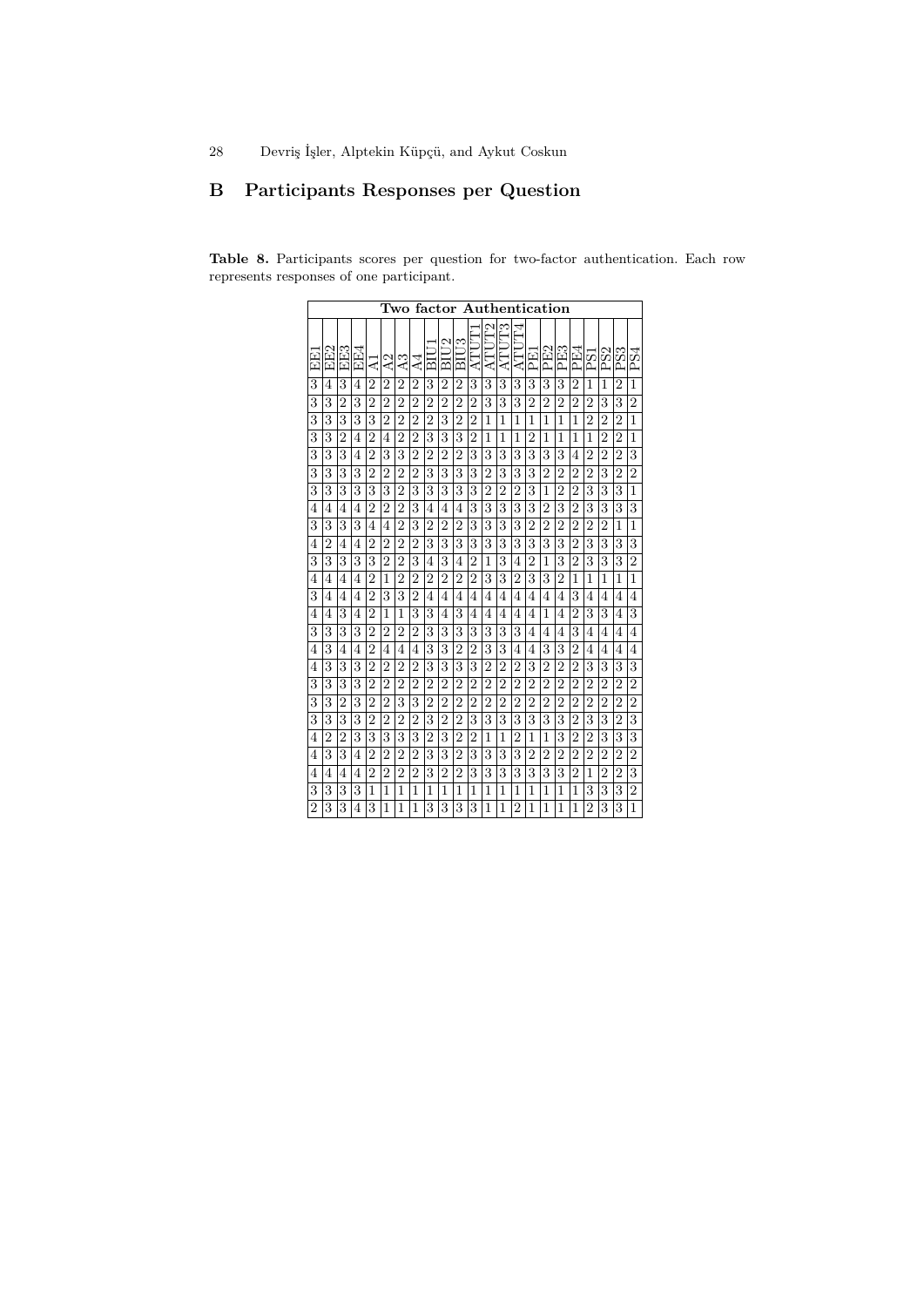|                |                 |                |                |                |                |                 |                |                |                | Mobile-based   |                |                |                | SPA            |                |                |                |                |                |                 |                |                |
|----------------|-----------------|----------------|----------------|----------------|----------------|-----------------|----------------|----------------|----------------|----------------|----------------|----------------|----------------|----------------|----------------|----------------|----------------|----------------|----------------|-----------------|----------------|----------------|
| i<br>E         | EF <sub>2</sub> | EE3            | EE4            | ď              | A2             | $\overline{A}3$ | $\overline{A}$ | Πs             | 21<br>БI       | BIU3           | Ē<br>ĄΤ        | Ę<br>AΤI       | P<br>ATU       | JT4<br>ATU     | PE1            | E2<br>Δ        | PE3            | PE4            | 53             | PS <sub>2</sub> | PS3            | PS4            |
| 4              | 3               | 3              | 4              | 1              | 1              | $\overline{2}$  | $\overline{2}$ | 3              | $\overline{2}$ | $\overline{2}$ | 3              | 3              | 3              | 3              | 3              | 3              | 3              | $\overline{2}$ | 4              | 4               | 4              | 4              |
| 3              | 4               | 3              | 3              | $\overline{2}$ | $\overline{2}$ | $\overline{2}$  | $\overline{2}$ | 3              | $\overline{2}$ | $\overline{2}$ | 3              | 3              | 3              | 3              | 3              | 3              | 3              | 3              | 4              | 4               | 4              | 4              |
| $\overline{4}$ | 4               | 4              | 4              | $\overline{2}$ | $\overline{2}$ | $\overline{2}$  | $\overline{2}$ | $\overline{2}$ | 3              | $\overline{2}$ | 3              | 4              | 4              | 4              | 4              | 3              | 3              | $\overline{2}$ | 4              | 4               | 4              | 4              |
| 3              | 3               | 3              | 3              | $\overline{2}$ | $\overline{2}$ | 3               | $\overline{2}$ | $\overline{2}$ | $\overline{2}$ | $\overline{2}$ | 3              | 3              | 3              | 3              | $\overline{2}$ | $\overline{2}$ | $\overline{2}$ | $\overline{2}$ | 3              | 3               | 3              | 3              |
| 4              | 4               | 3              | 3              | $\overline{2}$ | 1              | 1               | $\overline{2}$ | $\overline{2}$ | $\overline{2}$ | $\overline{2}$ | 3              | 1              | $\overline{2}$ | $\overline{2}$ | $\overline{2}$ | $\overline{2}$ | 1              | 1              | 3              | 3               | 3              | 3              |
| 3              | 3               | 3              | 3              | 1              | $\overline{2}$ | $\overline{2}$  | 1              | 3              | 3              | 3              | 4              | 3              | $\overline{2}$ | $\overline{2}$ | $\mathbf{1}$   | $\mathbf{1}$   | $\mathbf{1}$   | 1              | 3              | 3               | $\overline{2}$ | 3              |
| 3              | 3               | 3              | 3              | $\overline{2}$ | $\overline{2}$ | $\overline{2}$  | $\overline{2}$ | $\overline{2}$ | $\overline{2}$ | $\overline{2}$ | 4              | 4              | 4              | 4              | 4              | 4              | 3              | $\overline{2}$ | 3              | 3               | 3              | 3              |
| $\overline{4}$ | 3               | 4              | 4              | $\overline{2}$ | $\overline{2}$ | $\overline{2}$  | $\overline{2}$ | 3              | 3              | 4              | 4              | 3              | 3              | 3              | 4              | 4              | 3              | 3              | 3              | 3               | 3              | 3              |
| 3              | 3               | $\overline{2}$ | 2              | 3              | 3              | 3               | 3              | 2              | $\overline{2}$ | 1              | 2              | 3              | 3              | 3              | $\overline{2}$ | $\overline{2}$ | $\overline{2}$ | $\overline{2}$ | 3              | 3               | 3              | $\overline{2}$ |
| $\overline{2}$ | 4               | $\overline{4}$ | 4              | 1              | 1              | 1               | 4              | 3              | 3              | $\overline{2}$ | 3              | $\overline{4}$ | 4              | 4              | $\overline{2}$ | $\overline{2}$ | $\overline{2}$ | $\overline{2}$ | 3              | 3               | 3              | 3              |
| 3              | 3               | 3              | $\overline{2}$ | $\overline{2}$ | $\overline{2}$ | $\overline{2}$  | 3              | 3              | 3              | $\overline{2}$ | $\overline{2}$ | 3              | $\overline{2}$ | $\overline{2}$ | 3              | $\overline{2}$ | $\overline{2}$ | $\overline{2}$ | $\overline{2}$ | $\overline{2}$  | $\overline{2}$ | $\overline{2}$ |
| $\overline{4}$ | 1               | $\overline{4}$ | $\overline{4}$ | 3              | 1              | 1               | 1              | 4              | 4              | $\overline{4}$ | 4              | 4              | 4              | 4              | $\overline{4}$ | 4              | $\overline{2}$ | $\overline{2}$ | 3              | 3               | 3              | 3              |
| $\overline{2}$ | 3               | $\overline{2}$ | 3              | 1              | 1              | 1               | 1              | $\overline{2}$ | $\overline{2}$ | $\overline{2}$ | 4              | 4              | 4              | 4              | 4              | $\overline{2}$ | 1              | $\overline{2}$ | 4              | 4               | 4              | 4              |
| $\overline{4}$ | 4               | 4              | 4              | 3              | $\overline{2}$ | $\overline{2}$  | $\overline{2}$ | 3              | 3              | 3              | 3              | 3              | 3              | 3              | 3              | 3              | 3              | $\overline{2}$ | 3              | 3               | $\overline{2}$ | 3              |
| 4              | 3               | 3              | 4              | $\overline{2}$ | 1              | 1               | 3              | 3              | 4              | 3              | 4              | 4              | 4              | 4              | 4              | 1              | 4              | $\overline{2}$ | 3              | 3               | 4              | 3              |
| 3              | 4               | 4              | 3              | $\overline{2}$ | $\overline{2}$ | $\overline{2}$  | $\overline{2}$ | 4              | 4              | 4              | 4              | 4              | 4              | 4              | 4              | 4              | 4              | 3              | 4              | 4               | 4              | 4              |
| 3              | 3               | 3              | 3              | $\overline{2}$ | $\overline{2}$ | $\overline{2}$  | $\overline{2}$ | 3              | 3              | 3              | 3              | 3              | 3              | 3              | $\overline{4}$ | 4              | 4              | 3              | 4              | 4               | 4              | 4              |
| 3              | 3               | $\overline{2}$ | $\overline{2}$ | $\overline{2}$ | $\overline{2}$ | $\overline{2}$  | 3              | 2              | $\overline{2}$ | $\overline{2}$ | $\overline{2}$ | 3              | $\overline{2}$ | $\overline{2}$ | $\overline{2}$ | 1              | $\overline{2}$ | 2              | 3              | 3               | 3              | 4              |
| 1              | $\overline{2}$  | 3              | 1              | $\overline{2}$ | $\overline{2}$ | $\overline{2}$  | $\overline{2}$ | 3              | 3              | 3              | 3              | $\overline{2}$ | $\overline{2}$ | $\overline{2}$ | 3              | 3              | $\overline{2}$ | $\overline{2}$ | 3              | 3               | 3              | 3              |
| $\overline{2}$ | 3               | 3              | 3              | $\overline{2}$ | $\overline{2}$ | 3               | $\overline{2}$ | $\overline{2}$ | $\overline{2}$ | $\overline{2}$ | $\overline{2}$ | $\overline{2}$ | $\overline{2}$ | $\overline{2}$ | $\overline{2}$ | $\overline{2}$ | $\overline{2}$ | $\overline{2}$ | $\overline{2}$ | $\overline{2}$  | $\overline{2}$ | $\overline{2}$ |
| 3              | 3               | 3              | 3              | $\overline{2}$ | $\overline{2}$ | $\overline{2}$  | $\overline{2}$ | 3              | $\overline{2}$ | $\overline{2}$ | 3              | 3              | 3              | 3              | 3              | 3              | 3              | $\overline{2}$ | 3              | 3               | $\overline{2}$ | 3              |
| 3              | 4               | 4              | 4              | 1              | 1              | 1               | 1              | $\overline{2}$ | 4              | 3              | 4              | 4              | 3              | 3              | $\overline{2}$ | $\overline{2}$ | 3              | $\overline{2}$ | 3              | 3               | 4              | 4              |
| 3              | 3               | 3              | 3              | $\overline{2}$ | 1              | $\overline{2}$  | 1              | 4              | 3              | 3              | 3              | $\overline{2}$ | $\overline{2}$ | 3              | 1              | $\mathbf{1}$   | $\overline{2}$ | 1              | 3              | 3               | 4              | 3              |
| 3              | 4               | 4              | 4              | 4              | 1              | $\overline{2}$  | 1              | $\overline{2}$ | $\overline{2}$ | $\overline{2}$ | 3              | 3              | 3              | 4              | 4              | 3              | 3              | $\overline{2}$ | 3              | 3               | 3              | 3              |
| $\overline{2}$ | $\overline{2}$  | 3              | 3              | $\overline{2}$ | $\overline{2}$ | $\overline{2}$  | $\overline{2}$ | 3              | $\overline{2}$ | 3              | $\overline{2}$ | 3              | 3              | 3              | 3              | 3              | $\overline{2}$ | $\overline{2}$ | $\overline{2}$ | $\overline{2}$  | $\overline{2}$ | 1              |

**Table 9.** Participants scores per question for mobile-based SPA. Each row represents responses of one participant.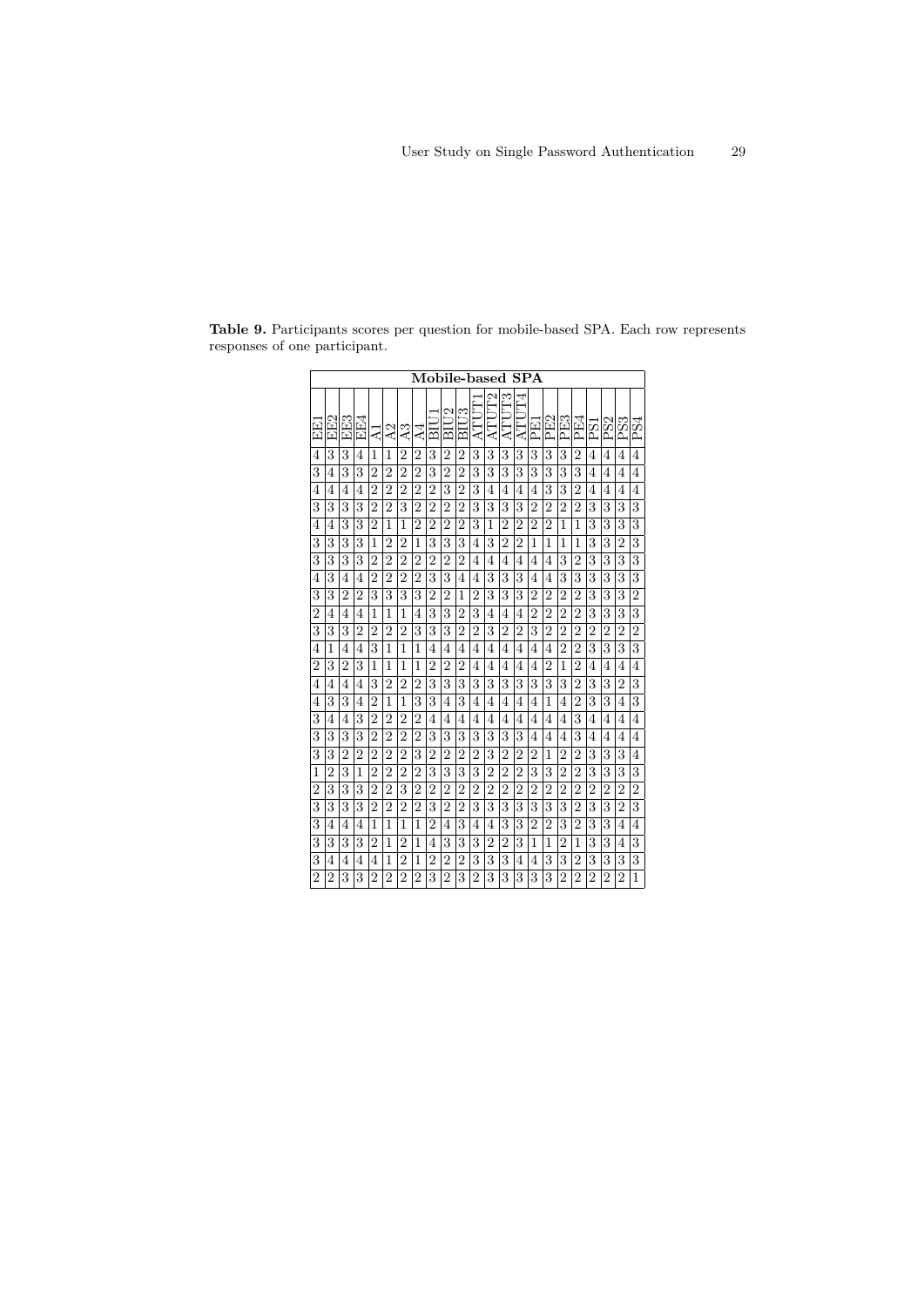| Traditional<br>Password<br>${\bf \small{Authentication}}$ |                |                |                |                |                |                |                |                |                |                  |                |                |                |                |                |                |                |                |                |                 |                |                |
|-----------------------------------------------------------|----------------|----------------|----------------|----------------|----------------|----------------|----------------|----------------|----------------|------------------|----------------|----------------|----------------|----------------|----------------|----------------|----------------|----------------|----------------|-----------------|----------------|----------------|
| 田田                                                        | EE2            | EE3            | EE4            | ⋖              | A2             | S<br>₫         | ↴<br>⋖         | $\Xi$          | BIU2           | BIU <sub>3</sub> | Ē<br>Ē<br>₹    | P<br>Ē<br>⋖    | ဌ<br>Ē<br>⋖    | F4<br>Ē<br>⋖   | 日<br>۵         | E2<br>'n.      | PE3            | PE4            | РS1            | PS <sub>2</sub> | PS3            | PS4            |
| 4                                                         | 4              | 4              | 4              | $\overline{2}$ | 4              | $\overline{2}$ | $\overline{2}$ | 3              | 3              | $\overline{2}$   | 4              | 4              | 4              | $\overline{4}$ | 4              | 4              | 4              | $\overline{2}$ | 4              | 4               | 4              | 3              |
| $\overline{2}$                                            | 3              | 1              | 1              | $\overline{2}$ | $\overline{2}$ | 3              | $\overline{2}$ | 1              | 1              | 1                | 1              | 1              | 1              | 1              | 1              | 1              | 1              | 1              | 3              | $\overline{2}$  | $\overline{2}$ | 1              |
| 3                                                         | 3              | $\overline{2}$ | 3              | 3              | 3              | 3              | 3              | $\overline{2}$ | $\overline{2}$ | $\overline{2}$   | $\overline{2}$ | $\overline{2}$ | $\overline{2}$ | 2              | $\overline{2}$ | $\overline{2}$ | $\overline{2}$ | $\overline{2}$ | $\overline{2}$ | $\overline{2}$  | 2              | 1              |
| 3                                                         | $\overline{2}$ | $\overline{2}$ | $\overline{2}$ | 3              | 3              | 3              | $\overline{2}$ | $\overline{2}$ | $\overline{2}$ | $\overline{2}$   | $\overline{2}$ | $\overline{2}$ | $\overline{2}$ | $\overline{2}$ | $\overline{2}$ | $\overline{2}$ | $\overline{2}$ | $\overline{2}$ | $\overline{2}$ | $\overline{2}$  | $\overline{2}$ | $\overline{2}$ |
| 3                                                         | $\overline{2}$ | 1              | $\overline{2}$ | $\overline{2}$ | 4              | 4              | 4              | $\overline{2}$ | 1              | 1                | $\overline{2}$ | 1              | 1              | $\overline{2}$ | $\overline{2}$ | 1              | 1              | 1              | 1              | 1               | 1              | $\overline{2}$ |
| 3                                                         | 3              | 3              | $\overline{2}$ | $\overline{2}$ | $\overline{2}$ | $\overline{2}$ | $\overline{2}$ | 3              | 3              | 3                | 3              | $\overline{2}$ | $\overline{2}$ | 3              | 3              | 3              | 3              | $\overline{2}$ | 3              | 3               | 3              | 3              |
| 4                                                         | 4              | 4              | 4              | 1              | 1              | 1              | 1              | 4              | 4              | 4                | 4              | 1              | 1              | 1              | 3              | 1              | 1              | 1              | 3              | 3               | 3              | $\overline{2}$ |
| $\overline{2}$                                            | 3              | 3              | 3              | 1              | 1              | 1              | 1              | 3              | 3              | 3                | 3              | 3              | 4              | 4              | 4              | 4              | 4              | 4              | 4              | 3               | 4              | $\overline{2}$ |
| 4                                                         | 4              | 4              | 4              | $\overline{2}$ | $\overline{2}$ | $\overline{2}$ | $\overline{2}$ | 3              | 3              | 3                | 3              | $\overline{2}$ | $\overline{2}$ | 3              | $\overline{2}$ | $\overline{2}$ | $\overline{2}$ | $\overline{2}$ | 3              | 3               | 3              | $\overline{2}$ |
| 3                                                         | $\overline{2}$ | 1              | $\overline{2}$ | 1              | 1              | 1              | 4              | 3              | 3              | 3                | $\overline{2}$ | 1              | 1              | 1              | 1              | 1              | 1              | 1              | 4              | 4               | 3              | 3              |
| 4                                                         | 4              | 4              | 4              | $\overline{2}$ | $\overline{2}$ | $\overline{2}$ | 3              | 3              | 3              | 3                | 3              | $\overline{2}$ | 3              | 3              | 3              | $\overline{2}$ | 1              | 1              | 4              | 3               | 3              | 3              |
| 3                                                         | 3              | $\overline{2}$ | 3              | $\overline{2}$ | $\overline{2}$ | $\overline{2}$ | 2              | $\overline{2}$ | $\overline{2}$ | $\overline{2}$   | 2              | 1              | 1              | 1              | 1              | 1              | 1              | 1              | $\overline{2}$ | $\overline{2}$  | $\overline{2}$ | $\overline{2}$ |
| 3                                                         | 3              | 3              | 3              | 1              | $\overline{2}$ | 1              | $\overline{2}$ | 3              | 3              | 3                | 3              | $\overline{2}$ | $\overline{2}$ | 3              | 3              | $\overline{2}$ | $\overline{2}$ | 1              | 1              | 1               | 1              | 1              |
| 3                                                         | 3              | 4              | 4              | 3              | 4              | 3              | 2              | 3              | $\overline{2}$ | 1                | 3              | 3              | $\overline{2}$ | 3              | 3              | 3              | $\overline{2}$ | $\overline{2}$ | 3              | 3               | 3              | 3              |
| 3                                                         | 3              | 3              | $\overline{2}$ | 3              | 3              | 3              | 3              | 3              | 3              | 3                | $\overline{2}$ | $\overline{2}$ | $\overline{2}$ | $\overline{2}$ | $\overline{2}$ | $\overline{2}$ | $\overline{2}$ | $\overline{2}$ | $\overline{2}$ | $\overline{2}$  | $\overline{2}$ | $\overline{2}$ |
| 4                                                         | 3              | $\overline{2}$ | 3              | 3              | 4              | 3              | 3              | $\overline{2}$ | $\overline{2}$ | 3                | $\overline{2}$ | $\overline{2}$ | $\overline{2}$ | $\overline{2}$ | $\overline{2}$ | 1              | 1              | $\overline{2}$ | 3              | 4               | 4              | 3              |
| $\overline{4}$                                            | 3              | $\overline{2}$ | 4              | 3              | $\overline{2}$ | 3              | $\overline{2}$ | 3              | 3              | 3                | 3              | $\overline{2}$ | $\overline{2}$ | $\overline{2}$ | $\overline{2}$ | $\overline{2}$ | $\overline{2}$ | $\overline{2}$ | 3              | 3               | 3              | 3              |
| $\overline{4}$                                            | 4              | 4              | 4              | 1              | $\overline{2}$ | $\overline{2}$ | 1              | 4              | 4              | 4                | 3              | 1              | 1              | 1              | $\overline{2}$ | 1              | 1              | 1              | $\overline{2}$ | $\overline{2}$  | 1              | $\overline{2}$ |
| 3                                                         | 3              | $\overline{2}$ | $\overline{2}$ | $\overline{2}$ | $\overline{2}$ | $\overline{2}$ | 3              | $\overline{2}$ | $\overline{2}$ | $\overline{2}$   | $\overline{2}$ | 3              | $\overline{2}$ | $\overline{2}$ | $\overline{2}$ | 1              | $\overline{2}$ | $\overline{2}$ | 3              | 3               | 3              | 4              |
| $\overline{2}$                                            | 3              | $\overline{2}$ | 3              | $\overline{2}$ | $\overline{2}$ | $\overline{2}$ | 3              | $\overline{2}$ | $\overline{2}$ | 1                | $\overline{2}$ | $\overline{2}$ | $\overline{2}$ | $\overline{2}$ | $\overline{2}$ | $\overline{2}$ | $\overline{2}$ | $\overline{2}$ | 3              | 3               | 1              | 1              |
| $\overline{4}$                                            | 3              | $\overline{4}$ | 4              | $\overline{2}$ | $\overline{2}$ | 3              | $\overline{2}$ | 3              | 1              | 4                | $\overline{2}$ | 4              | 1              | 3              | 4              | 3              | $\overline{2}$ | 1              | 4              | 3               | 4              | 4              |
| $\overline{2}$                                            | $\overline{2}$ | $\overline{2}$ | $\overline{2}$ | 1              | 1              | $\overline{2}$ | $\overline{2}$ | 1              | 1              | $\overline{2}$   | 1              | 1              | 1              | 2              | 2              | $\overline{2}$ | 1              | 2              | 1              | 1               | 1              | $\overline{2}$ |
| 3                                                         | 3              | 3              | 3              | $\overline{2}$ | $\overline{2}$ | $\overline{2}$ | $\overline{2}$ | 3              | 3              | 3                | 3              | $\overline{2}$ | 3              | 3              | 3              | $\overline{2}$ | $\overline{2}$ | $\overline{2}$ | 3              | 3               | 3              | $\overline{2}$ |
| 3                                                         | 3              | $\overline{2}$ | $\overline{2}$ | 3              | 3              | 3              | $\overline{2}$ | $\overline{2}$ | $\overline{2}$ | $\overline{2}$   | $\overline{2}$ | 1              | 1              | 1              | 1              | 1              | 1              | 3              | 3              | 3               | 3              | 3              |
| 3                                                         | 4              | $\overline{2}$ | $\overline{2}$ | $\overline{2}$ | 3              | 3              | $\overline{2}$ | $\overline{2}$ | $\overline{2}$ | $\overline{2}$   | 1              | 1              | 1              | 1              | $\overline{2}$ | $\overline{2}$ | 1              | 3              | 3              | 3               | 1              | $\overline{4}$ |

**Table 10.** Participants scores per question for traditional password authentication. Each row represents responses of one participant.